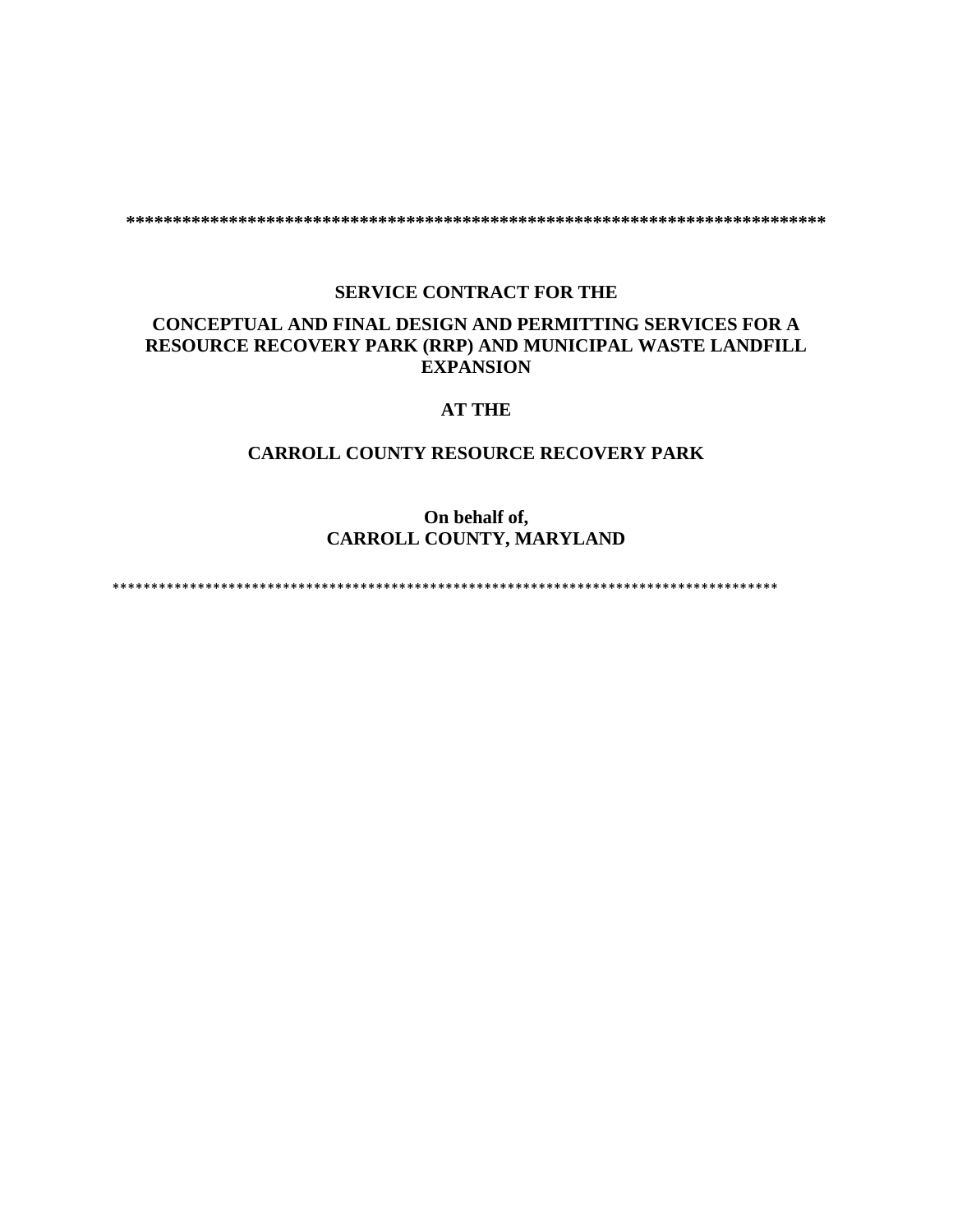# **TABLE OF CONTENTS**

| Article I.    |  |
|---------------|--|
| Article II.   |  |
| Section 2.01  |  |
| Section 2.02  |  |
| Section 2.03  |  |
| Article III.  |  |
| Section 3.01  |  |
| Section 3.02  |  |
| Section 3.03  |  |
| Article IV. 4 |  |
|               |  |
| Section 4.01  |  |
| Section 4.02  |  |
| Section 4.03  |  |
| Article V.    |  |
| Article VI.   |  |
| Section 6.01  |  |
| Section 6.02  |  |
| Section 6.03  |  |
|               |  |
| Section 7.01  |  |
| Section 7.02  |  |
| Section 7.03  |  |
| Section 7.04  |  |
| Section 7.05  |  |
| Section 7.06  |  |
| Section 7.07  |  |
|               |  |
| Section 8.01  |  |
| Section 8.02  |  |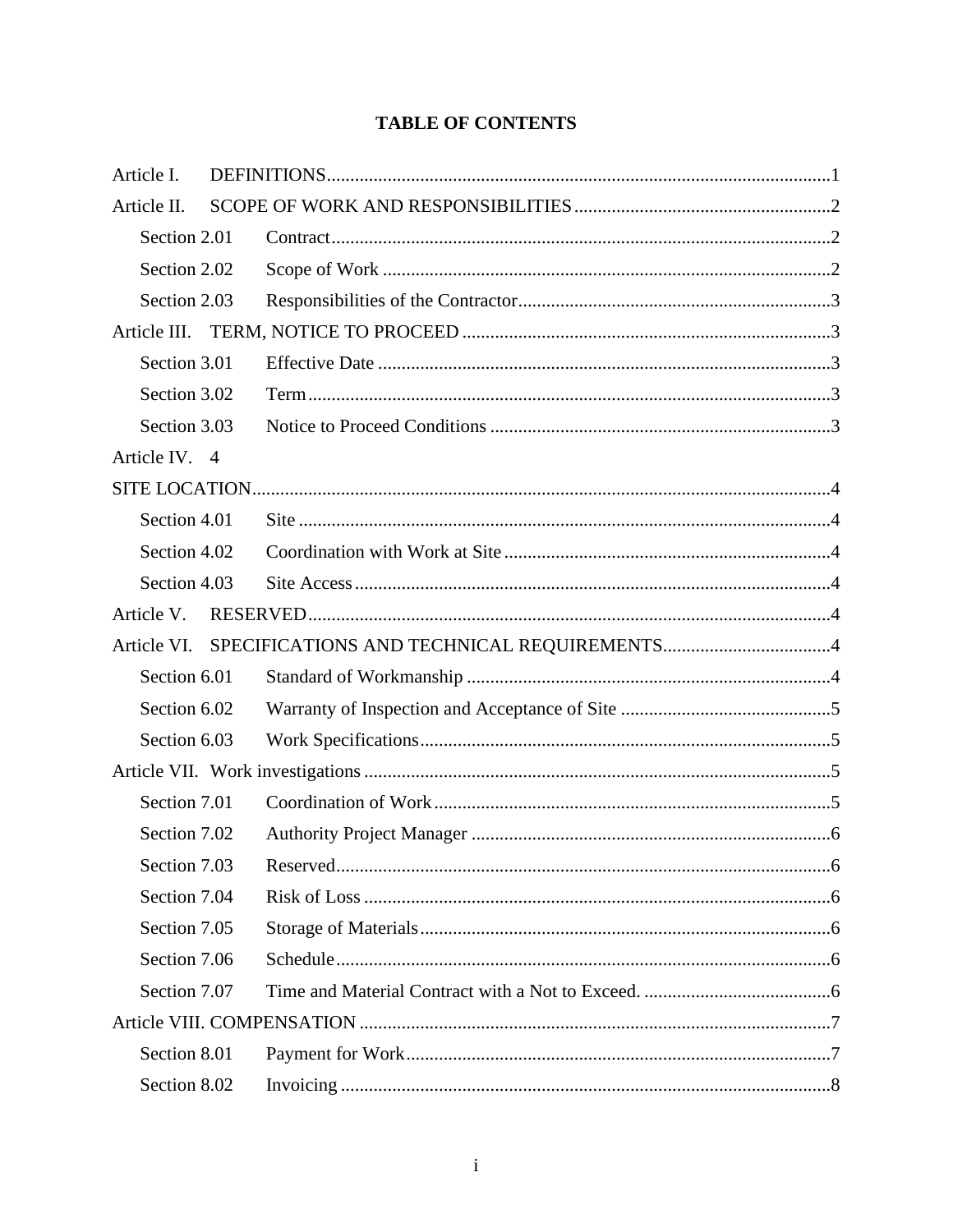| Section 8.03  |                                                           |  |
|---------------|-----------------------------------------------------------|--|
| Section 8.04  |                                                           |  |
|               |                                                           |  |
| Section 9.01  |                                                           |  |
| Section 9.02  |                                                           |  |
| Section 9.03  |                                                           |  |
| Article X.    |                                                           |  |
| Section 10.01 |                                                           |  |
| Section 10.02 |                                                           |  |
| Section 10.03 |                                                           |  |
| Section 10.04 |                                                           |  |
| Section 10.05 |                                                           |  |
| Section 10.06 |                                                           |  |
| Section 10.07 |                                                           |  |
| Section 10.08 |                                                           |  |
| Section 10.09 |                                                           |  |
| Section 10.10 |                                                           |  |
| Section 10.11 | Dispute Resolution Procedures, Governing Law, and Venue16 |  |
| Section 10.12 |                                                           |  |
| Section 10.13 |                                                           |  |
| Section 10.14 |                                                           |  |
| Section 10.15 |                                                           |  |
| Section 10.16 |                                                           |  |
| Section 10.17 |                                                           |  |
| Section 10.18 |                                                           |  |
| Section 10.19 |                                                           |  |
| Section 10.20 |                                                           |  |
| Section 10.21 |                                                           |  |
| Section 10.22 |                                                           |  |
| Section 10.23 |                                                           |  |
| Section 10.24 |                                                           |  |
| Section 10.25 |                                                           |  |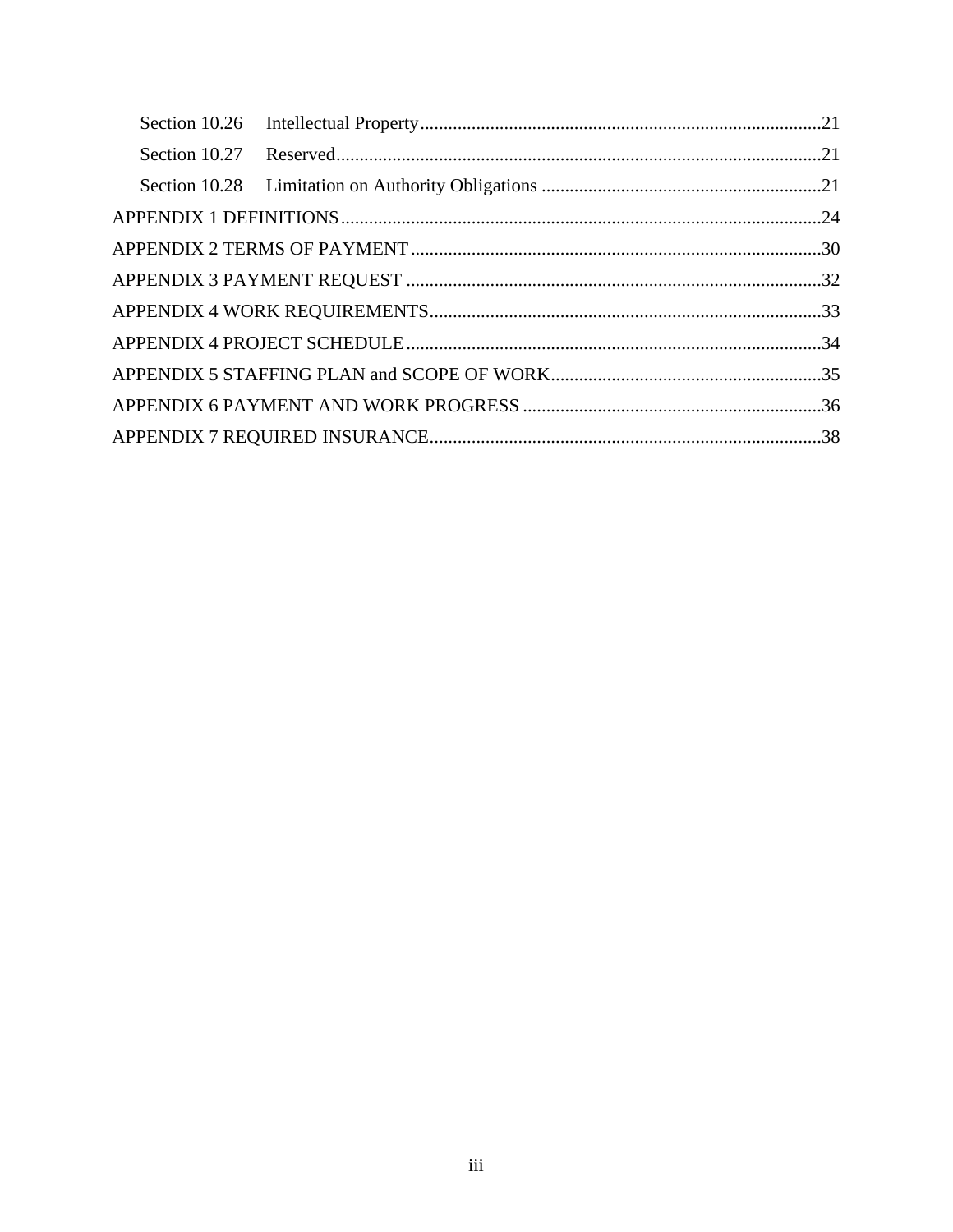# **SERVICE CONTRACT FOR THE CONCEPTUAL AND FINAL DESIGN AND PERMITTING SERVICES FOR A RESOURCE RECOVERY PARK (RRP) AND MUNICIPAL WASTE LANDFILL EXPANSION AT THE CARROLL COUNTY RESOURCE RECOVERY PARK (RRP) On behalf of, CARROLL COUNTY, MARYLAND**

This Service Contract for the conceptual and final design and permitting services for a Resource Recovery Park (RRP) and municipal waste landfill expansion at the Carroll County Resource Recovery Park (CCRRP) ("Contract") is made by and between the Northeast Maryland Waste Disposal Authority, an instrumentality of the State of Maryland ("Authority") and \_\_\_\_\_\_\_\_\_\_\_\_\_\_\_\_\_\_\_\_\_, organized and existing under the laws of the State of and authorized to do business in the State of Maryland ("Contractor").

### **RECITALS**

1. At the request of Carroll County, Maryland, (the "County"), the Authority issued a Request for Proposals for the conceptual and final design and permitting services for a Resource Recovery Park (RRP) and municipal waste landfill expansion at the Carroll County Resource Recovery Park, located at 1400 Baltimore Blvd, Westminster, MD 21157.

2. The scope of work includes design services to evaluate the current Carroll County Resource Recovery Park and the recently acquired 326-acre property for the purposes of preparing a Northern Landfill expansion design and permitting package and a master plan for a Resource Recovery Park.

3. The County's current Transfer Station sits on the permitted/to-be-built Cell 4. The Contractor will use industry standards to complete the final design permitting, procurement support, construction management, and construction quality assurance for the development of Cell 4 at the CCRRP. This work will include a conceptual level design for the relocation of the Transfer Station on the site within the phased plan for the development of the disposal capacity.

4. The Contractor will also develop a conceptual plan for the development of future waste diversion and potential processing capacity at the site. NOW, THEREFORE, in consideration of the mutual promises and covenants of each to the other contained herein and other good and valuable consideration, receipt of which is hereby acknowledged, the parties to this Service Contract agree as follows:

### **ARTICLE I. DEFINITIONS**

Unless defined within the text, all capitalized terms have the meaning found in Appendix 1 attached hereto.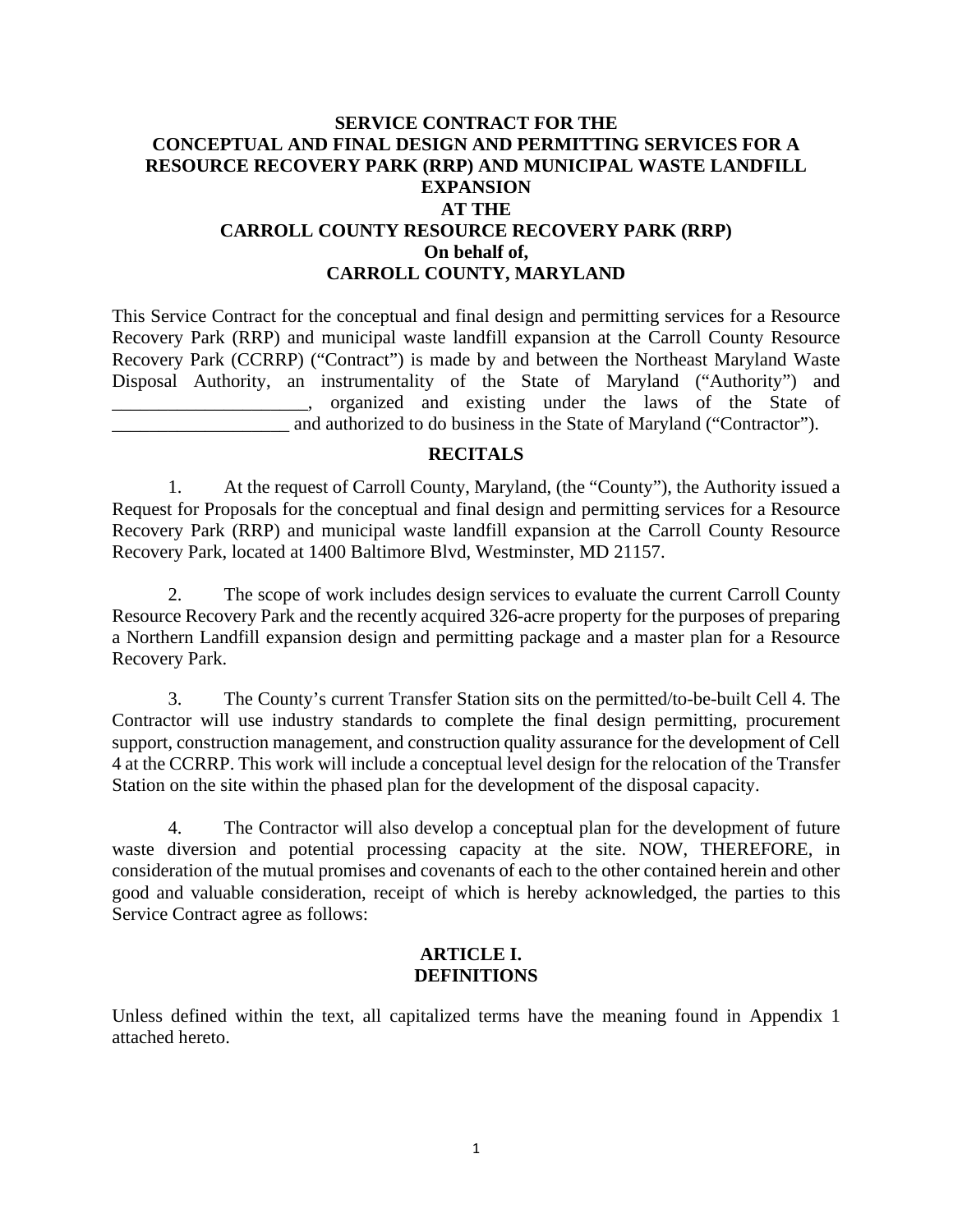## **ARTICLE II. SCOPE OF WORK AND RESPONSIBILITIES**

## Section 2.01 Contract

- (a) The documents that comprise this Contract ("**Contract**"), in order of precedence, are:
	- (i) Contract, including the Appendices and Exhibits;
	- (ii) Request for Proposals dated April 1, 2022 ("**RFP**") and Addenda published on the following dates:
	- (iii) Contractor's Proposal dated \_\_\_\_\_\_\_\_\_\_\_\_\_\_\_\_\_;
	- (iv) Detailed plans, specifications and other materials approved by or on behalf of Authority during prosecution of the Work; provided, however, that in no event shall a conflict be deemed to exist if the provisions of the Appendices and Exhibits or materials approved by or on behalf of Authority during the prosecution of the Work are more specific or stringent or require more activity or Work than the terms of the main body of this Contract.
- (b) Contractor represents that it has reviewed Appendices and Exhibits hereto and such conflicts have been resolved to Contractor's reasonable satisfaction prior to the execution of this Contract. In the event of a conflict (provided that the absence of a provision or clause shall not be construed as a conflict) in the provisions of this Contract, the priority of documents in Section 2.01(a) shall control the resolution of such conflict.

#### Section 2.02 Scope of Work

The Contractor will provide the design and permitting related services for the development of the **Carroll County Resource Recovery Park Project** (CCRRP) facility. The County has determined that a comprehensive evaluation needs to be performed and a facility Master Plan developed to guide planning, design, and construction of the improvements necessary to provide adequate customer support for current and future projected needs. This work does include an evaluation of the current Landfill, Citizen Drop-off areas, Solid Waste and Recyclables Transfer Station, Scale House, Maintenance Shop and Administration area. Reuse/innovative repurposing of materials for the site development is a very important consideration.

The deliverables for this work are (a) a 100% level landfill Cell 4 design, permitting and construction management, and construction quality assurance; (b) up to 75% conceptual level design of new transfer station); (b) a new landfill cell expansion design (100%) and permitting package; (c) up to 75% level design of Resource Recovery Park Master Plan (d) and overall site master plan

## Responsibilities of the Authority

The Authority shall, in accordance with the provisions of this Contract: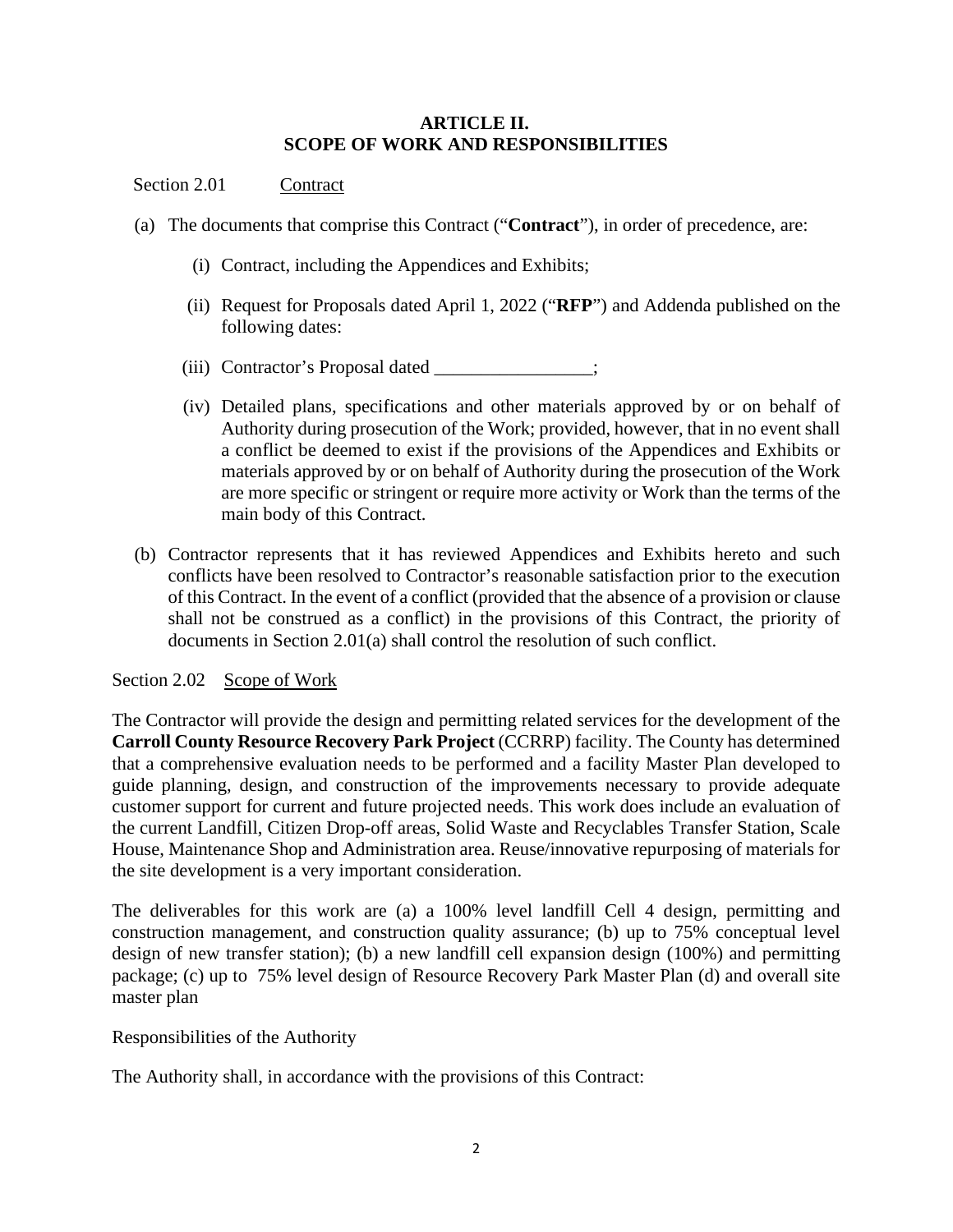- (a) provide access to the Site through a Task Order/Memorandum of Understanding (MOU) with Carroll County;
- (b) provide access to County files and data needed for the Work.
- (c) pay for documented and approved work.
- (d) provide for the coordination of work at the Site such that there is no unreasonable interference with the Contractor's Work by the Authority, the County, or their representatives or agents, including the operator of the Transfer Station (see Section 7.01 below). The Authority agrees that any actions on the part of the Authority, the County, or their representatives that has a material adverse impact on the activities of the Contractor performing Work will be deemed unreasonable interference by the Authority and may result in a default under this Contract.

Section 2.03 Responsibilities of the Contractor

Contractor, must, in accordance with the provisions of this Contract:

- (a) furnish all labor, equipment, and materials necessary to provide the Service in accordance with the Scope of Work;
- (b) ensure that the Work is performed in a safe and effective manner, in accordance with all Applicable Laws, and without hindering the operations of the Transfer Station.

## **ARTICLE III. TERM, NOTICE TO PROCEED**

## Section 3.01 Effective Date

This Contract shall be effective upon the date that the Contract is fully executed. The Authority shall not execute the Contract until formal approval is provided by the County ("**Effective Date**").

Section 3.02 Term

- (a) The Contract shall become effective on the Effective Date, and shall continue until Ninety-Six (96) months (8 years) after the Effective Date, unless earlier terminated by a Party in accordance with the provisions of this Contract.
- (b) The Effective Date shall constitute the first day of the Work.

#### Section 3.03 Notice to Proceed Conditions

(a) The Authority does not expect to issue a Notice to Proceed until the following conditions (the "**Notice to Proceed Conditions**") are satisfied (or waived, in writing, by the Authority in the exercise of its sole discretion):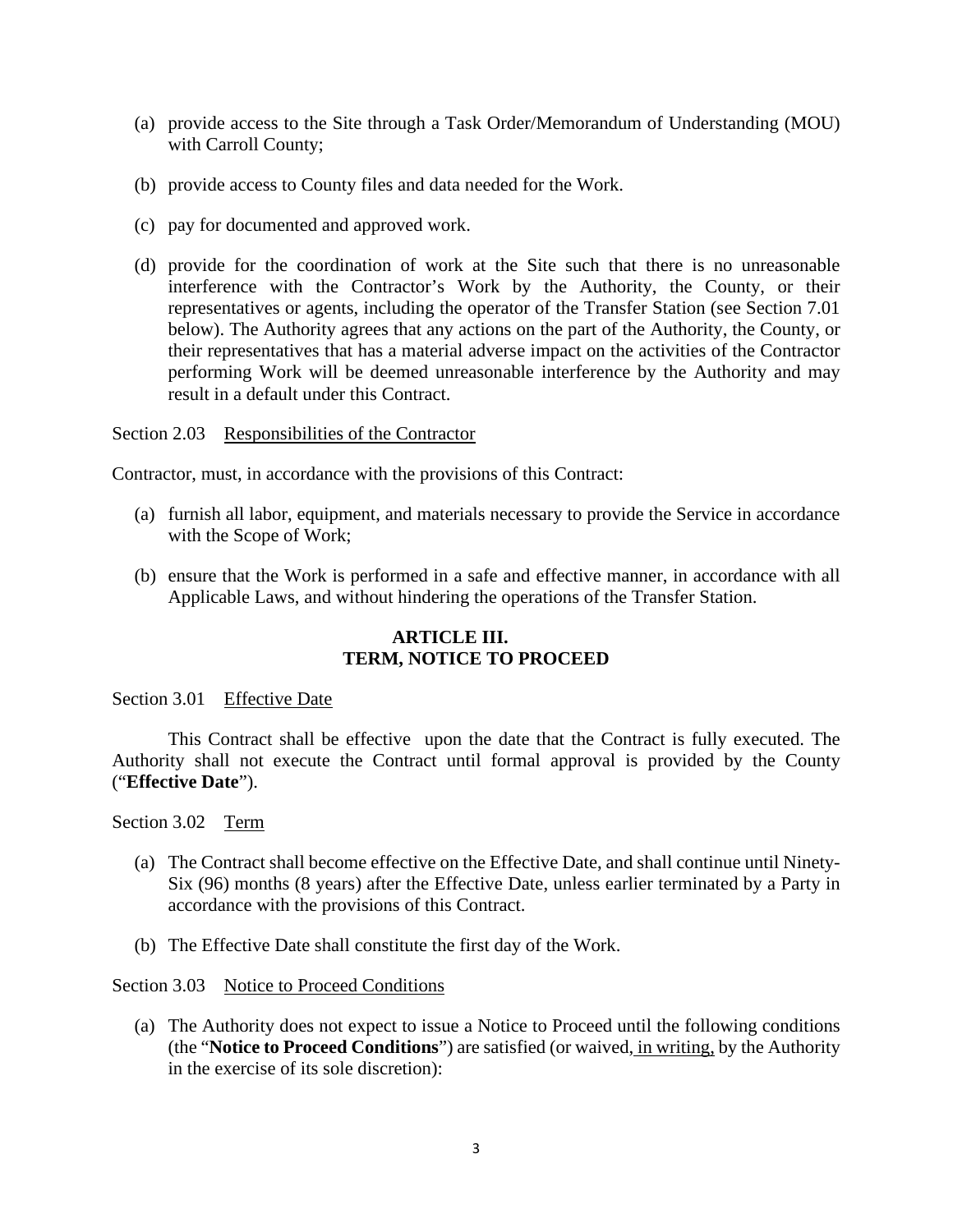- 1) Legal Proceedings. There shall be no Legal Proceeding, at law or in equity, before or by a Governmental Authority, pending or threatened, which: (a) challenges, or might challenge, directly or indirectly, (i) the authorization, execution, delivery, validity, or enforceability of the contract, or (ii) the interests of the Authority in the Site; (b) seeks to enjoin or restrict the use of the Site for the purposes contemplated by this Contract; or (c) seeks damages, fines, remediation or any other remedy in connection with the environmental condition or any other factor pertaining to the Site.
- 2) The Task Order/MOU has been executed by the Authority and the County and all preconditions to the Notice to Proceed have been satisfied or waived by the County.

### **ARTICLE IV.**

## **SITE LOCATION**

Section 4.01 Site

The Site is located at the Carroll County Resource Recovery Park located at 1400 Baltimore Blvd, Westminster, MD 21157.

Section 4.02 Coordination with Work at Site

Contractor's Work must be coordinated with and may not interfere with the ongoing operations at the Transfer Station.

Section 4.03 Site Access

The Authority will make the Site available to the Contractor through a Task Order/MOU between the Authority and the County. Contractor must comply with and perform all of the Authority's obligations under the Task Order/MOU (other than Article II and Article III, Sections 3.1 (a) and (b) of the Task Order/MOU) and shall not cause directly or indirectly breach or violation of the Task Order/MOU.

### **ARTICLE V. RESERVED**

## **ARTICLE VI. SPECIFICATIONS AND TECHNICAL REQUIREMENTS**

Section 6.01 Standard of Workmanship

Contractor is responsible for performing the Work in accordance with ordinary and reasonable care per acceptable industry practices for similar services (or scopes of work), circumstances, and conditions. Contractor is responsible for providing management and technical oversight as well as quality assurance and quality control reviews of all staff performance aspects and all Work performed under this Contract to ensure the Work is free of errors and omissions.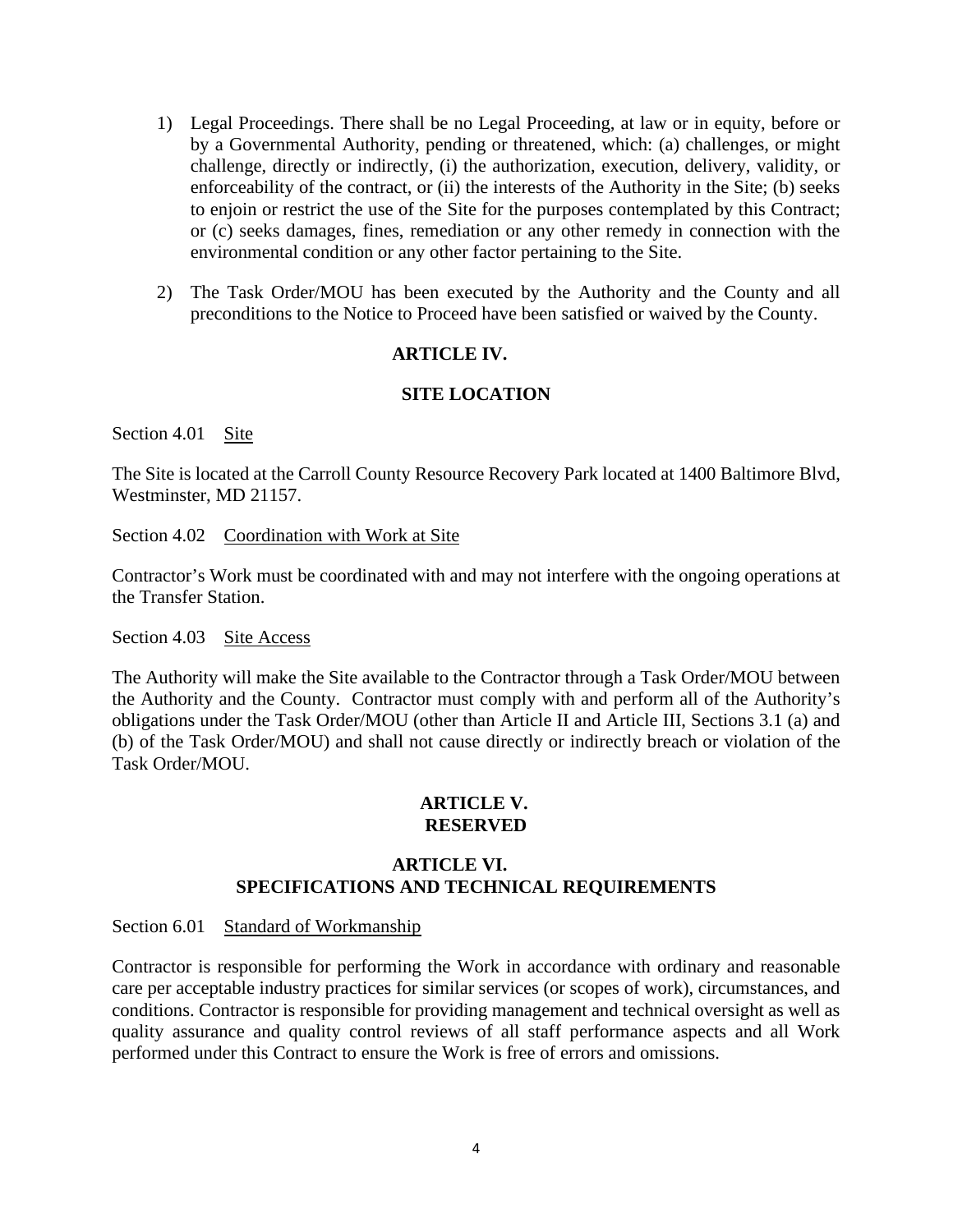#### Section 6.02 Warranty of Inspection and Acceptance of Site

- (a) Contractor represents and agrees that (i) it has inspected the Site and (ii) it has reviewed all information provided by Authority relating to the Site and surrounding locations.
- (b) Contractor acknowledges that it satisfied itself as to the conditions affecting the Work, including, but not limited to, those bearing upon transportation, disposal, handling and storage of materials, availability of labor, water, electric power, roads and uncertainties of weather, physical conditions at the Site of the Work, the conformation and conditions of the ground, and the character of equipment and facilities needed preliminary to and during prosecution of the Work. Any failure of Contractor to acquaint itself with the Site characteristics or conditions, or with all information reasonably available to or obtainable by it, does not relieve Contractor from responsibility for estimating properly the difficulty or cost of successfully performing the Work. The Authority assumes no responsibility for any conclusions or interpretations made by Contractor on the basis of the information made available by the Authority or County.
- (c) In the event Contractor encounters unknown conditions at the Site, including, but not limited to, man-made obstructions, geotechnical conditions, Hazardous Materials and archeological remains ("**Unknown Site Conditions**"), Contractor must give immediate Notice of the nature and extent of such differing conditions to Authority. Contractor must promptly investigate the conditions and provide Authority with a proposed plan on how to proceed to address such conditions. An Uncontrollable Circumstance shall not occur, because of Unknown Site Conditions, including (A) the presence of Hazardous Materials at the Transfer Station which were introduced to the Site by Contractor or its Sub-Contractors, (B) any operations condition, or (C) any Contractor Related Entity disrupts or Releases any Hazardous Materials encountered at the Transfer Station.

#### Section 6.03 Work Specifications

The Work must conform to the standards presented herein. Contractor agrees to review and understand all necessary detailed designs, plans, drawings, and specifications provided by the County and to furnish the services, without additional compensation of any kind, to ensure that all Work is in conformity with the Scope of Work.

### **ARTICLE VII. WORK INVESTIGATIONS**

Section 7.01 Coordination of Work

Contractor must coordinate its Work with activities of the Authority, the County, their respective agents, representatives and contractors, or others currently conducting work being performed on Site. The Contractor specifically acknowledges that its Work must be coordinated with the dayto-day activities of the operations of the Site, including the  $3<sup>rd</sup>$  party operations of (a) the Transfer Station and (b) the yard trim operations, and will not unreasonably interfere with County's ability to perform its operations at the Site. The Contractor agrees that any actions on the part of the Contractor that has a material adverse impact on the activities of the Authority, the County, or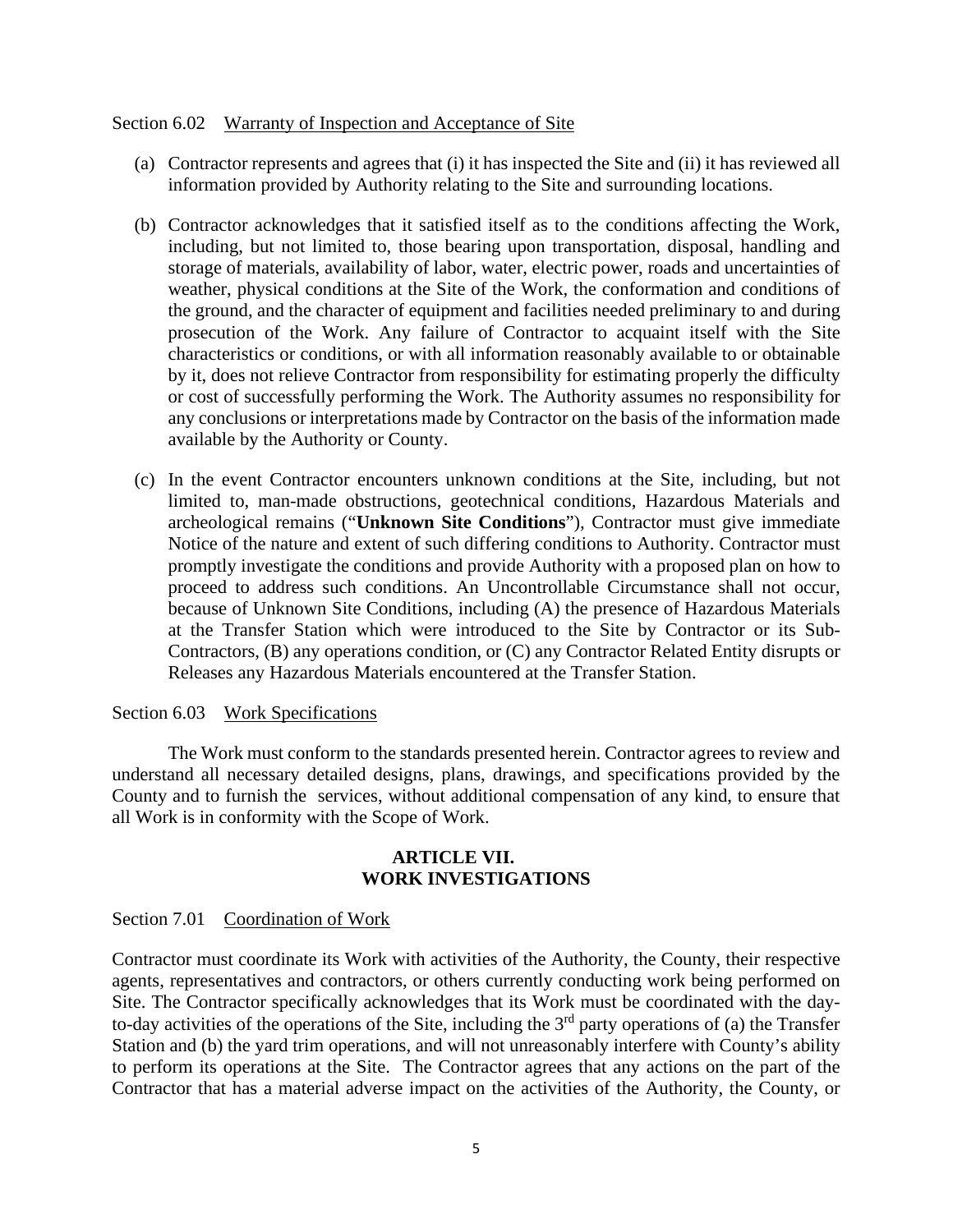others performing Work at the Site will be deemed unreasonable interference by the Contractor and may result in a default under this Contract.

## Section 7.02 Authority Project Manager

The Authority shall designate an Authority Project Manager for the Work to be performed. The Authority Project Manager and/or the County shall be authorized to inspect all Work done and all material furnished. Such inspection may extend to all or part of the Work and to the preparation, fabrication, or manufacture of the materials to be used. The Authority Project Manager and County are not authorized to revoke, alter, or waive any requirements of the Contract, nor to approve or accept any portion of the Work. The Authority Project Manager or County is authorized to call to the attention of Contractor any failure of the Work or materials to conform to the Contract, and to reject materials or suspend the Work until any questions at issue can be referred to the Authority's Representative.

Section 7.03 Reserved

Section 7.04 Risk of Loss

Contractor must retain care, custody, and control of all Work and bear all risk of loss of or damage to the Work until Final Acceptance, regardless of the extent to which the loss was insured or the availability of insurance proceeds.

### Section 7.05 Storage of Materials

Contractor must store materials so as to assure the preservation of their quality and acceptability for the Work. To the extent permitted by the Task Order/MOU, portions of the Site may be used for storage purposes and for the placing of Contractor's equipment.

#### Section 7.06 Schedule

- (a) The Contractor must submit to the Authority a file Schedule for the Work within 14 days of the Effective Date.
- (b) The Contractor is responsible for submitting quarterly Schedule updates to the Authority's Project Manager showing the progress of the Work.

## Section 7.07 Time and Material Contract with a Not to Exceed.

- (a) Subject to the remedies provided for in this Contract, the Contractor must perform the Work in a manner that is: (i) sufficient, complete, and adequate in all respects necessary for the County to use the data; (ii) in conformance with Prudent Industry Practices and with professional standards, skill, expertise, and diligence of professionals regularly involved in projects of similar size and nature to the Work; and (iii) in compliance with the terms of the Contract, and all Applicable Laws and Governmental Approvals.
- (b) In light of the foregoing, Contractor has included within the Price the cost to complete all Work. Items need not be specifically listed in order to be deemed as items within the Work.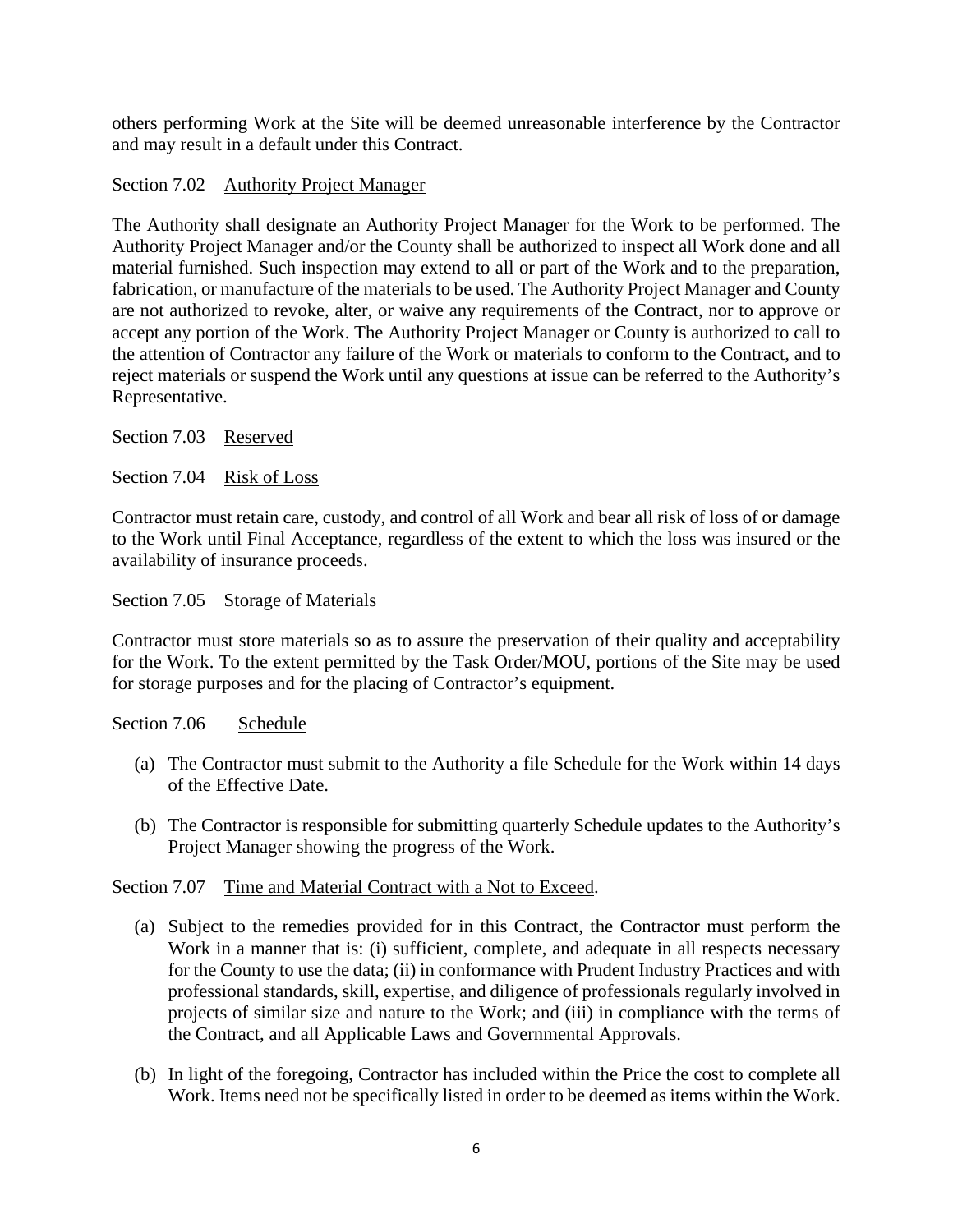It is understood that the Contractor is better qualified to list exclusions than the Authority is to list inclusions. Therefore, any item indicated herein, reasonably inferable from and incidental to the Contract or required in accordance with any Applicable Law, is to be considered as part of the Work. The Contractor waives any and all claims for an increase in the Price, in whole or in part, upon an assertion that any certain license, technical assistance, service, labor, material, equipment, operation, or management is beyond the Scope of the Work when such license, technical assistance, service, labor, material, equipment, operation, or management is indicated in the Contract or other instruments of service prepared in connection with the Contract, reasonably inferable from and incidental to the Contract, required in accordance with any Applicable Law, Governmental Approvals, or otherwise necessary in order to complete the Work in accordance with and subject to the requirements of the Contract.

- (c) The Work must meet professional standards utilized by professionals regularly involved in projects similar to the Work.
- (d) Contractor acknowledges that this Contract constitutes a Not to Exceed price obligation to complete the Work within the time and for the purpose designated in the Contract. The Contractor is obligated to: supply all of the equipment and management and inspection services, install all of the equipment and supply all labor, and supply and perform all of the Work, in each case as may reasonably be required, necessary, incidental, or appropriate (whether or not specifically set forth in this Contract) to complete the Work such that the Work satisfies the applicable terms, conditions, and Contractor's obligations for the Price.
- (e) The total approved not to exceed Price is \$\_\_\_\_\_\_\_\_\_\_\_.

| Task            | Price |
|-----------------|-------|
|                 |       |
|                 |       |
|                 |       |
|                 |       |
|                 |       |
| $6$ (as option) |       |
| Total           |       |

Table 7.1 (Base Proposal Prices)

RESERVED

### **ARTICLE VIII. COMPENSATION**

#### Section 8.01 Payment for Work

(a) The Authority will pay the Contractor in accordance with this Section 9 and Appendix 2, Appendix 3 and Appendix 6. The form of this submission will be as agreed upon by the Contractor and the Authority and must be supported by such evidence as to its correctness as the Authority may direct (e.g., per task hourly breakdown for staff, narrative of the work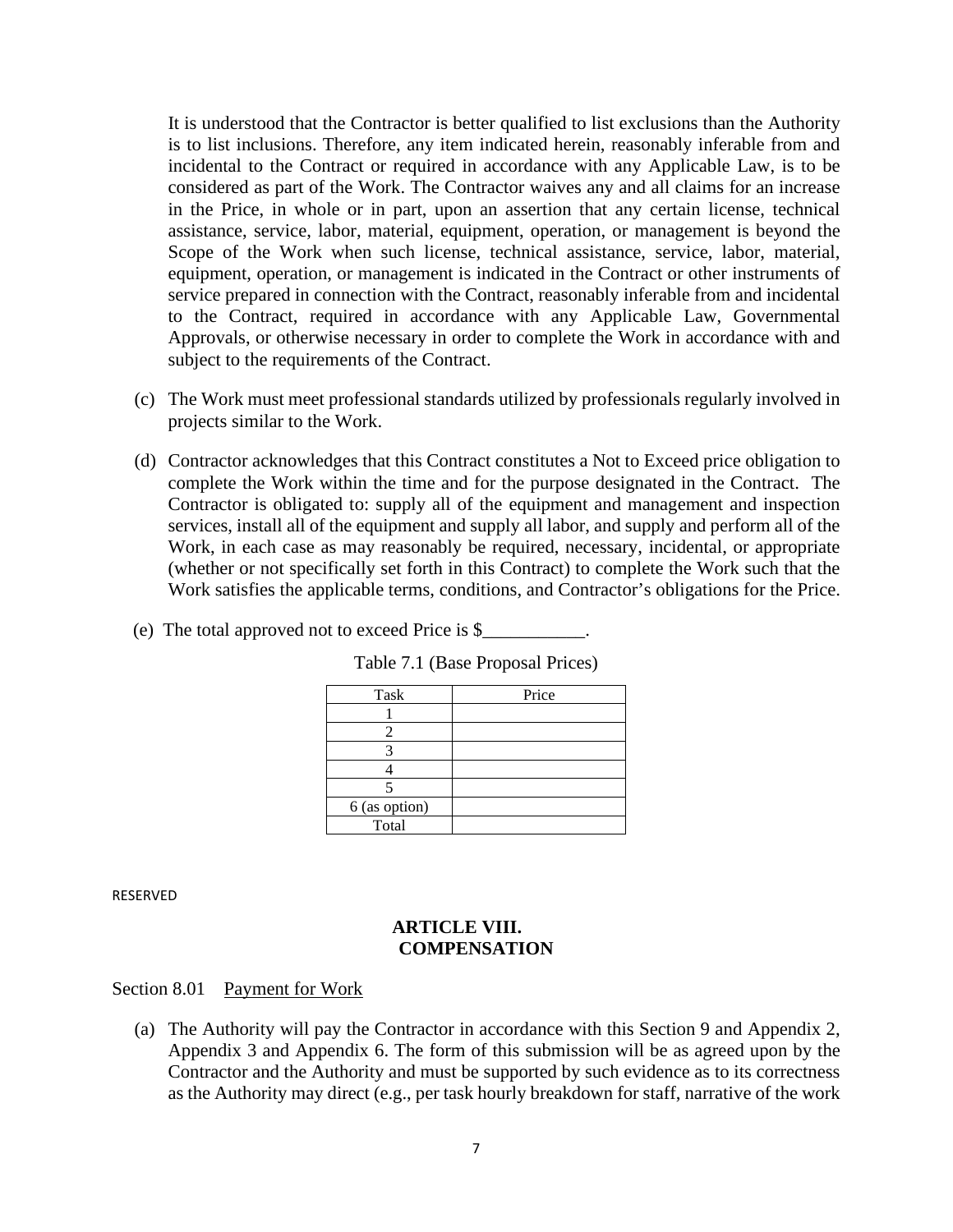accomplished in the period, work to be performed in the next period, and receipts for out of pocket expenses). The Project Manager must be responsible for determining that the schedule of values accurately reflects the Work completed or materials on Site each month.

- (b) Contractor may invoice the Authority, in accordance with Appendix 3. Invoices must be sent to the Authority and the County. Payment will be made within 45 days of receipt of an approved Invoice from Contractor. Any amounts payable by the Authority that are not paid when due shall bear interest at the Late Payment Rate.
- (c) No payment made to the Contractor shall constitute an acceptance by the Authority of any Work not in accordance with the Contract. The Authority may withhold or recover the whole or part of any Contractor payment to such extent as may be necessary to reimburse or protect the Authority from loss on account of defective or damaged Work not remedied, failure of the Contractor to make payments properly to Sub-Contractors for material or labor, a reasonable doubt by the Authority that the Work can be completed by the end of the Term, or for the balance of the Price, or other damage caused by the Contractor for which the Authority may reasonably be liable. Payment of the entire Price will not be made until all Work is completed to the satisfaction of the Authority and Final Acceptance has occurred.
- (d) If the Authority or Contractor disputes any amount invoiced, or payment made, the disputed portion of the invoice or payment is not effective until resolution of the dispute. Pending resolution of any dispute, the Contractor must continue to perform all of its obligations under the Contract.

## Section 8.02 Invoicing

(a) Invoices shall be sent to the Authority at the following:

ATTN: Accounts Payable Northeast Maryland Waste Disposal Authority Tower II, Suite 402 100 South Charles Street Baltimore, MD 21201 410.333.2730 or [tbaker@nmwda.org](mailto:authority@nmwda.org)

- (b) Any amounts payable by the Authority that are not paid when due shall bear interest at the Late Payment Rate.
- (c) If the Authority disputes any amount owed as the Price or other amounts due under the Contract or deductions therefrom, the disputed portion of the adjustment is not effective until resolution of the dispute, and the Contractor will not be paid such disputed amount until resolution of the dispute. Pending resolution of any dispute, Contractor must continue to perform its obligations under the Contract.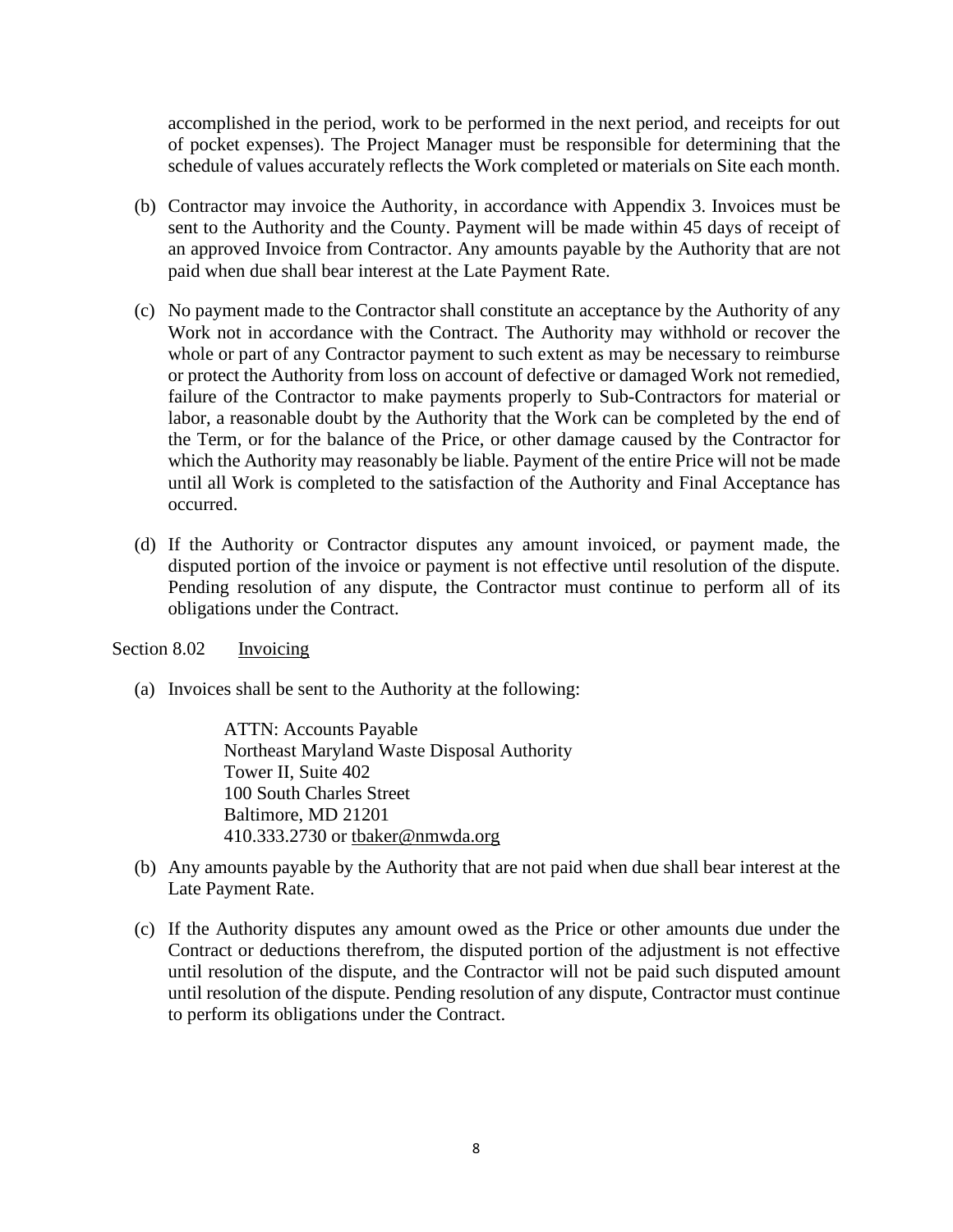Section 8.03 Offset

Whenever the Authority is obligated to pay the Contractor any amount under this Contract, the Authority may deduct from that amount, before payment, any amount that the Contractor owes to the Authority. The failure of the Authority to offset such liability against amounts due to it shall in no way limit or restrict the right of the Authority to recover such amounts due to it from Contractor.

#### Section 8.04 Payment Is No Waiver of Rights

No payment made to the Contractor shall constitute an acceptance by the Authority of any Work not in accordance with the Contract. The Authority may withhold or recover the whole or part of any Contractor payment, to such extent as may be necessary, to reimburse or protect the Authority from loss on account of defective Work not remedied, failure of the Contractor to make payments properly to third parties, or damages for which the Contractor may reasonably be liable.

## **ARTICLE IX. CHANGES TO WORK**

## Section 9.01 Changes

- (a) Changes in the Scope of the Work must be in writing and agreed upon by both parties.
- (b) If any change in the Scope of the Work causes an increase or decrease in the Contractor's cost of, or the time required for, the performance of any part of the Work under this Contract, an adjustment will be made for Contractor's Demonstrated Costs to be incurred or saved and the Contract modified in writing accordingly; provided, however, that no claim for any change above will be allowed for any costs incurred more than 10 days before the Contractor gives written notice as therein required.
- (c) No claim by the Contractor for an adjustment under this Contract will be allowed if asserted after the Term under this Contract.

Section 9.02 Suspension of Work

- (a) The Authority may unilaterally order the Contractor in writing to suspend, delay, or interrupt all or any part of the Work for a period of time it deems appropriate for the convenience of the Authority or the County.
- (b) However, no adjustment will be made for any suspension, delay, or interruption to the extent (i) that performance would have been so suspended, delayed, or interrupted by any other cause, including the fault or negligence of Contractor-Related Entities, or (ii) for which an equitable adjustment is provided for or excluded by any other provision of this Contract.
- (c) No claim will be allowed for a suspension, delay, or interruption ordered by the Authority (i) for any costs incurred more than 10 days before Contractor shall have notified the Authority in writing of the act or failure to act involved (but this requirement shall not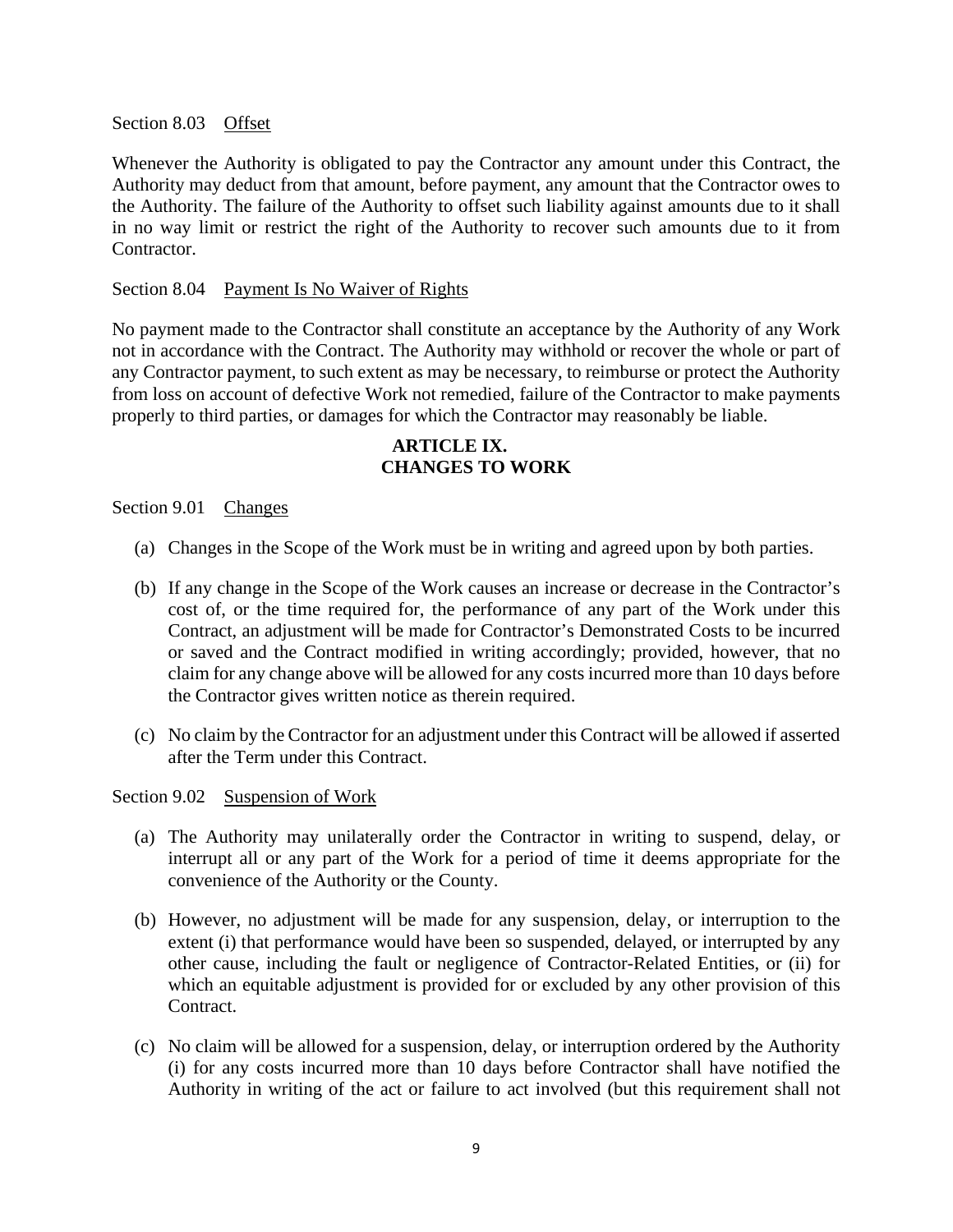apply as to a claim resulting from a suspension order), and (ii) unless the claim, in an amount stated, is asserted in writing as soon as practicable after the termination of a suspension, delay, or interruption, but not later than the date of final payment under the Contract.

### Section 9.03 Authority to make Changes in Work.

Only the Authority Representative has the authority to make or accept Changes in Work.

## **ARTICLE X. GENERAL PROVISIONS**

#### Section 10.01 Authority Representative

The Authority Representative shall be the Executive Director of the Authority or another individual designated by the Executive Director, in writing to the Contractor, as the Authority Representative.

### Section 10.02 Effect of Authority Approvals

No review, comment, or approval by the Authority, or failure by the Authority to review, comment or give approval, under this Contract:

- (a) Relieves the Contractor of any of its obligations under this Contract or imposes any liability on the Authority; or
- (b) Affects the rights, remedies, powers, or privileges of the Authority in connection with (i) Governmental Approvals pursuant to Applicable Law, (ii) the enactment interpretation or enforcement of any Applicable Law, (iii) any of its other governmental functions, or (iv) matters not related to this Contract.

#### Section 10.03 Insurance Requirements

(a) Contractor must obtain and maintain, in full force and effect for the duration of the Contract, insurance necessary to cover claims arising from Contractor's operations under this Contract. The insurance coverage required of the Contractor for the Work and the Procurement Support Period are described in Appendix 7 ("**Required Insurance**"). Within 10 business days of Effective Date, and at any time thereafter as required by the Authority, the Contractor must deliver to the Authority copies of all certificates of insurance for Required Insurance.

#### Section 10.04 Notice/contact information

All notices, designations, consent, approvals, and other communications required, permitted or otherwise delivered under this Contract shall be in writing and may be delivered by hand or mailed by first-class registered or certified mail, return receipt request, postage prepaid, address as follows: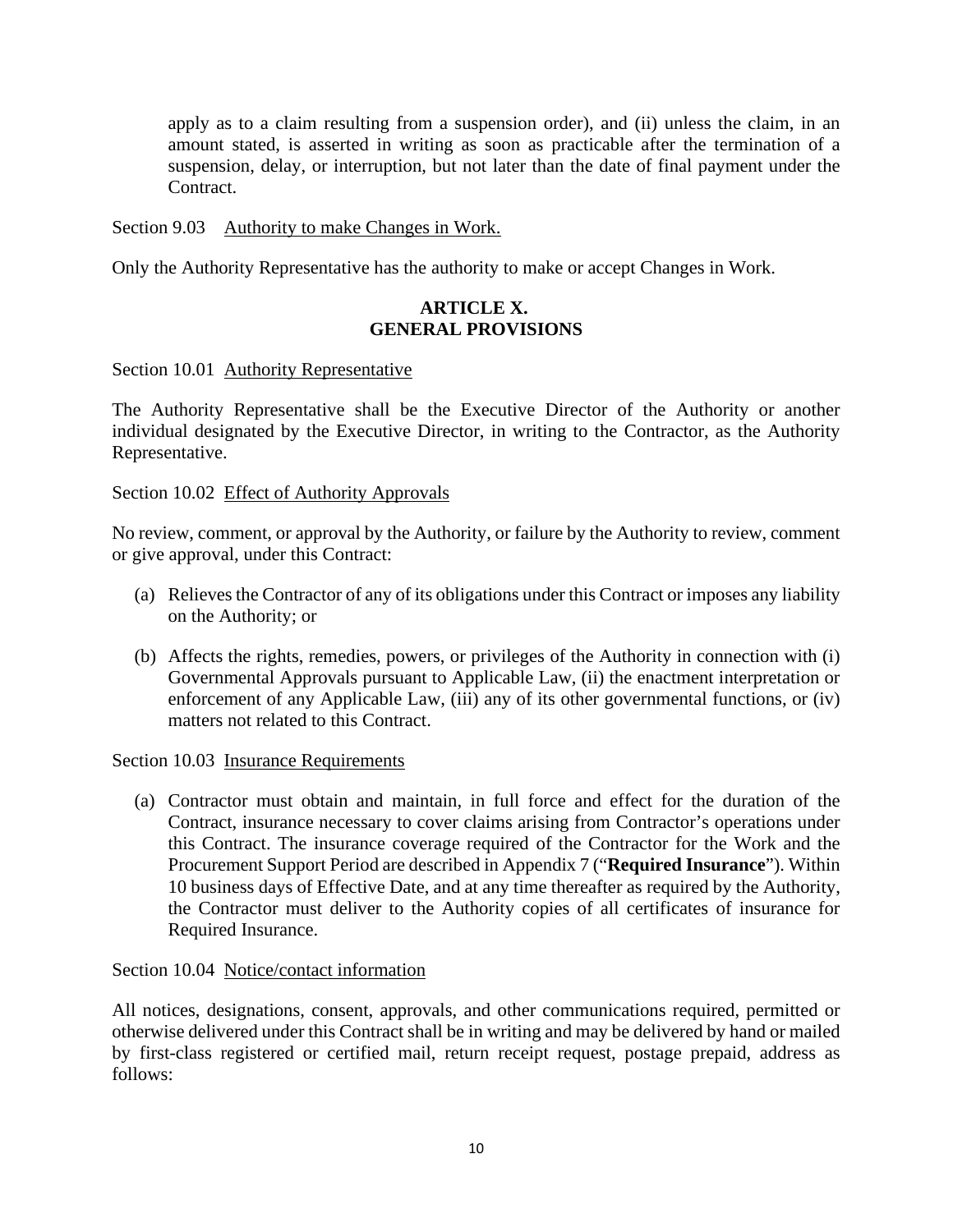## **To the Authority:**

Andrew Kays Executive Director Northeast Maryland Waste Disposal Authority Tower II, Suite 402, 100 S. Charles Street Baltimore, Maryland 21201 [authority@nmwda.org](mailto:authority@nmwda.org)

## **To the Contractor:**

## **To the County:**

Clifford J. Engle Bureau Chief – Solid Waste Department of Public Works 225 North Center Street Westminster, MD 21157 cengle@carrollcountymd.gov

## Section 10.05 Indemnification

(a) To the fullest extent permitted by law, Contractor shall defend, indemnify, and hold harmless the Authority, the State, and Carroll County and their respective officers, employees, elected officials, agents, contractors, consultants, engineers, officers, directors, elected representatives, officials, and other representatives (collectively, "**Authority Indemnified Parties**"), from and against all liability, suits, judgments, and claims by third parties, damages, losses, and expenses, including the costs of defense, settlement, and reasonable attorneys' fees (collectively, "**Losses**"), which they may individually or collectively, incur, become responsible for or pay out as a result of death or bodily injury to any person, destruction or damage to any property, contamination of or adverse effects on the environment, or any violation of governmental laws, regulations or orders, to the extent caused by Contractor, in whole or in part, by a breach of any term, provision, or representation or warranty of this Contract or any negligent act or omission or willful misconduct of the Contractor, or its directors, officers, employees or agents. This indemnification is not to be deemed as a waiver of any immunity, which may exist in any action against the Authority.

Section 10.06 Change in Law

The Authority shall not be liable for any additional costs incurred by Contractor due to or to comply with a change of Applicable Law.

Section 10.07 Uncontrollable Circumstances

(a) A Party will not be in default under this Contract or liable to the other Party for its failure to perform its obligations under this Contract, but only to the extent that, and for so long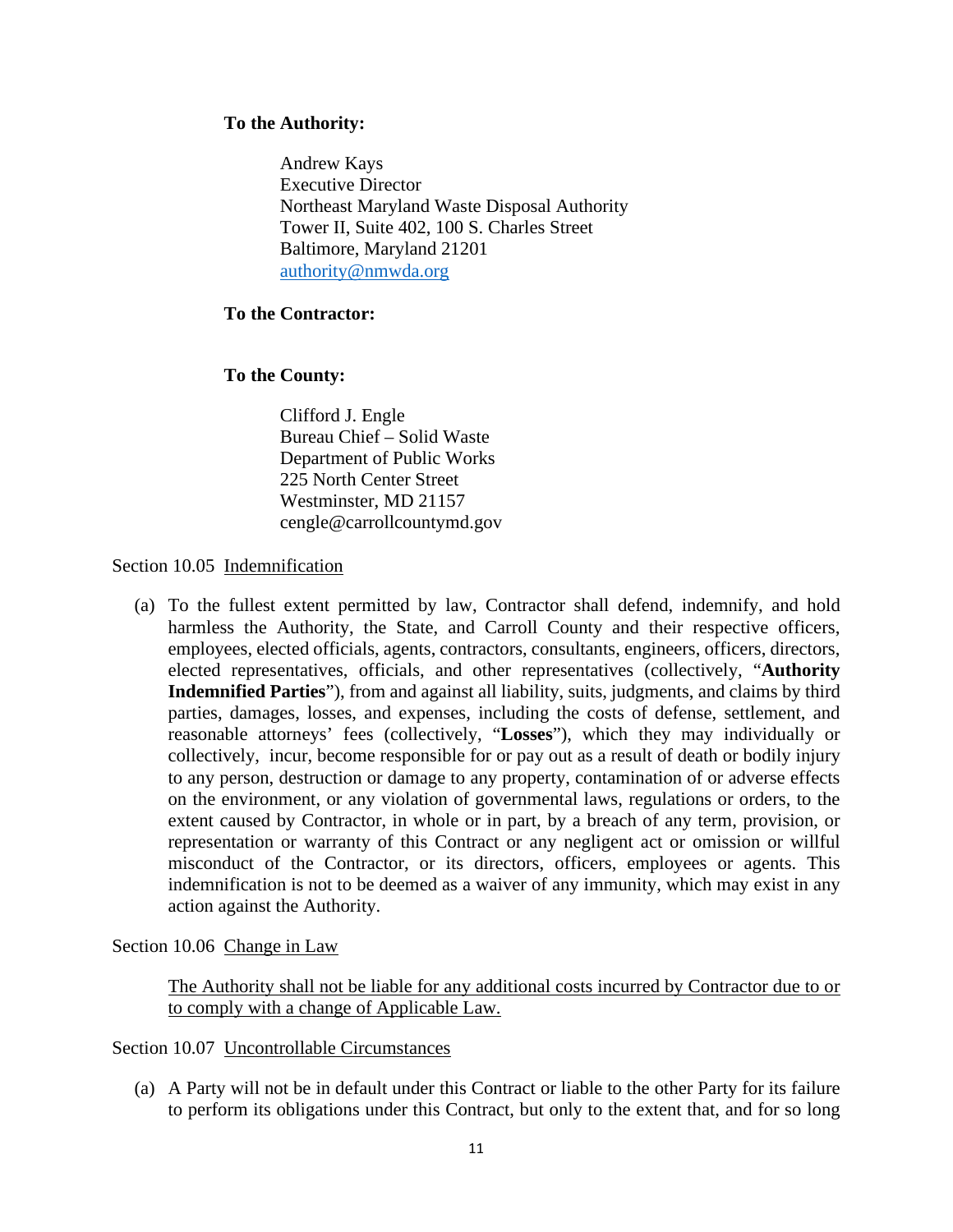as, the Uncontrollable Circumstances prevents the affected Party from performing its obligations in accordance with this Contract. Contractor shall work diligently to overcome or remove such Uncontrollable Circumstance as soon as possible.

- (b) As soon as possible after an Uncontrollable Circumstance occurring on or after the Effective Date, Contractor shall give the Authority Representative a statement describing the Uncontrollable Circumstance and its cause (to the extent known to Contractor), and a description of the conditions preventing the performance of Contractor's obligations. The Contractor must answer any inquiries of the Authority Representative regarding the conditions caused by the Uncontrollable Circumstance and must provide them with the information as they reasonably request.
- (c) If, within 5 days after an Uncontrollable Circumstance occurrence (or if required due to the nature of the event, a shorter period of time) that has caused Contractor to suspend or delay performance of the Work, Contractor has failed to take commercially reasonable action to overcome or cure the Uncontrollable Circumstance occurrence or its direct or indirect effects on the performance of its obligations under this Contract, the Authority may, in its sole discretion and after Notice to Contractor, at Contractor's expense, initiate commercially reasonable measures to overcome or cure the Uncontrollable Circumstance occurrence or its direct or indirect effects on the performance of Contractor's obligations hereunder and thereafter require Contractor to resume full or partial performance of the Work (unless it is commercially unreasonable for Contractor to do so); provided, however, that no such action of Authority shall relieve Contractor of its obligations under this Contract.
- (d) Notwithstanding the provisions of this Section 11.08, Contractor assumes full responsibility for completion of the Work without adjustment to the Term, the Price Service Fees or the Schedule regardless of weather conditions, unless weather severity is substantially in excess of the data accepted for the norm established and substantiated for the Transfer Station.
- (e) If an Uncontrollable Circumstance prevents Contractor from performing a material portion of its obligations under this Contract for more than 30 continuous days, then Authority, after providing the Contractor at least 10 Business Days' prior Notice, may, but shall not be obligated to, terminate this Contract without additional liability to Contractor and (except as provided in the last sentence of this Section 10.07(e)) to Authority as a result of such termination. Contractor shall be entitled to receive payment of the proportion of the Price for Work actually performed plus reasonable demobilization, contract cancellation costs and close out costs.
- (f) In the event that two delay events occur concurrently, the first event to occur will control until such event is overcome and then any remaining delay attributed to the second delay event will control.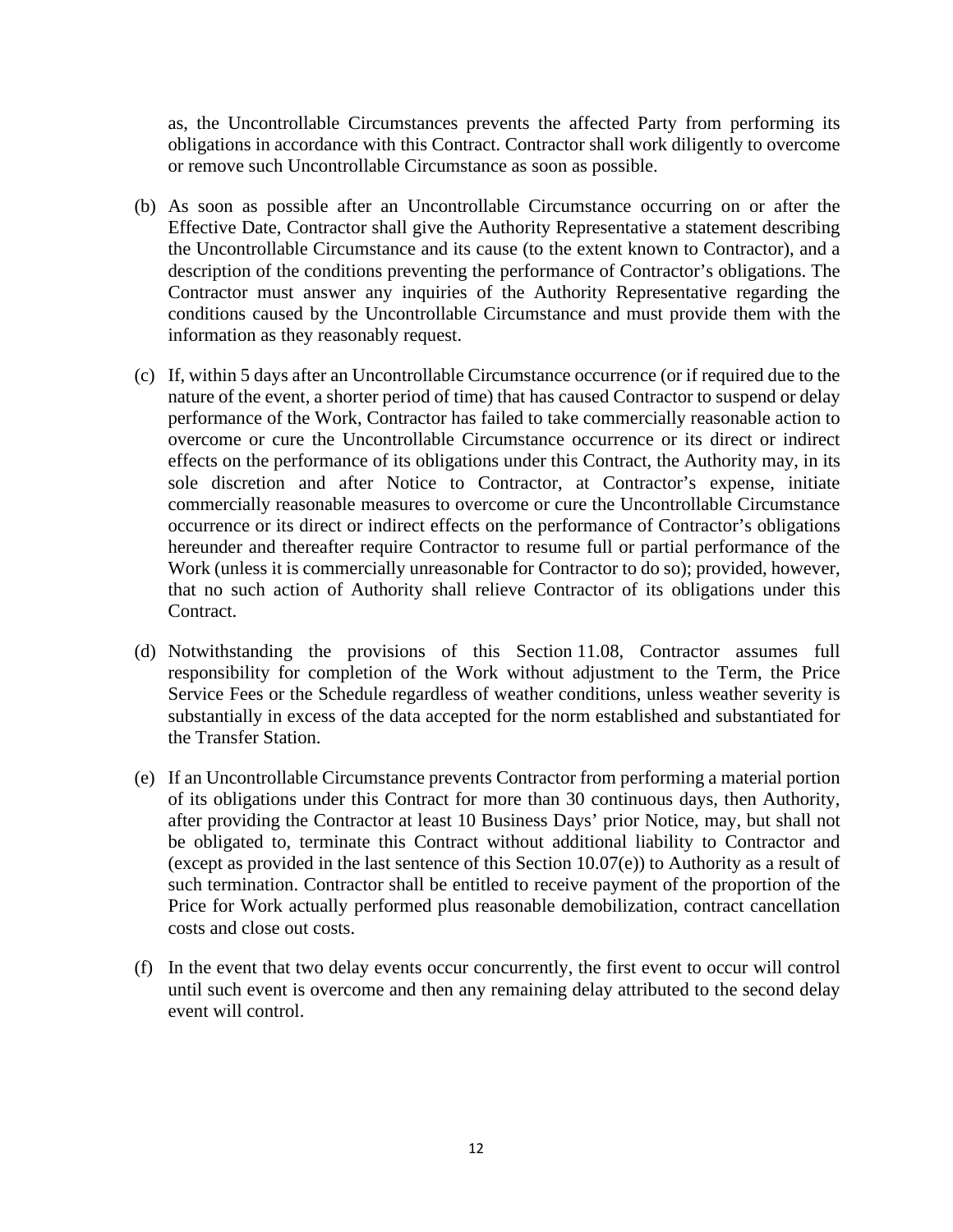#### Section 10.08 Events of Default

- (a) Each of the following constitutes an Event of Default on the part of Contractor:
	- (i) the failure or refusal by Contractor to fulfill any of its material obligations to the Authority in accordance with the Contract, unless such failure or refusal is excused pursuant to this Contract; or
	- (ii) if, by order of a court of competent jurisdiction, a receiver or liquidator or custodian or trustee of the Contractor or of a major part of its property is appointed, or if, by decree of such a court, the Contractor is adjudicated insolvent, or a major part of its property is sequestered, or if a petition to reorganize the Contractor pursuant to the Federal Bankruptcy Code or any other similar statute applicable to the Contractor, as now or hereinafter in effect, is filed against the Contractor, or if the Contractor is adjudicated bankrupt or files a petition in voluntary bankruptcy under any provision of any bankruptcy law or consents to the filing of any bankruptcy or reorganization petition against the Contractor under any such law, or (without limitation of the generality of the foregoing) files a petition to reorganize the Contractor pursuant to the Federal Bankruptcy Code or any other similar statute applicable to the Contractor, as now or hereafter in effect; or
	- (iii) If the Contractor makes an assignment for the benefit of creditors, or admits, in writing, an inability to pay debts generally as they become due, or consents to the appointment of a receiver or liquidator or trustee or assignee in bankruptcy or insolvency of either the Contractor or of a major part of its property; or
	- (iv) If the Contractor assigns its rights or obligations under this Contract or any part thereof to any Person, except as otherwise permitted under this Contract; or
	- (v) If any representation or warranty made by the Contractor herein or in any payment invoice or related documentation submitted hereunder is false or misleading in any material respect when made; or
	- (vi) If the Contractor fails to provide and maintain in full force and effect any Required Insurance in accordance with this Contract; or
	- (vii) If the Contractor provides or has provided materially false or misleading information to the Authority; or
	- (viii) The failure of the Contractor or its Sub-Contractor, and their respective agents, licensees, invitees, and successors to comply with Applicable Law in any material respect; or
		- (ix) Contractor fails to pay any undisputed amount that Contractor is required to pay to the Authority under this Contract within thirty (30) days after receipt by Contractor of written demand from Authority accompanied by a Notice stating that unless the delinquent amount is paid within thirty (30) days after this demand the failure will constitute an Event of Default; or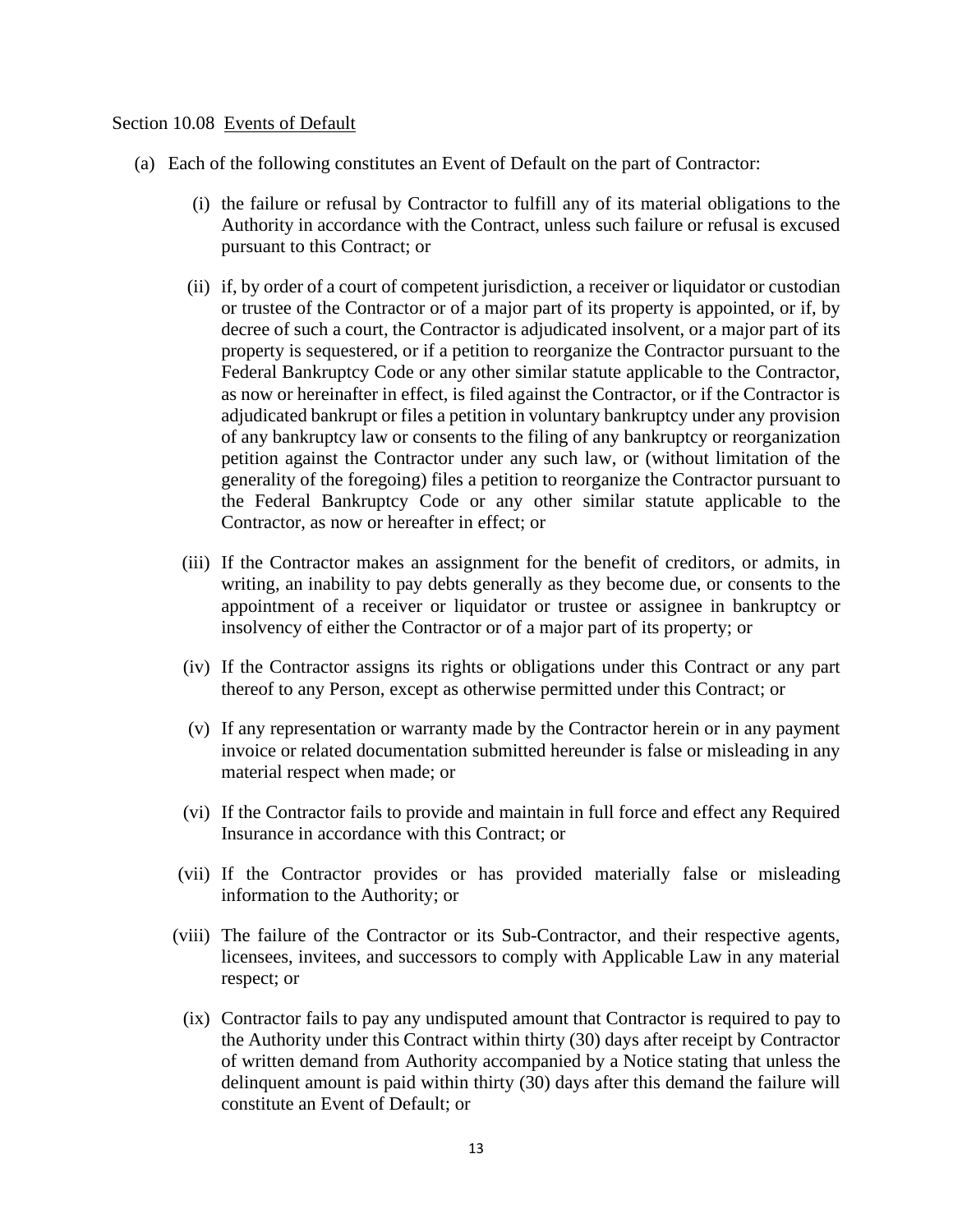- (x) Contractor abandons or suspends support of the Work for thirty (30) days due to any reason other than Uncontrollable Circumstance or direction of Authority; or
- (xi) A guarantor or other surety is in default (after the expiration of all applicable cure periods) under any warranty bond or under any Performance Security provided to Authority and, except for a failure to pay, it is not replaced or otherwise cured in accordance with this Contract;
- (xii) A Contractor Change in Control occurs;
- (b) No failure or refusal on the part of the Contractor as described in this Section (except for clause (ii), (iii), (iv), (v), (vii), (ix), or (xii)) shall constitute an Event of Default unless and until: (A) the Authority has given notice to the Contractor specifying with particularity the existence of such default; and (B) the Contractor has failed to cure such default within 30 days after receipt of such notice.
- (c) Each of the following constitutes an Event of Default on the part of the Authority, provided that none of the following shall constitute an Event of Default to the extent caused by the failure of the Contractor to perform its obligations under this Contract:
	- (i) The failure by the Authority to pay any undisputed amount in excess of \$10,000, that the Authority is required to pay to the Contractor under this Contract within 60 days after receipt by the Authority of written demand from the Contractor accompanied by notice stating that unless such amount is paid within 60 days after such demand the failure shall constitute an Event of Default; or
	- (ii) The failure or refusal by the Authority to substantially fulfill any of its material obligations to the Contractor in accordance with this Contract, other than as provided in subparagraph (i) above, unless such failure or refusal is excused or justified pursuant to the provisions of this Contract, provided that no such failure or refusal constitutes an Event of Default unless and until:
		- a) the Contractor gave prior written notice to the Authority and the Authority Representative stated that in their opinion a particular default or defaults (described in reasonable detail in such notice) exists and unless corrected, constitute a material breach of this Contract on the part of the Authority and gives the Contractor a right to terminate this Contract for default unless such default is corrected within a reasonable period of time; and
		- b) the Authority has not corrected the default nor initiated steps to correct it within a reasonable period of time (a reasonable period of time for purposes of this paragraph shall in any event not be less than thirty (30) days from the date of the notice given, provided that if the Authority has commenced to take reasonable steps to correct the default within such reasonable period of time, it shall not constitute an Event of Default for as long as the Authority is continuing to take reasonable steps to correct it; and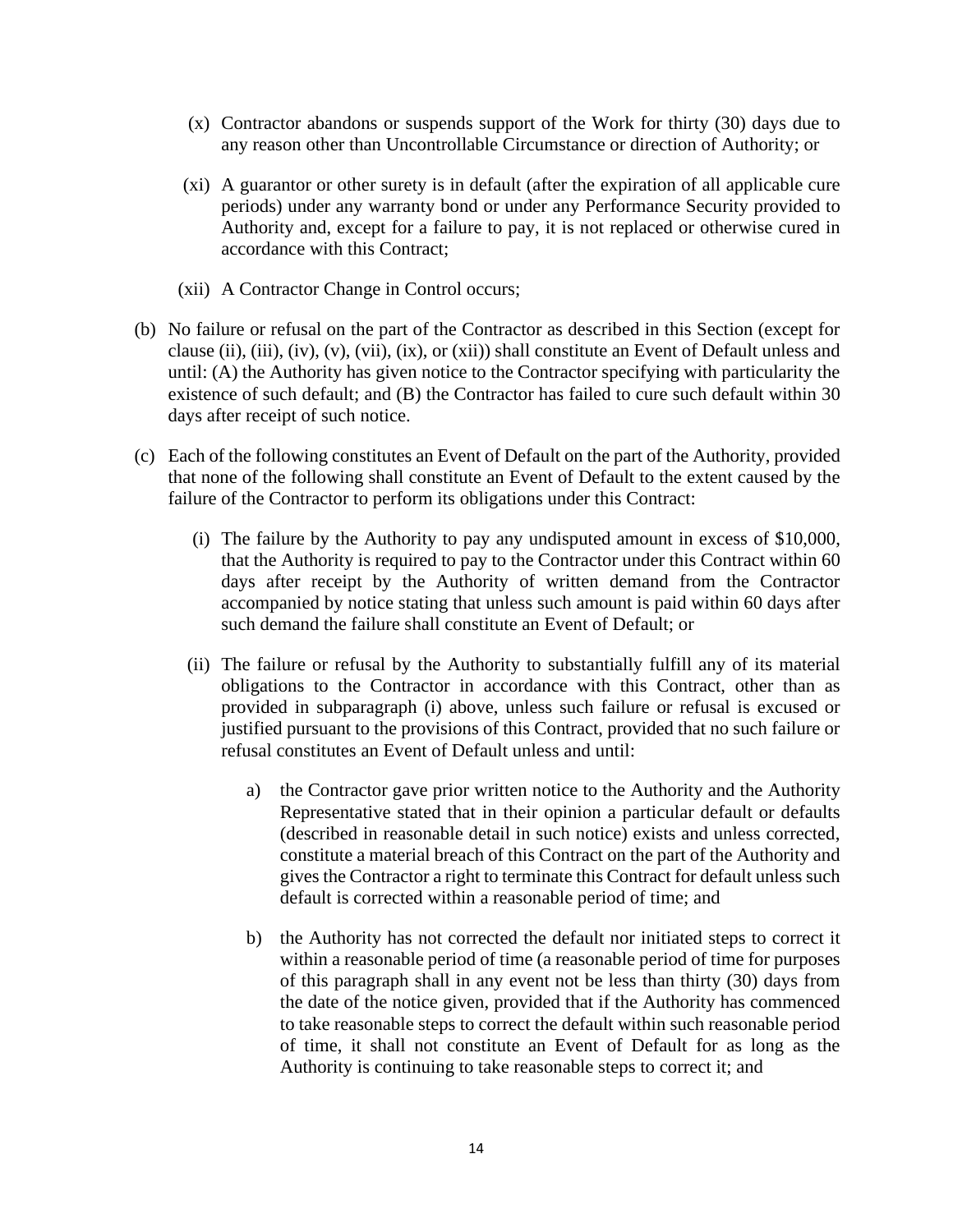c) There is no reasonable expectation that the Contractor can obtain sufficient relief for the default, other than by termination of this Contract, to compensate it for any loss incurred as a result of the Authority default.

### Section 10.09 Termination for Default

- (a) The right of termination for cause may be exercised only by a Notice of Termination given to the Party in default. The proper exercise of the right of termination is in addition to, and not in substitution for, any other remedies, whether damages or otherwise, of the Party exercising the right of termination.
- (b) In the case of one or more Events of Default on the part of the Contractor, the Authority shall have the following rights and remedies, in addition to those rights and remedies that may be available to Authority at law or in equity and Contractor shall have the following obligations:
	- (i) The Authority, without prejudice to any of its other rights or remedies, may upon fifteen (15) Business Days' Notice to Contractor (A) suspend disputed payment and/or (B) unless Contractor has cured such default therein thirty (30) days after receipt of such Notice, terminate this Contract on the date specified in a written or electronic mail notice of termination to Contractor.
	- (ii) If the Authority terminates this Contract in accordance with this Section 10.09 and determines in its sole discretion, to complete the Work under this Contract, the Contractor must, if requested by the Authority (A) withdraw from the Transfer Station, and as requested by Authority, (B) assign one or more of its contracts, subcontracts, purchase orders or other Contracts to Authority or any designee of Authority; provided, however, that such assignee assumes the obligations of Contractor thereunder and (C) shall turn over to Authority complete possession of any or all designs, materials, equipment, tools, purchase orders, inquiries, letters, computers, servers, software, schedules, and drawings of Contractor that Authority deems necessary for completion of the Work. Authority may employ any other person, firm or corporation (hereinafter, a "**Replacement Contractor**") to finish the Work in accordance with the terms of this Contract by whatever method that Authority may deem expedient. In addition, Contractor shall not remove any equipment, materials or tools that the removal of which could damage the Transfer Station or any portion thereof then constructed or otherwise materially adversely affect or delay the construction, use or maintenance of the Transfer Station. After the termination of this Contract, Authority shall be responsible for the care, custody, and control of all equipment, materials, tools and other items used in completion of the Work. Authority, without incurring any liability to Contractor, shall have the right to have the Work finished by the Replacement Contractor.
- (c) If this Contract is terminated by the Authority for cause as a result of an Event of Default by Contractor with respect to Work, the Contractor will be entitled to payment of that portion of the Price related to the Work performed until the date of termination; provided, however, Contractor will not be entitled to any recovery of profit or unabsorbed overhead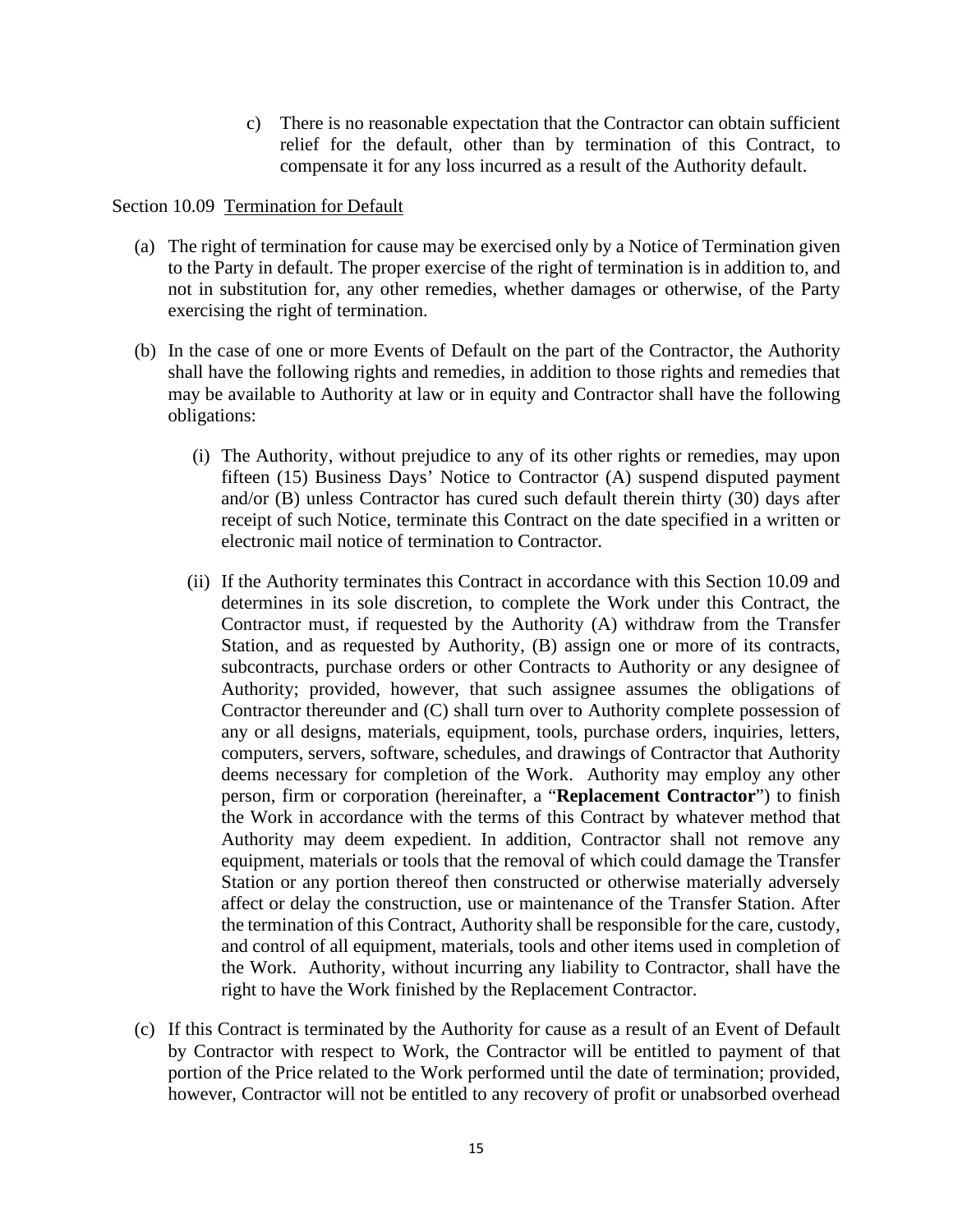in connection with Work not actually performed or future Work. The Contractor must reimburse the Authority for any costs in excess of the Price, as adjusted, incurred by Authority, or any Person acting on the Authority's behalf in completing the Work or having the Work completed. The Authority will be entitled to withhold payments the Contractor determines are due to it prior to the date of termination until Final Acceptance and determination by Authority that Contractor is entitled to such payments. Upon completion of the Work by Authority or third parties, the total cost of the Work shall be determined, and the Authority will notify Contractor in writing of the amount, if any, that Contractor shall pay Authority or Authority shall pay Contractor. If at any time the total expense incurred by Authority in completing the Work exceeds the portion of the Price not paid to the Contractor as of the date of termination, then Contractor shall pay the amount of any such excess from time to time existing within thirty (30) days of written demand therefor by Authority. Any amounts not paid hereunder when due shall bear interest at the Late Payment Rate. The Authority may, in its sole discretion, employ any other Person, as a Replacement Contractor to finish the Work by whatever method or means as the Authority deems expeditious.

(d) In the event that any termination of this Contract by the Authority is due to a Contractor Event of Default pursuant to this Section 11.09 **and** is later adjudicated to have been improper, then Contractor will be entitled to recover the amounts the Contractor is entitled to in accordance with Section 11.10, Termination for Convenience.

### Section 10.10 Termination for Convenience

In addition to the Authority's other termination rights under this Contract, the performance of Work required by this Contract may be terminated by the Authority in whole or in part, whenever the Authority determines that termination is in the best interests of the Authority or the County. Any termination will be effected by delivery of a Notice of Termination to the Contractor specifying the extent to which performance of Work under this Contract is terminated, and the date upon which the termination becomes effective. In the event of a termination for convenience, the Authority will pay all reasonable costs associated with this Contract that the Contractor incurred up to the date of termination and all reasonable costs associated with termination of the Contract. The Contractor will not be entitled to payment for any anticipatory profits that have not been earned up to the date of termination. Termination under this Contract, including the determination of the rights and obligations of the Parties, will be governed by the provisions of COMAR 21.07.02.09(2)-(6).

#### Section 10.11 Dispute Resolution Procedures, Governing Law, and Venue

(a) The Authority and the Contractor shall in good faith attempt to resolve any dispute or matter in controversy under this Contract. As a condition to seeking judicial resolution of a dispute, the Authority and Contractor agree to pursue an administrative dispute resolution procedure. Under this procedure either Party may initiate dispute resolution by giving notice of its claim to the other Party. If a claim for additional compensation is being made under this Section 11.11, the notice of claim must be made within thirty (30) days. Within thirty (30) days of receiving such a claim, the Party receiving the claim shall investigate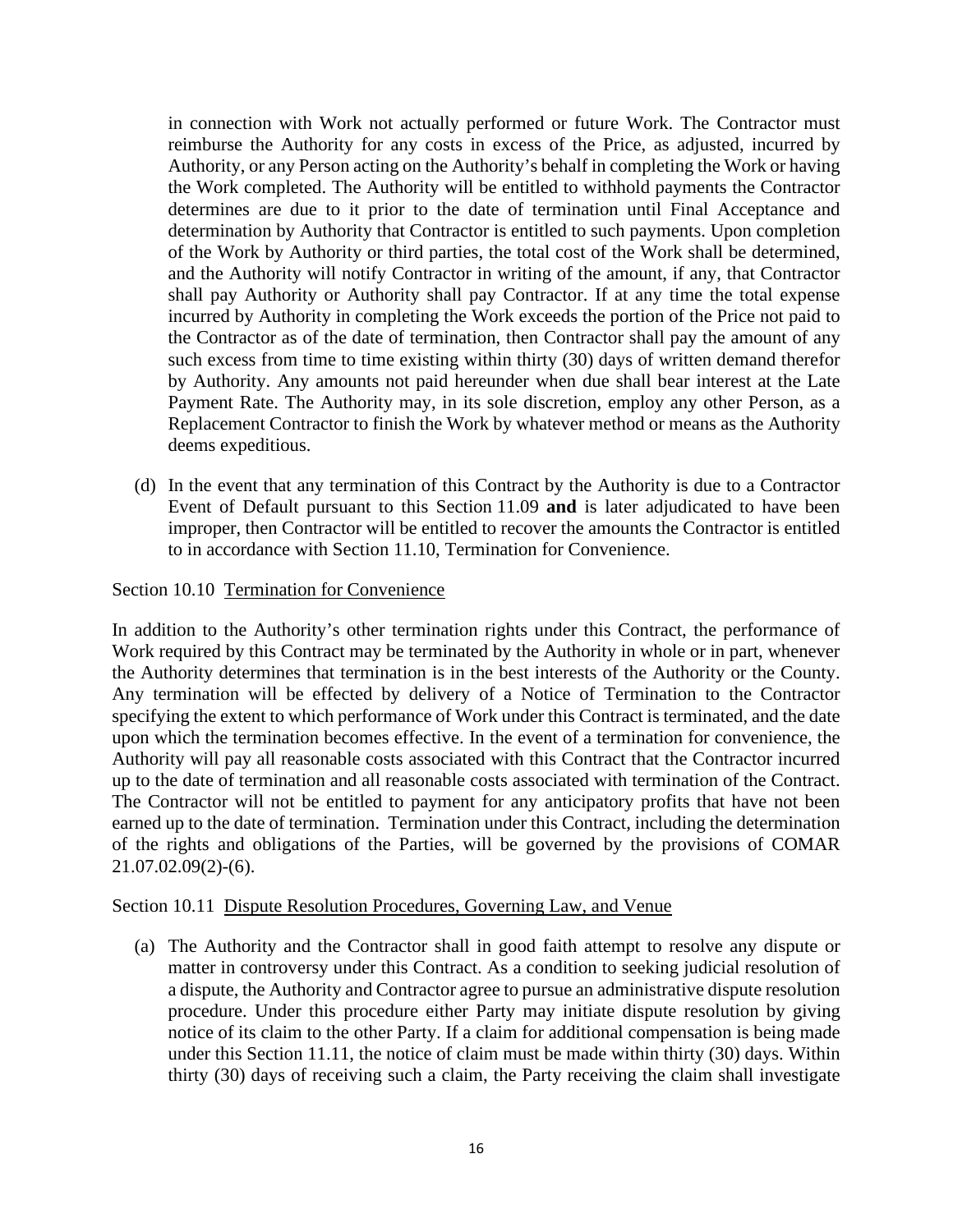the merits of the claim, and the Parties shall meet to attempt resolution. If after this process, a resolution of the claim is not successful, either Party may seek judicial resolution.

(b) All disputes under this Contract, if not resolved by the Parties, shall be resolved by a Maryland State court of competent jurisdiction, venue is Carroll County, and in accordance with the laws of the State of Maryland. Pending resolution of any claim or dispute the Contractor is obligated to continue performance of the Contract.

Section 10.12 Governing Law

This Contract shall be interpreted under Maryland law, without regard to its conflict of laws provisions.

## Section 10.13 Records Retention and Access

The Contractor must maintain all books, records, and accounts necessary to record all matters affecting the Price, applicable damages or other amounts payable by or to the Authority or Contractor under this Contract or other contracts, including but not limited to, policies for required insurance and all insurance-related documents, as well as all documents required by or relating to any Governmental Approvals necessary for the performance of the Contract and in accordance with the requirements of Applicable Law. The Contractor must maintain all books, records and accounts in accordance with generally accepted accounting principles and shall contain sufficient data to enable the Contractor's dealings and transactions to be audited in accordance with generally accepted auditing standards.

The Contractor must retain and maintain all records and documents relating to this Contract for three years after Work is completed or any applicable statute of limitations, whichever is longer, and must make them available for inspection and audit by authorized representatives of the Authority and County at all reasonable times.

Section 10.14 Subcontracting

- (a) Except as otherwise expressly provided in the Contract, the Contractor is solely responsible for engaging, managing, supervising, and paying all Sub-Contractors. The Contractor must require all Work performed by Sub-Contractors to be performed, inspected, and otherwise furnished, in accordance with the Contract. Contractor is solely liable for all acts, omissions, liabilities and Work (including defects therein) of such Sub-Contractors. The Authority will not have any obligation or liability to any Sub-Contractor. Nothing in any contract, subcontract or purchase order with any Sub-Contractor shall in any way diminish or relieve Contractor from any duties and obligations under the Contract. No Sub-Contractor is intended to be or shall be deemed a third-party beneficiary of the Contract. Nothing contained in this Contract or in any subcontract or purchase order shall create or constitute a contractual relationship between Authority and any Sub-Contractor.
- (b) Each Subcontract and purchase order entered into by Contractor in connection with the Work must require such Sub-Contractor to assume toward Contractor those terms and conditions of contracting which Contractor customarily includes in its subcontracts. At a minimum, all such Subcontracts and purchase orders must (i) require the Sub-Contractors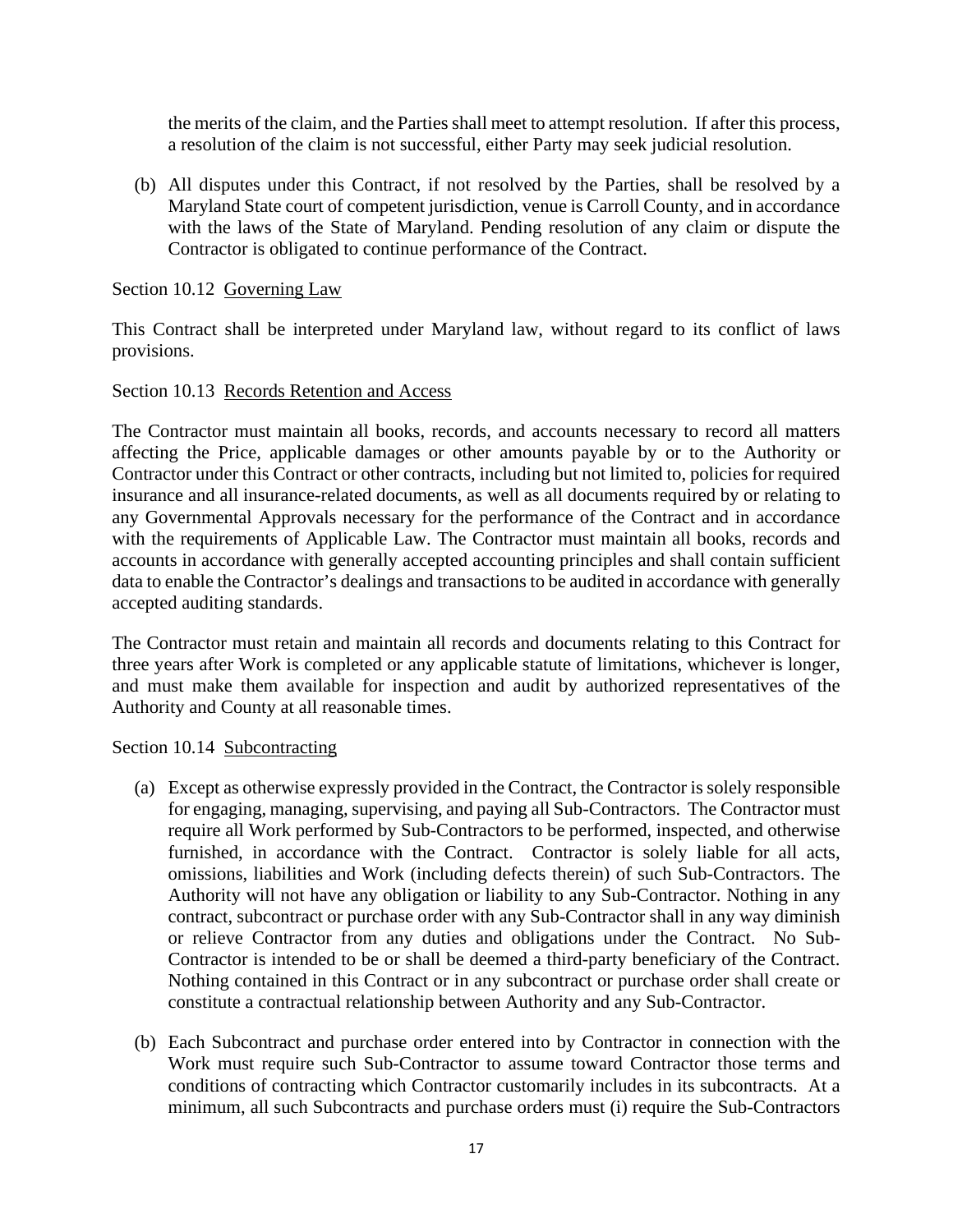to comply with Applicable Laws and Governmental Approvals, (ii) require the Sub-Contractors to provide certificates of insurance evidencing required insurance coverage maintained by such Sub-Contractor, and (iii) provide that the Authority has the right of inspection as provided under this Contract.

Section 10.15 RESERVED

### Section 10.16 Assignment

The Contractor may not assign this Contract without the prior written consent of the Authority. The Authority may assign this Contract to Carroll County without the consent of the Contractor.

Section 10.17 Representations and Warranties

- (a) Contractor hereby makes the following representations and warranties to and for the benefit of the Authority:
	- (i) Contractor is duly organized and validly existing as a corporation under the laws of the state of its incorporation or organization with full legal right, power and authority to enter into and perform its obligations under this Contract, and is duly qualified to do business in the State of Maryland and will take such action as may be necessary to remain so qualified;
	- (ii) Contractor is not in arrears with respect to the payment of any monies due and owing to the State of Maryland, and shall not become so during the term of this Contract;
	- (iii) Contractor shall comply with all federal, state, and local laws, regulations and ordinances applicable to its activities and obligations under this Contract;
	- (iv) Contractor shall obtain, at its own expense, all licenses, insurance, and Government Approvals necessary to the performance of its obligations under this Contract;
	- (v) Contractor has duly authorized the execution and delivery of this Contract and this Contract has been duly executed and delivered by Contractor and constitutes a legal, valid and binding obligation of Contractor, enforceable against Contractor in accordance with its terms.
	- (vi) Neither the execution or delivery by Contractor of this Contract, nor the performance by Contractor of its obligations in connection with the transactions contemplated hereby, or the fulfillment by Contractor of the terms or conditions of this Contract (a) conflicts with, violates, or results in a breach of any Applicable Law, or (b) conflicts with, violates, or results in a breach of any term or condition of any judgment or decree, or any Contract or instrument, to which Contractor is a party or by which Contractor or any of its properties or assets are bound, or constitutes a default thereunder or (c) will result in the creation or imposition of any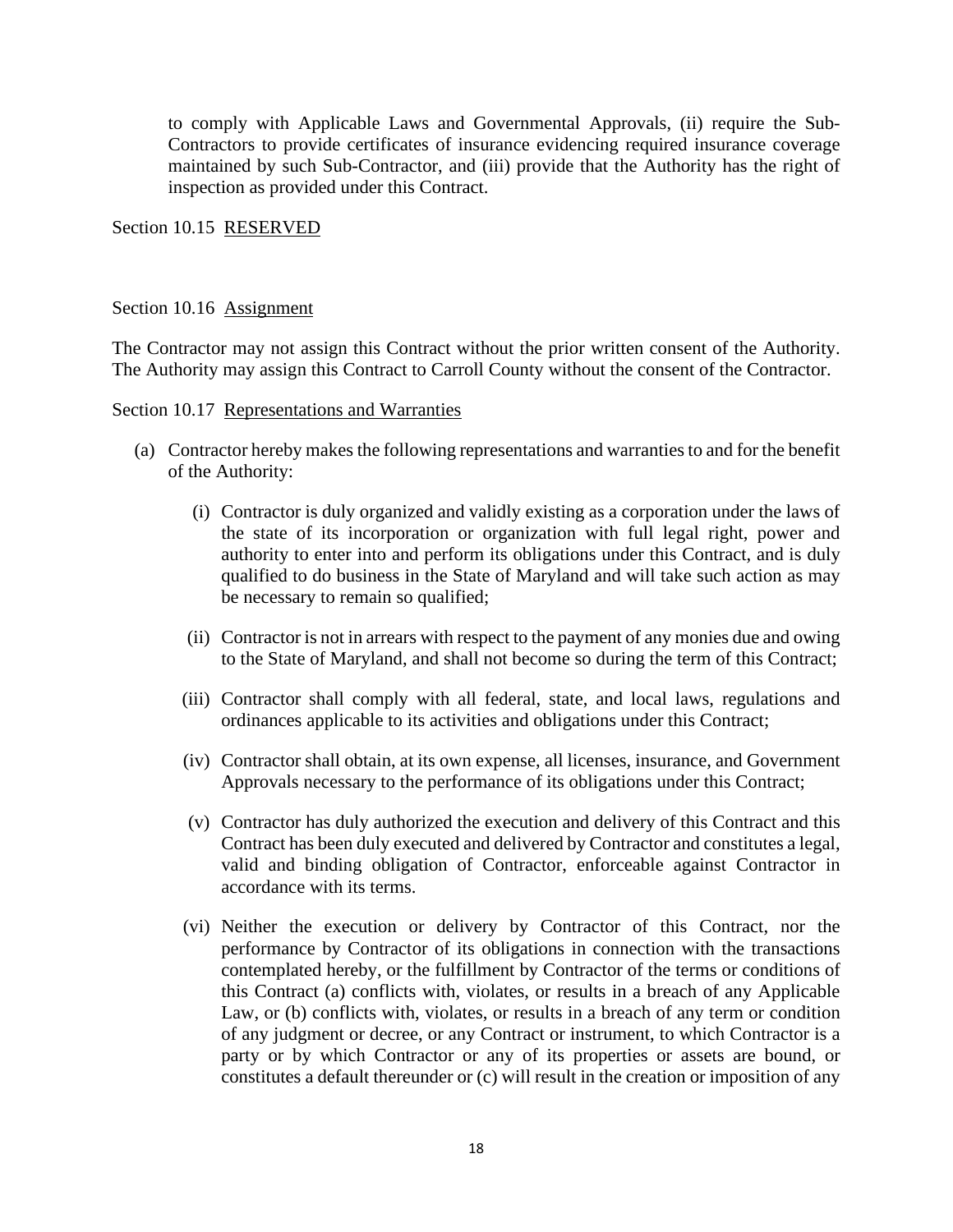lien, charge, or encumbrance of any nature whatsoever upon any of the properties or assets of Contractor.

- (vii) No approval, authorization, order or consent of, or declaration, registration or filing with, any governmental authority is required for the valid execution and delivery of this Contract by Contractor, except such as have been duly obtained or made.
- (viii) Except as disclosed to the Authority, in writing, there is no action, suit, or proceeding, at law or in equity, before or by any court or governmental authority, pending or, to the best of Contractor's knowledge, threatened, against Contractor, wherein an unfavorable decision, ruling or finding would materially adversely affect the performance by Contractor of its obligations hereunder or in connection with the transactions contemplated hereby, or which, in any way, would adversely affect the validity or enforceability of this Contract, or any other Contract or instrument entered into by the Authority in connection with the transactions contemplated hereby.
	- (ix) All reports, presentations, spreadsheets and other documents furnished or to be furnished by Contractor in performing the Work will become the property of Authority to be used by Authority as it may desire and for any other purposes permitted by Applicable Law.
- (b) The Authority hereby makes the following respective representations and warranties, as of the date of execution and delivery of this Contract, to and for the benefit of Contractor.
	- (i) The Authority is a body politic and corporate validly existing under the Constitution and laws of Maryland, with full legal right, power and authority to enter into and perform its obligations under this Contract.
	- (ii) The Authority has duly authorized the execution and delivery of this Contract and this Contract has been duly executed and delivered by the Authority and constitutes a legal, valid and binding obligation of the Authority, enforceable against the Authority in accordance with its terms.
	- (iii) Neither the execution or delivery by the Authority of this Contract, nor the performance of the Authority's obligations in connection with the transactions contemplated hereby nor the Authority's fulfillment of the terms or conditions of this Contract (i) conflicts with, violates or results in a breach of any Applicable Law, or (ii) conflicts with, violates or results in a breach of any term or condition of any judgment or decree, or any contract or instrument, to which the Authority is a party or by which the Authority or any of its properties or assets are bound, or constitutes a default thereunder.
	- (iv) No approval, authorization, order or consent of, or declaration, registration or filing with, any governmental authority is required for the valid execution and delivery by the Authority of this Contract except those that have been duly obtained or made.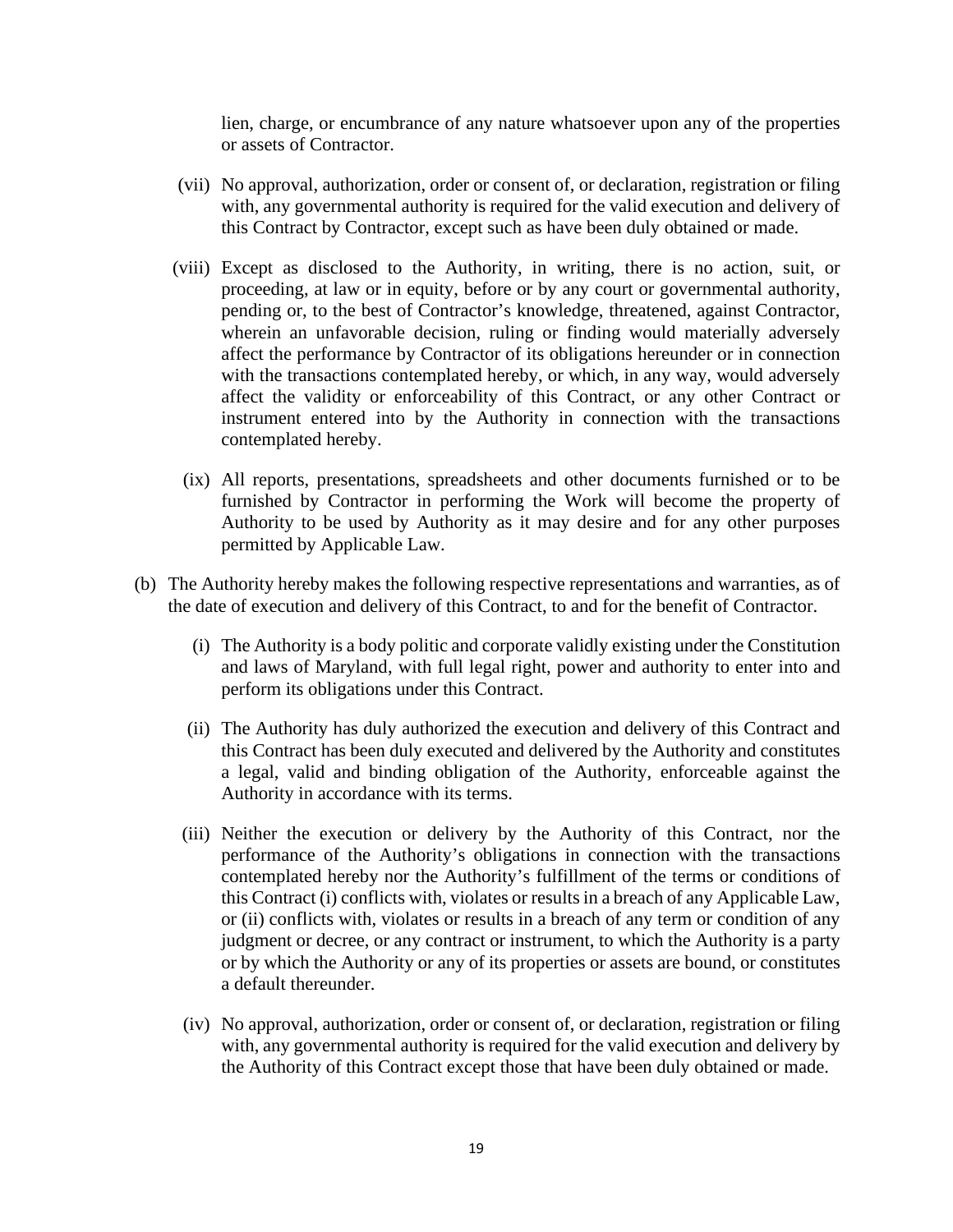## Section 10.18 Compliance with Election Law Requirement

Contractor shall comply with the Maryland Code, Election Law Article, Section 14-101-14-108 regarding disclosure of political contributions.

## Section 10.19 Compliance with Applicable Law

Contractor will perform its obligations under this Contract in accordance with all requirements of Applicable Law.

## Section 10.20 Relationship of Parties

Nothing in this Contract constitutes one Party a partner, agent, joint venturer, or legal representative of the other, or creates any fiduciary relationship between the Parties.

### Section 10.21 Amendment of Contract

Except as provided in Section 10.10 herein, this Contract may only be amended, or any provision of this Contract waived, by a written document signed by both Parties.

### Section 10.22 Severability of provisions

If a court of competent jurisdiction determines that any provision of this Contract is, for any reason, invalid, illegal, or unenforceable in any respect, the Parties agree to negotiate in good faith and make such amendments, modifications or supplements of or to this Contract to implement and give effect to the intentions of the Parties. All other provisions of this Contract, as so amended, modified or supplemented, or otherwise affected by this action, remain in full force and effect.

#### Section 10.23 Headings

The table of contents and any headings preceding the text of the Articles, Sections and subsections of this Contract are solely for convenience of reference and shall not affect the meaning, construction or effect of any provision of the Contract.

#### Section 10.24 Entire Contract

This Contract contains the entire Contract between the Parties with respect to the transactions contemplated by this Contract. The Contract shall completely and fully supersede all other understandings and Contracts among the Parties with respect to such transactions. The Contract shall include all appendices and exhibits, as well as the documents specified in Section 2.01 and shall be interpreted in accordance with the provisions of Section 2.01.

## Section 10.25 Counterparts

This Contract may be executed in counterparts, each of which is deemed an original, and all of which, when executed and delivered, together constitute one and the same instrument.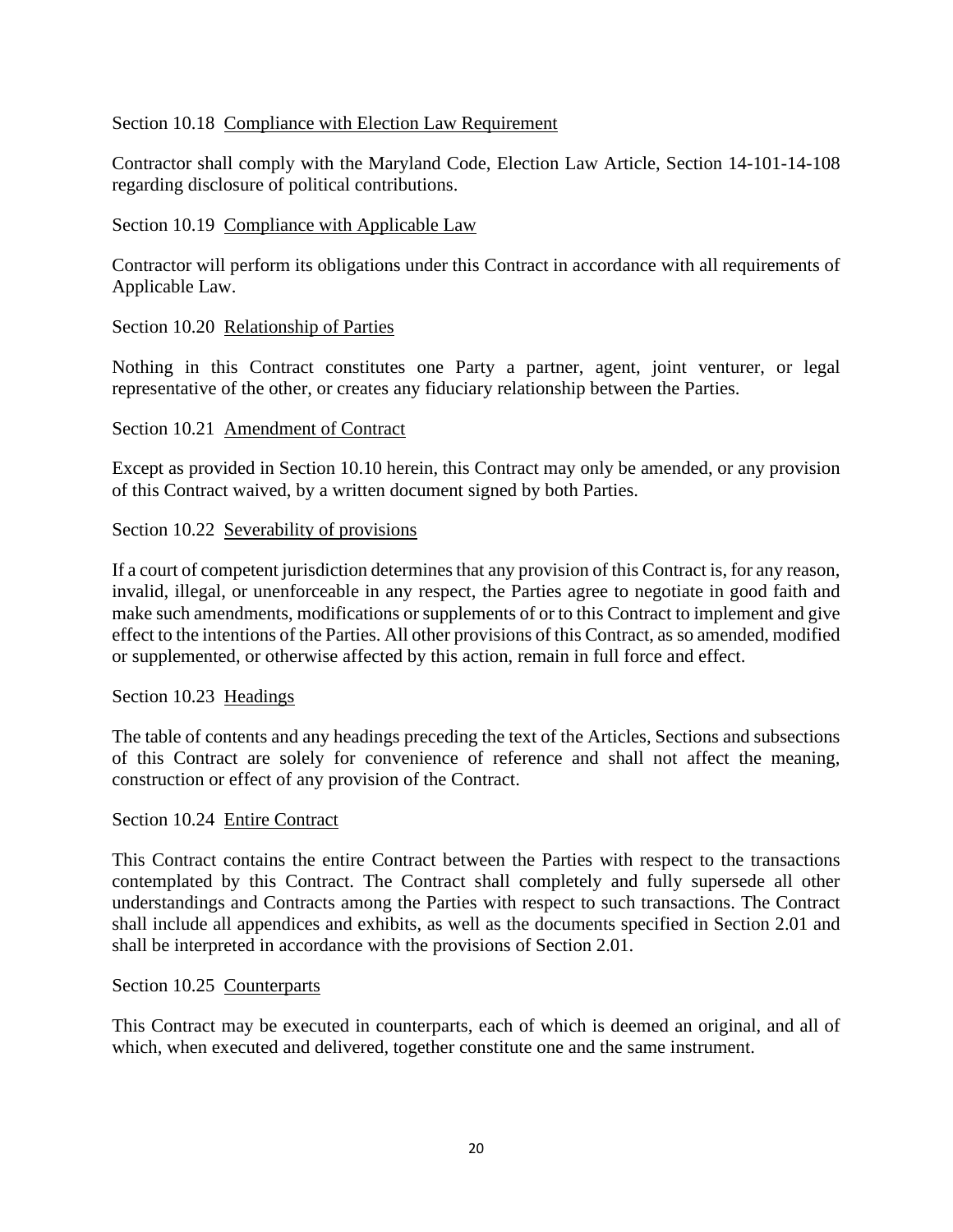### Section 10.26 Intellectual Property

Contractor agrees that Authority, the County and their respective successors, assigns and Sub-Contractors shall at all times have the right to use, either by license or otherwise, any and all patented or proprietary information that is included in the Work, whether now existing or hereinafter developed or otherwise acquired. Contractor agrees to grant and hereby grants to Authority an irrevocable, royalty-free, non-exclusive perpetual license to use all patents, licenses or other intellectual property now or hereafter owned or controlled by Contractor or its Sub-Contractors, vendors or suppliers, for any part of the Work, to the extent necessary for the operation, maintenance or repair of the Work or any unit or component thereof designed, specified or constructed by Contractor under this Contract.

Contractor shall obtain the same rights and/or licenses with respect to inventions and/or patents from any of its Sub-Contractors from whom Authority requires these rights and/or licenses. Authority shall advise Contractor of such requirements in writing.

The provisions of this Section shall survive termination of this Contract.

Section 10.27 Reserved

Section 10.28 Limitation on Authority Obligations

- (a) Notwithstanding any other provision of this Contract to the contrary, the liability and obligation of the Authority for all monetary payments with respect to or arising as a result of this Contract (including payments in respect of the Price and damage payments for breach of or default under this Contract) are limited obligations payable solely from Task Order/MOU Revenues as and to the extent such Task Order/MOU Revenues are received and available to pay such amounts under Applicable Law. The liability of the Authority for any monetary payments to the Contractor with respect to, or as a result of, this Contract are not payable from the general funds of the Authority or any amounts received by the Authority in respect of the Authority Administrative Cost as defined in the Task Order/MOU and the incurrence or nonperformance of such obligations or payments will not constitute or create a legal or equitable pledge of, or lien or encumbrance upon, or claim against, any of the assets or property of the Authority or of its income, receipts or revenues, except Task Order/MOU Revenues available to pay such amounts under Applicable Law and the Task Order/MOU. The Contractor shall have no recourse for the payment of any amounts due by the Authority under this Contract or upon any representation, warranty, covenant, contract or obligation contained in this Contract or in any document, certificate or instrument that this Contract requires to be executed and delivered by the Authority or for any claim hereon or thereon shall be had by the Contractor, except from such Task Order/MOU Revenues.
- (b) The execution and delivery of this Contract by the Authority does not impose any personal liability on the members, directors, officers, employees or agents of the Authority or any Carroll County Indemnitee. The Contractor shall have no recourse for any claims based on this Contract against any member, director, officer, employee or other agent of the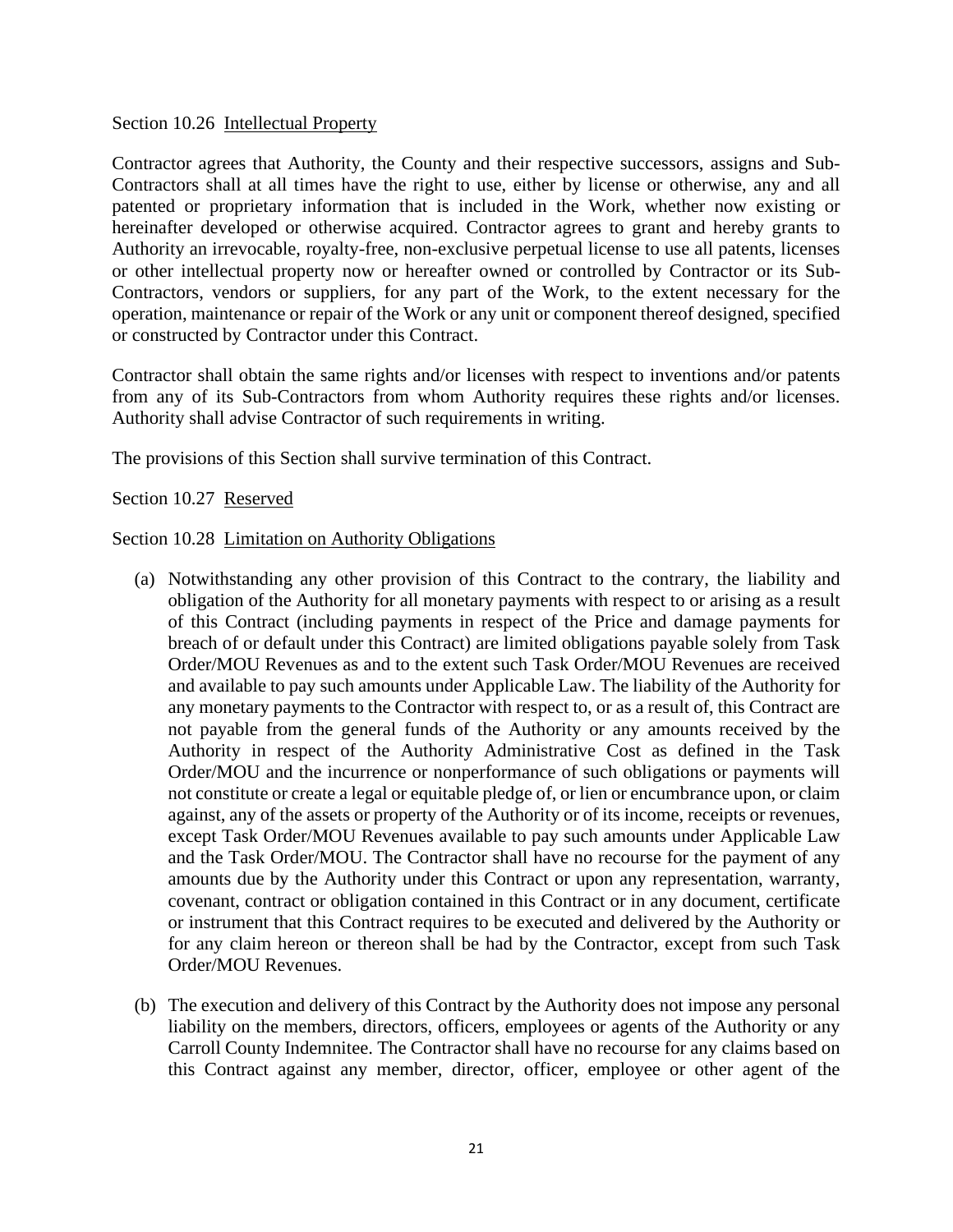Authority in his or her individual capacity, all such liability, if any, being expressly waived by the Contractor by the execution of this Contract.

(c) No recourse shall be had to the general funds or general credit of the Authority for the payment of any amount due the Contractor hereunder, whether on account of the Price or for any loss or expense of any nature arising from the performance or non-performance of the Authority's obligations hereunder. The sole recourse of the Contractor for all such amounts shall be to the funds available for such payment under of the terms of this Contract and the Task Order/MOU.

[SIGNATURES APPEAR ON THE NEXT PAGE]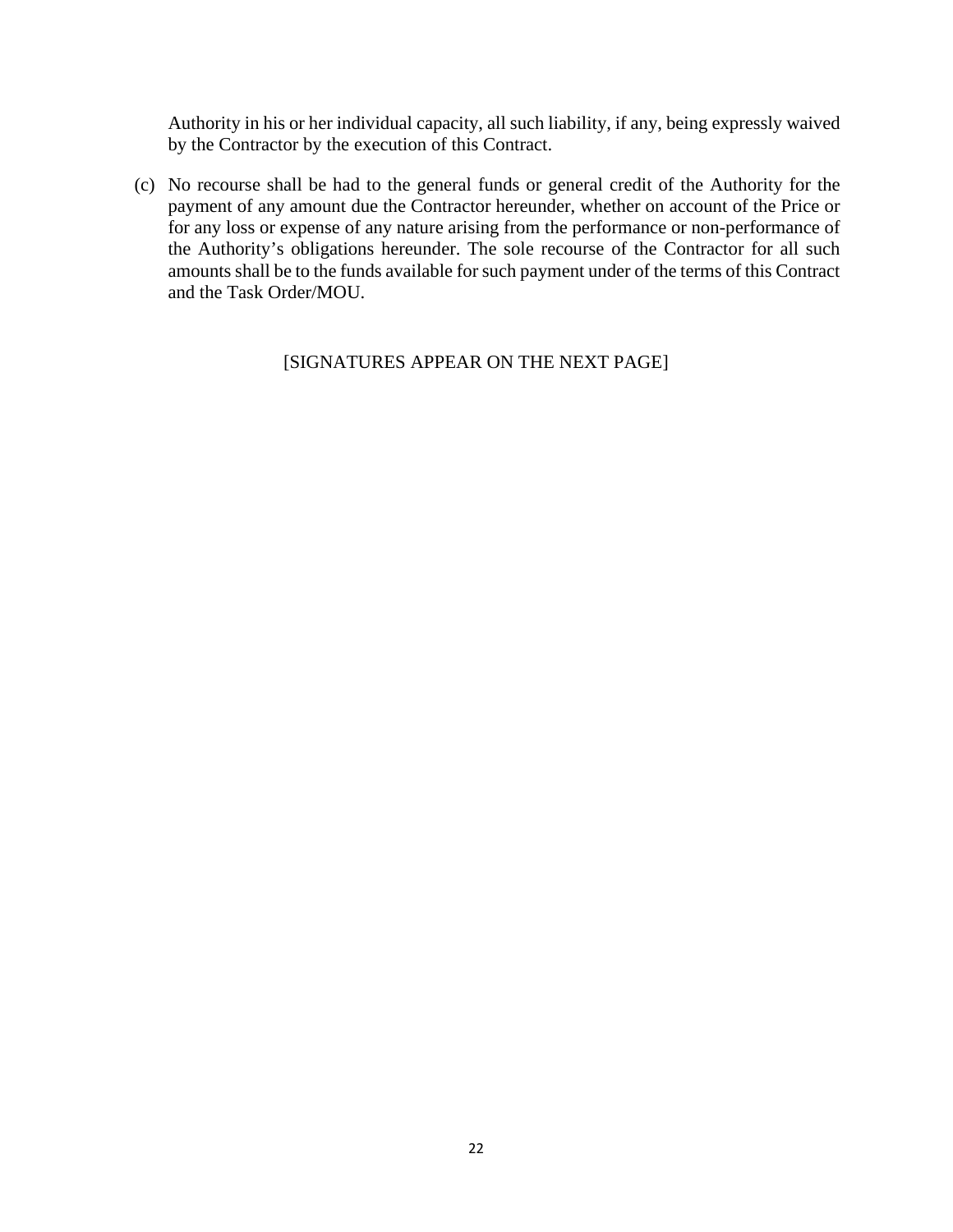IN WITNESS WHEREOF, each of the Authority and the Contractor has caused this Service Contract to be executed and sealed as of the date first written above and intends that this Service Contract is a contract under seal and a specialty.

# NORTHEAST MARYLAND WASTE DISPOSAL AUTHORITY

| Attest <sup>.</sup> | T |
|---------------------|---|
| いい                  | - |
|                     |   |

Name: Andrew Kays

By: \_\_\_\_\_\_\_\_\_\_\_\_\_\_\_\_\_\_\_\_\_\_\_\_\_\_\_\_\_\_\_ Title: Executive Director

**CONTRACTOR** 

| Attest: |       |
|---------|-------|
| By:     | Name: |

Attest: By: \_\_\_\_\_\_\_\_\_\_\_\_\_\_\_\_\_\_\_\_\_\_\_\_\_

Title: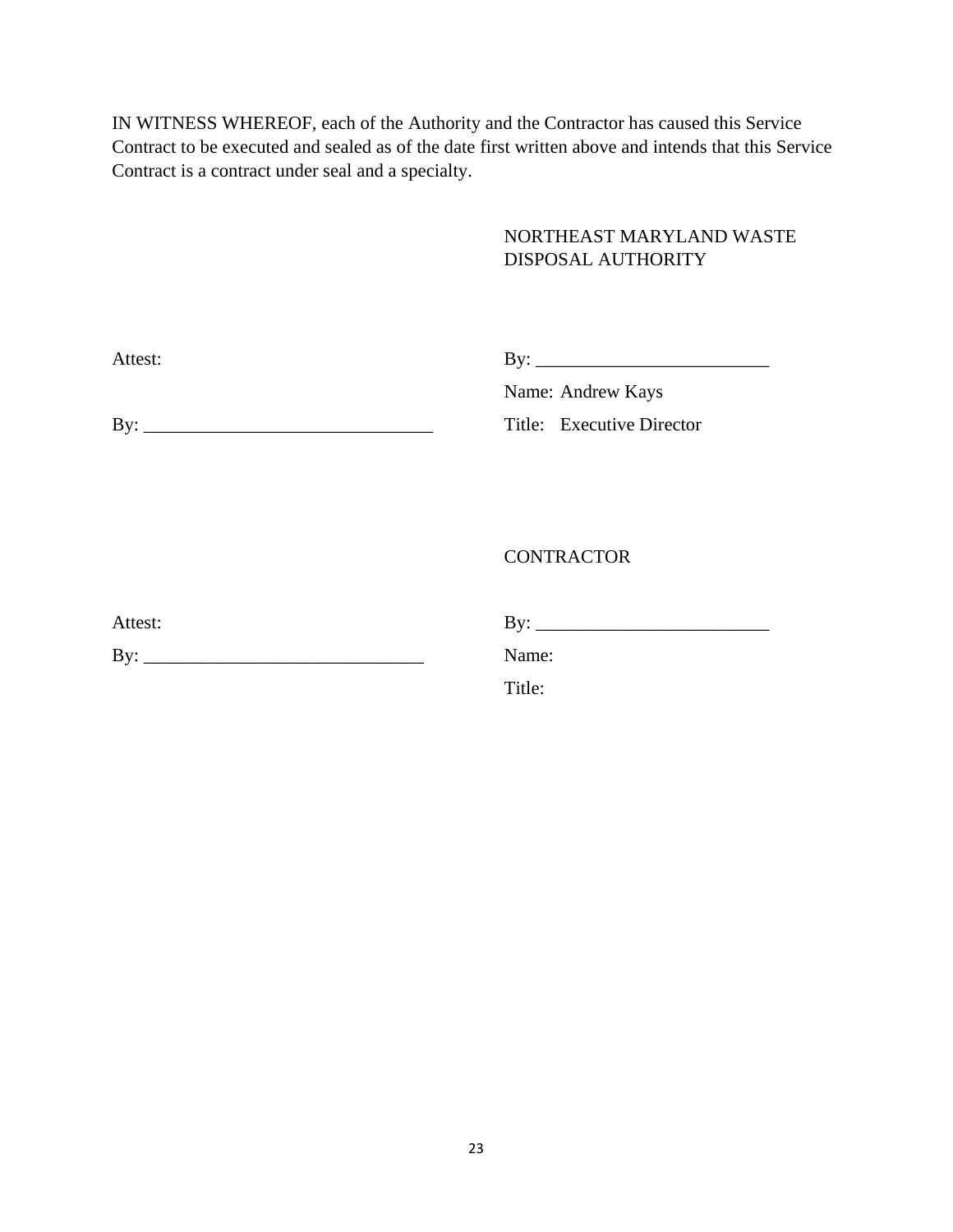## **APPENDIX 1 DEFINITIONS**

**"Applicable Law"** means any law, regulation, requirement or order of any Governmental Authority, and all by either Party of its Governmental Approvals, applicable to: 1) the acquisition, design, construction, equipping, testing, financing, ownership, possession or operation of the CMA used to meet Contractor's obligations under the Contract, 2) the Contract; or 3) the performance of obligations under the Contract or any other Contract entered into in connection with the Contract.

**"Authority"** means Northeast Maryland Waste Disposal Authority established pursuant to the Northeast Maryland Waste Disposal Authority Act, codified as Subtitle 9, Title 3 of the Natural Resources Article of the Annotated Code of Maryland, as amended, supplemented, superseded and replaced from time to time.

**"Authority Project Manager**" means the project manager designated by the Authority whose responsibilities are described in Section 11.01 of the Contract.

**"Bankruptcy Code"** means the United States Bankruptcy Code, 11 U.S.C. 101 et seq., as amended from time to time and any successor statute thereto. "Bankruptcy Code" shall also include (1) any similar state law relating to bankruptcy, insolvency, the rights and remedies of creditors, the appointment of receivers or the liquidation of companies and estates that are unable to pay their debts when due, and (2) in the event the Guarantor is incorporated or otherwise organized under the laws of a jurisdiction other than the United States, any similar insolvency or bankruptcy code applicable under the laws of such jurisdiction.

**"Billing Period"** means each calendar month. The first Billing Period shall begin on the Acceptance Date and shall continue to the last day of the month in which the Acceptance Date occurs and the last Billing Period shall end on the last day of the Term of this Contract.

**"Contractor"** means \_\_\_\_\_\_\_\_\_\_\_\_\_\_\_\_\_, organized and existing under the laws of  $\Box$ , and its permitted successors and assigns.

**"Contract"** means this Service Contract for the services related to the conceptual and final design and permitting services for a Resource Recovery Park (RRP) and municipal waste landfill expansion as dated above including the appendices and exhibits, and hereto of the documents referenced in Section 2.01.

**"Contract Representative"** means, in the case of the Contractor, the individual specified in writing by the Contractor as the representative of the Contractor from time to time for all purposes of this Contract and, in the case of the Authority, the Executive Director or such other representative as shall be designated in writing by the Executive Director from time to time.

**"Effective Date"** means the date the Contract is executed and delivered by both parties.

**"Environmental Claim"** means any investigation, notice, violation, demand, allegation, action, suit, injunction, judgment, order, consent decree, penalty, fine, lien, proceeding or claim against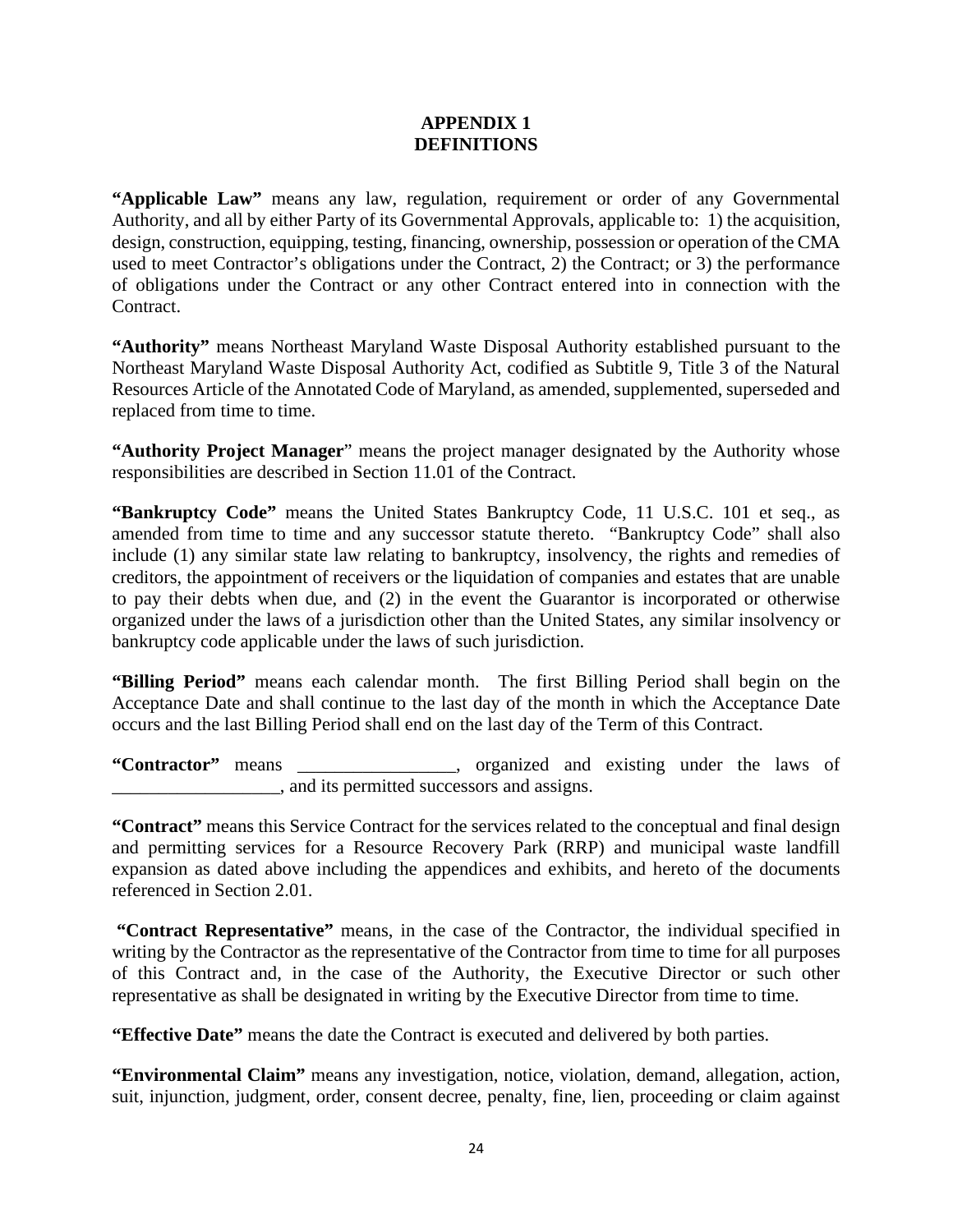the Contractor to the extent arising (a) pursuant to, or in connection with, an actual or alleged violation of, any Environmental Law, (b) in connection with any Hazardous Waste or actual or alleged Hazardous Waste Activity, (c) from any abatement, removal, remedial, corrective, or other response action in connection with a Hazardous Waste, Environmental Law or other order of a Governmental Authority or (d) from any actual or alleged damage, injury, threat, or harm to health, safety, natural resources, or the environment.

**"Environmental Law"** means any current or future Applicable Law pertaining to (a) the protection of health, safety and the indoor or outdoor environment, (b) the conservation, management, or use of natural resources and wildlife, (c) the protection or use of surface water or groundwater, (d) the management, manufacture, possession, presence, use, generation, transportation, treatment, storage, disposal, Release, threatened Release, abatement, removal, remediation or handling of, or exposure to, any Hazardous Waste or (e) pollution (including any release to air, land, surface water and groundwater), and includes, without limitation, the Comprehensive Environmental Response, Compensation and Liability Act of 1980, as amended, 42 U.S.C. §§ 9601 *et seq*., Solid Waste Disposal Act, as amended, 42 U.S.C. §§ 6901 *et seq*., Federal Water Pollution Control Act, as amended, 33 U.S.C. §§ 1251, *et seq*., Clean Air Act, as amended, 42 U.S.C. 7401 *et seq*., Toxic Substances Control Act of 1976, 15 U.S.C. §§ 2601 *et seq*., Hazardous Wastes Transportation Act, 49 U.S.C. App. §§ 1801 *et seq*., Occupational Safety and Health Act of 1970, as amended, 29 U.S.C. §§ 651 *et seq*., Oil Pollution Act of 1990, 33 U.S.C. §§ 2701 *et seq*., Emergency Planning and Community Right-to-Know Act of 1986, 42 U.S.C. §§ 11001 *et seq*., National Environmental Policy Act of 1969, 42 U.S.C. §§ 4321 *et seq*., Safe Drinking Water Act of 1974, as amended, 42 U.S.C. §§ 300(f) *et seq*., any similar, implementing or successor law, including, without limitation, laws enacted by the State of Maryland or any other State, and any amendment, rule, regulation, order, or directive issued thereunder.

**"Event of Default"** means any of the events described in Section 11.08 of the Contract.

**"Good Industry Practice"** means the methods, techniques, standards and practices which, at the time they are to be employed and in light of the circumstances known or reasonably believed to exist at such time, are generally recognized and accepted as good operation, maintenance, repair, replacement and management practices in the municipal solid waste processing and recycling industry in the United States.

**"Governmental Approval"** means any permit, license, variance, certificate, consent, letter, clearance, closure, exemption, decision or action or approval of a Governmental Authority.

**"Governmental Authority"** means any international, foreign, federal, state, regional, county, or local person or body having governmental or quasi-governmental authority or subdivision thereof.

# **"Hazardous Waste"** means:

A. Any waste or substance, the treatment, storage or disposal of which, because of the composition or characteristics of the waste or substance, is unlawful to treat, store or dispose of at the acceptance or disposal facility or other facilities to be used in providing the services in this Contract, and is considered hazardous waste under Applicable Law, including, without limitation, wastes that are: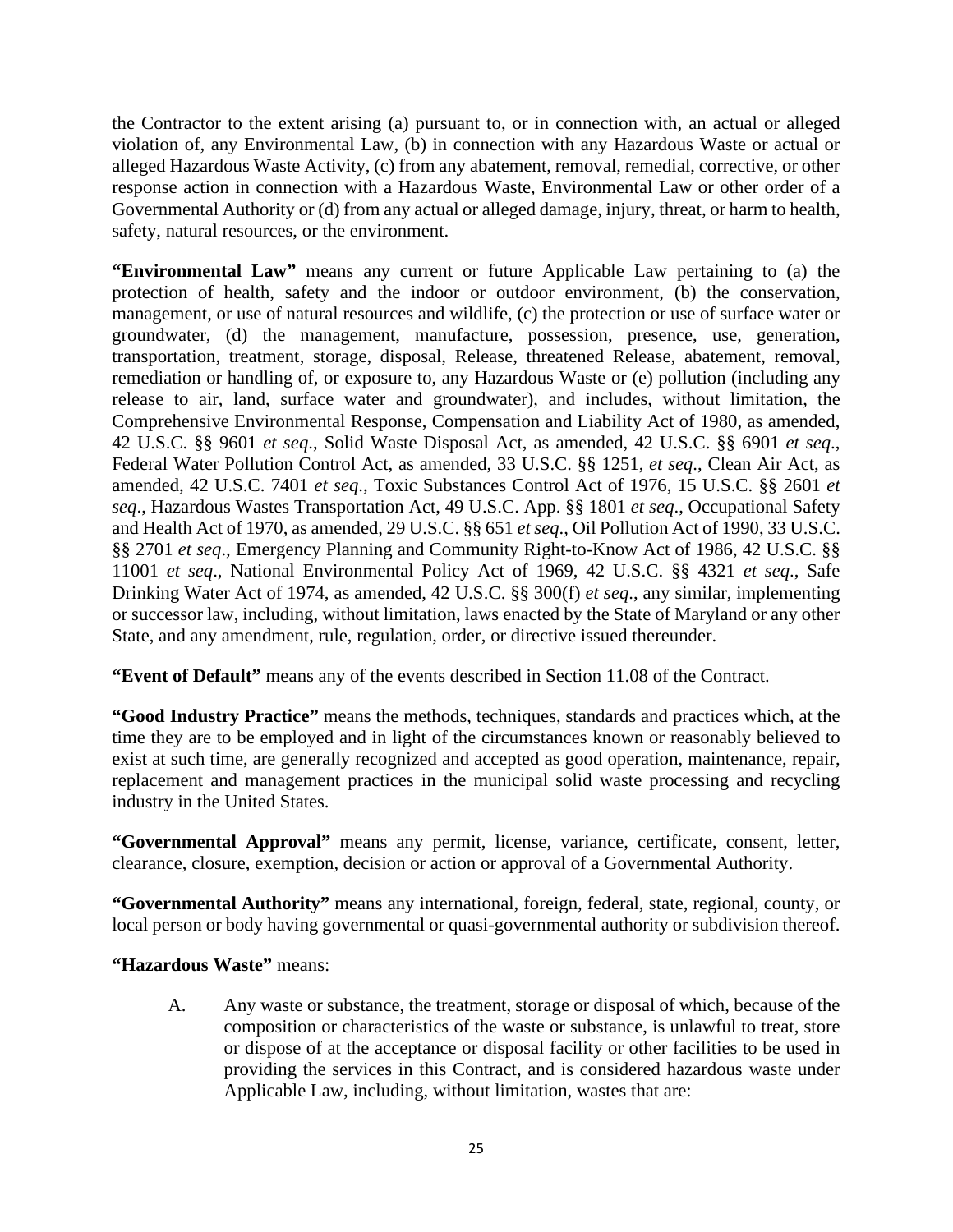- 1. regulated as a toxic or Hazardous Waste as defined under either Subtitle C of the Solid Waste Disposal Act, 42 U.S.C. §§ 6921-6939a, or Section 6(e) of the Toxic Substances Control Act, 15 U.S.C. § 2605(e), as replaced, amended, expanded or supplemented, and any rules or regulations promulgated thereunder, or under the Environment Article of the Annotated Code of Maryland, Title 7, Section 7-101 et seq., as replaced, amended, expanded, or supplemented, and any rules or regulations promulgated thereunder; or
- 2. Low level nuclear wastes, special nuclear wastes or nuclear by-product wastes, all within the meaning of the Atomic Energy Act of 1954, as replaced, amended, expanded or supplemented, and any rules, regulations or policies promulgated thereunder.
- B. Any other waste which any Governmental Authority or unit having appropriate jurisdiction shall lawfully determine, from time to time, to be ineligible for disposal through facilities of the type being used to provide the service under this Contract because of the harmful, toxic, or dangerous composition or characteristics of the waste or substance.

**"Hazardous Waste Activity"** shall mean any activity, event, or occurrence involving a Hazardous Waste, including without limitation, the manufacture, possession, presence, use, generation, transportation, treatment, storage, disposal, Release, threatened Release, abatement, removal, remediation, handling of or corrective or response action to any Hazardous Waste.

"**Health and Safety Plan (HASP)**" shall mean the specific plan prepared by the Contractor for the Work. The HASP shall be developed in consultation with the Authority and County and shall reflect the requirements found in the applicable sections of 29 CFR 1910 and 1926.

**"Insurance Requirement"** means any rule, regulation, code, or requirement issued by any insurance Contractor which has issued a policy of Required Procurement Support Period Insurance or Required Construction Inspection Insurance under this Contract, as in effect during the Term hereof, compliance with which is a condition to the effectiveness of such policy.

**"Late Payment Rate"** means the lesser of (i) the Prime Rate plus 2% per annum or (2) the maximum interest rate permitted by Applicable Law.

**"Legal Proceeding"** means every action, suit, litigation, arbitration, administrative proceeding, investigation and other legal or equitable proceeding by or before any Governmental Authority having a bearing upon this Contract and all appeals therefrom.

**"Lien"** means one person's interest in another person's property that arises because of a debt.

**"MDE"** means the Maryland Department of the Environment.

**"Member Jurisdiction"** means Baltimore City and Anne Arundel, Baltimore, Carroll, Frederick, Harford, Howard and Montgomery Counties.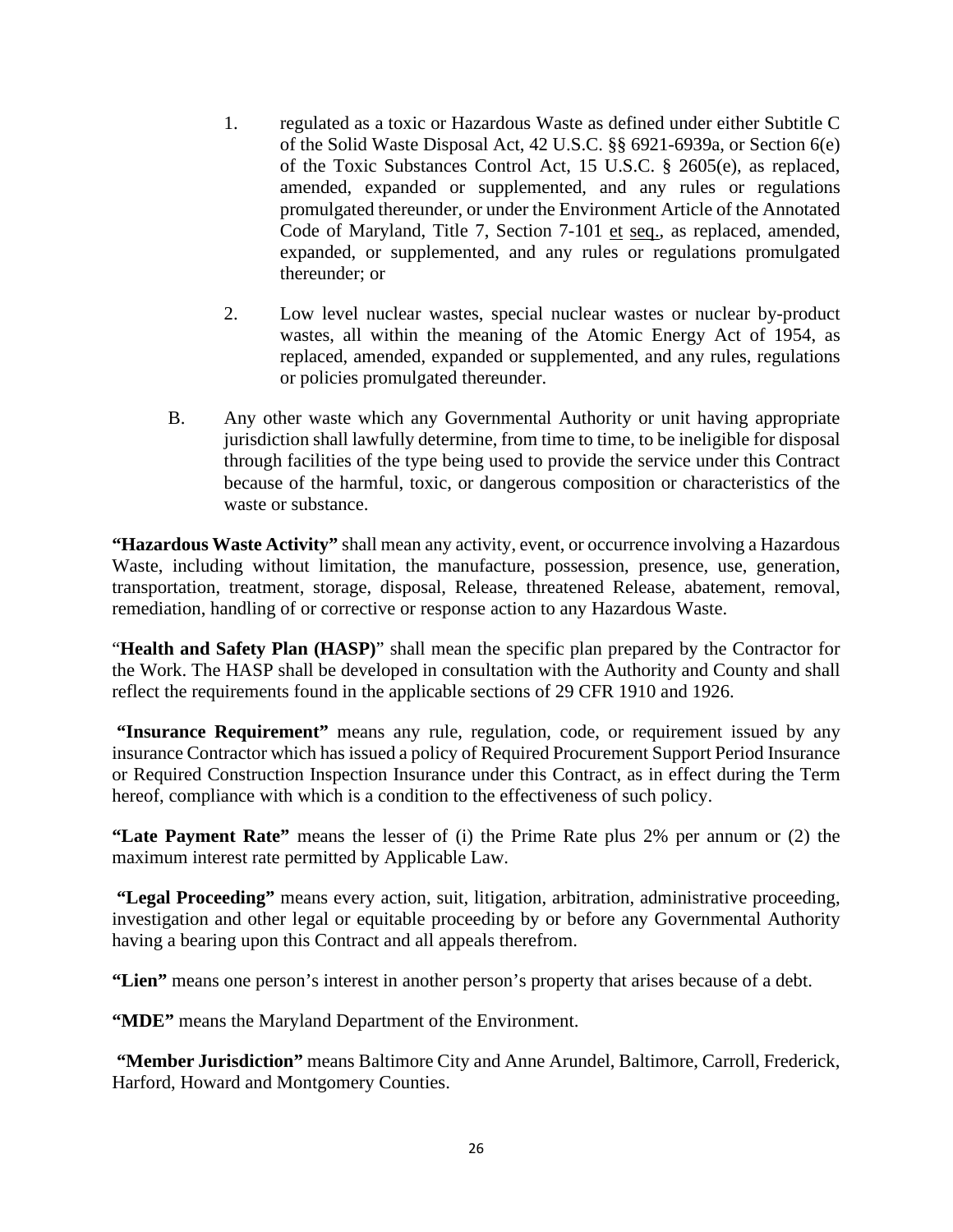**"OSHA"** means the Occupational Safety and Health Act of 1970, 29 U.S.C. Section 650 et seq., including the applicable regulations promulgated thereunder, each as amended or supplemented from time to time.

**"Party"** means the Authority or the Contractor.

"**Parties**" means collectively the Authority and the Contractor.

**"Person"** means an individual, partnership, corporation, limited liability company, company, business trust, joint stock company, trust, unincorporated association, joint venture, Governmental Authority, or other entity of whatever nature.

**"Price"** means the proposed price, not to exceed, for the Work.

**"Release"** means any spilling, leaking, pumping, pouring, emitting, emptying, discharging, injecting, escaping, leaching, dumping, or disposing into the indoor or outdoor environment, including, without limitation, the abandonment or discarding of barrels, drums, containers, tanks or other receptacles containing or previously containing any Hazardous Waste.

**"RFP"** means the request for proposals issued April 1, 2022, including addenda thereto issued.

**"Site"** means the property located at 1400 Baltimore Blvd, Westminster, MD 21157.

**"Site Inspection"** has the meaning set forth in Section 6.02.

**"Task Order/MOU"** means the Task Order/MOU between the Authority of the County under which the County grants access to its Transfer Station for the Work at the Transfer Station.

**"Transfer Station"** means Carroll County's Transfer Station located at 1400 Baltimore Blvd, Westminster, MD 21157.

**"Site-Related Information"** means all site-related information provided to the Contractor prior to the Effective Date, inclusive.

**"State"** means the State of Maryland.

**"Subcontract"** means a contract or purchase order by the Contractor, or a Sub-Contractor to the Contractor, as applicable.

**"Sub-Contractor**" means Suppliers, vendors, consultants, Sub-Contractors and other Persons engaged as independent Contractors by Contractor that perform any part of the Work on behalf of Contractor or otherwise assist Contractor in the performance of its obligations under this Contract or other applicable Contracts.

**"Task Order/MOU Revenues"** means those funds made available by the County to the Authority under the specific terms and conditions of the Task Order/MOU.

**"Tax"** or **"Taxes"** means all fees, taxes (including sales taxes, use taxes, stamp taxes, value-added taxes, ad valorem taxes and property taxes (personal and real, tangible and intangible)), levies,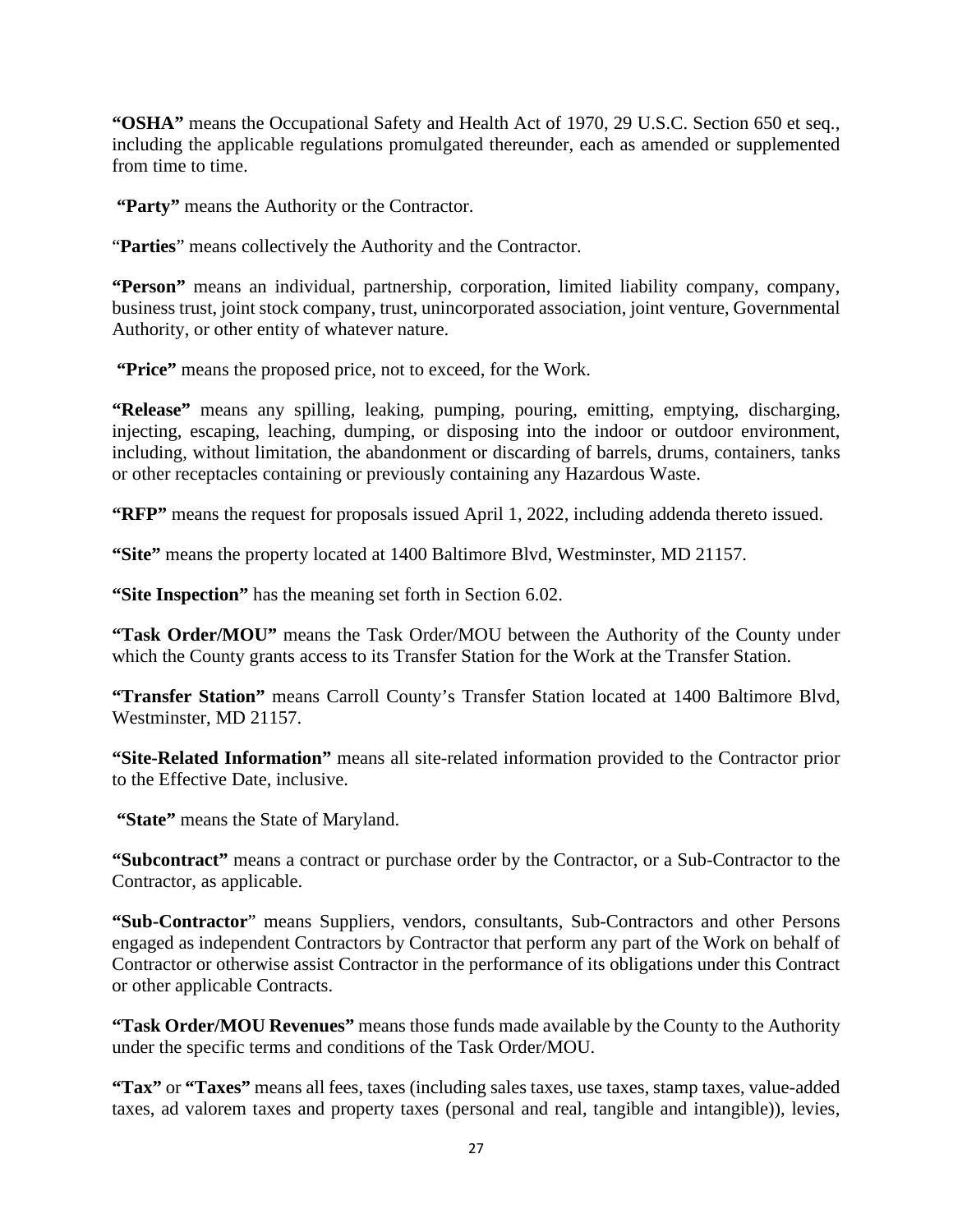assessments, withholdings and other charges and impositions of any nature, plus all related interest, penalties, fines and additions to tax, now or hereafter imposed by any federal, state, local or foreign government or other taxing authority.

**"Term"** has the meaning set forth in Article III.

**"Termination Date"** means the last day of the Term of this Contract.

**"Uncontrollable Circumstance"** means an event or condition listed in this definition, whether affecting the Authority, the County or the Contractor, that has, or may reasonably be expected to have, a material adverse effect on the operation of the Transfer Station, if such event or condition is beyond the reasonable control, and not the result of willful or negligent action or a lack of due diligence, of the non-performing party relying thereon as justification for not performing any obligation or complying with any condition required of such party hereunder, for delaying such performance or compliance. The following events or conditions, and no others, shall constitute Uncontrollable Circumstances if they meet the requirements of the preceding sentence:

- (a) an act of God, hurricane, landslide, earthquake or similar occurrence, fire, explosion or other casualty, an act of the public enemy, war, insurrection, riot, general arrest or restraint of government and people, civil disturbance or similar occurrence, or sabotage committed at a facility by a person other than an employee or agent of, or visitor invited by, the Contractor or its affiliates, or the Contractor's Sub-Contractors of any tier;
- (b) the failure of the County or the appropriate federal or state agencies or public utilities having operational jurisdiction over the Transfer Station to provide and maintain all utilities services (excluding sewerage and water lines) to the Transfer Station.
- (c) A non--Contractor or non-Sub-Contractor Labor Action.

No other events or conditions of any kind shall be considered an Uncontrollable Circumstance for the purposes of this Contract.

In no event will Sub-Contractor Default or a Contractor Labor Action constitute an Uncontrollable Circumstance.

The term "reasonable control" includes investigation or planning that is required by sound management or industry practices. No change in any Applicable Law imposing or increasing any Tax, shall constitute an Uncontrollable Circumstance.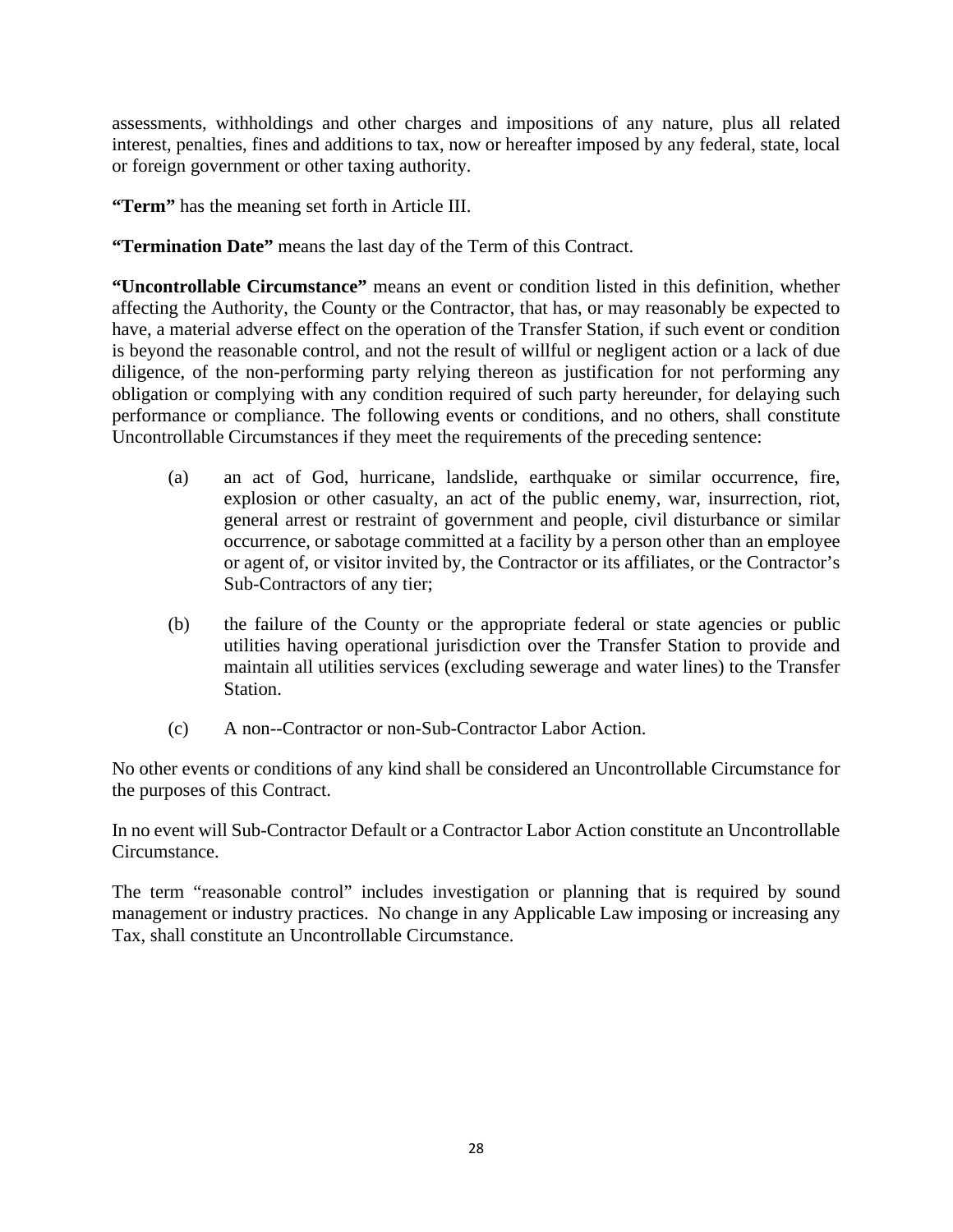**For clarification purposes, "Uncontrollable Circumstance"** shall not include the following:

- (A) reasonably predictable weather conditions for the geographic area of the Transfer Station; or
- (B) the imposition of any new condition in or other change to a Governmental Approval on or before the Notice to Proceed Date; or
- (C) the failure of a Party (including a Sub-Contractor) to any Contract with Contractor to perform its obligations under such Contract or undertaking unless the failure of such Party to perform is caused by an Uncontrollable Circumstance affecting such Party; or
- (D) with respect to Contractor only, any error or defect in the design or construction or equipping of the Corrective Measures; or
- (E) any labor strike or work stoppages solely caused by or solely directed at Contractor or its Sub-Contractors (or the affiliates of either);
- (F) any insolvency or bankruptcy of a Sub-Contractor of any tier;
- (G) general economic or industry conditions or increased costs of equipment, material, labor, or other components of the Work.

**"Work"** means all work and activities to be performed by Contractor under this Contract, including, without limitation, the Scope of Work as set forth in accordance with this Contract.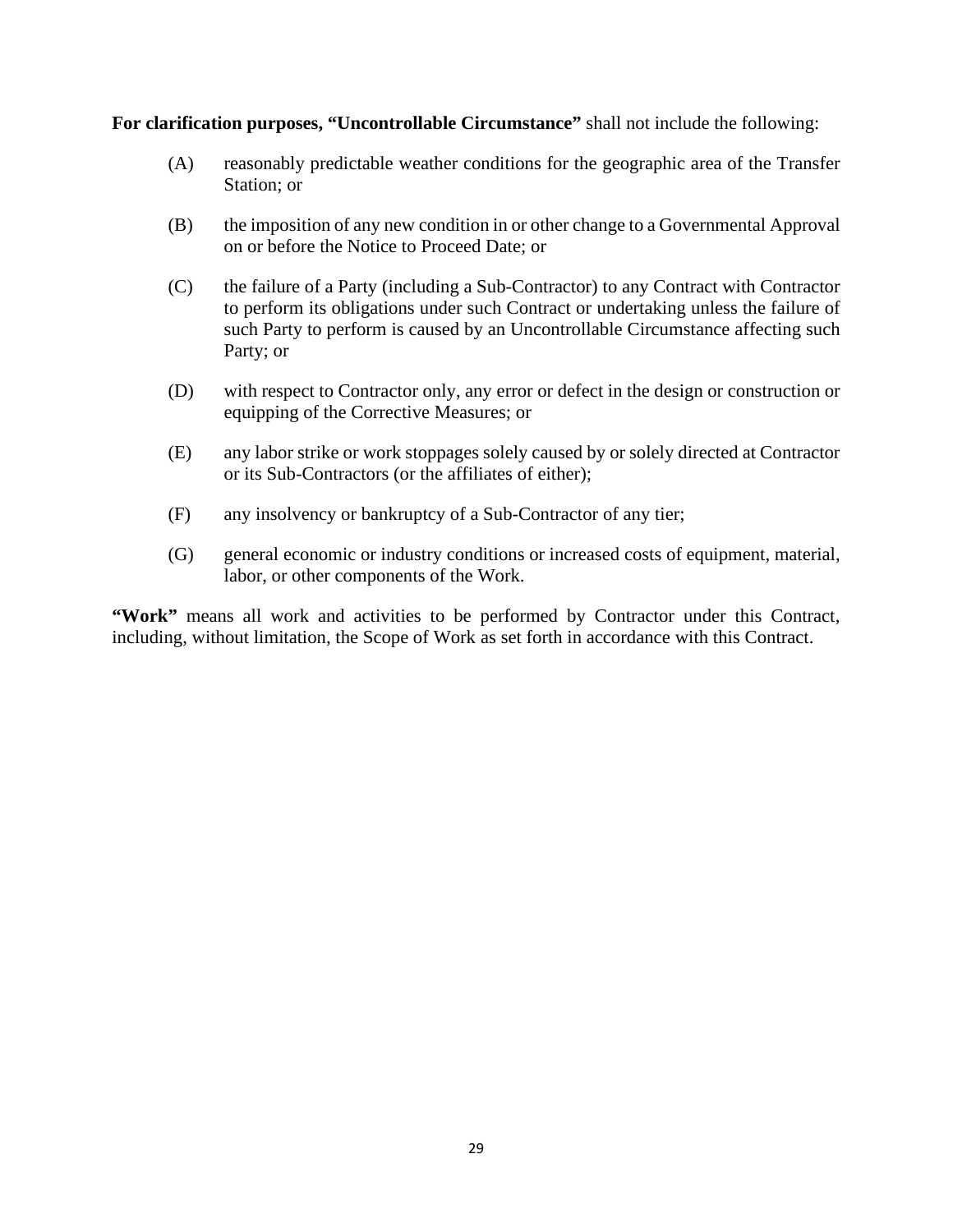## **APPENDIX 2 TERMS OF PAYMENT**

Fee Paid to the Contractor by the Authority:

Price for work completed in the Period

Where:

Price for work completed in the Period is the recorded hours per staff member, as reported under each discreet task, completed and verified in the period times the appropriate hourly rate. Price also includes verifiable out of pocket expenses.

If the Contractor seeks a rate increase for an upcoming Fiscal Year, no later than sixty (60) days after the end of the current Fiscal Year, the Contractor must submit a written request to the Contract Officer for an increase in the rates in the "Rate Schedule." No later than thirty (30) days after receipt of the written request, the Authority will inform the Contractor in writing as to the accepted adjustment for the succeeding Fiscal Year. The Contractor may submit additional detail to the Authority to substantiate a larger increase. No annual increase will be greater than the lesser of 4% **or** actual CPI over the previous year. Project Principal/Officer/Director annual adjustments are capped at 50% of the calculated adjustment, if allowed.

The Requested Maximum Annual Inflation Adjuster will be calculated as follows:

All adjustments shall be made using the Bureau of Labor Statistics Consumer Price Index (CPI) for all Urban Consumers for Baltimore-Columbia-Towson, MD - All Items (1982- 84=100). The July 1, 2023 adjustment shall compare the most recently reported CPI as of July 1, 2023 (the April 2023 reference month) to the April 2022 CPI reference month. Thereafter the most recent CPI reported on July 1st of current year (April reference month) will be compared to the CPI used from previous period (April reference month).

The Requested Maximum Annual Inflation Adjuster shall be the lesser of 4% or 100 % of any increase in the CPI. The most recent reported CPI as of July 1st of current year less the CPI used from previous year equals the index point change. Divide the index point change by the CPI used in the previous year and add 1 to equal the Inflation Adjustor. The Inflation Adjustor shall be rounded to the second decimal place.

The Requested Maximum Annual Inflation Adjustor, for each one-year period, shall not exceed 1.04 and be applied to the most recent Fiscal Year's rates.

Examples of Inflation Adjustor Calculation:

1. July 1, 2023 Inflation Adjustor:

CPI for July 1, 2023 (reference month April 2023): 252.185

April 2022 CPI reference month: 247.688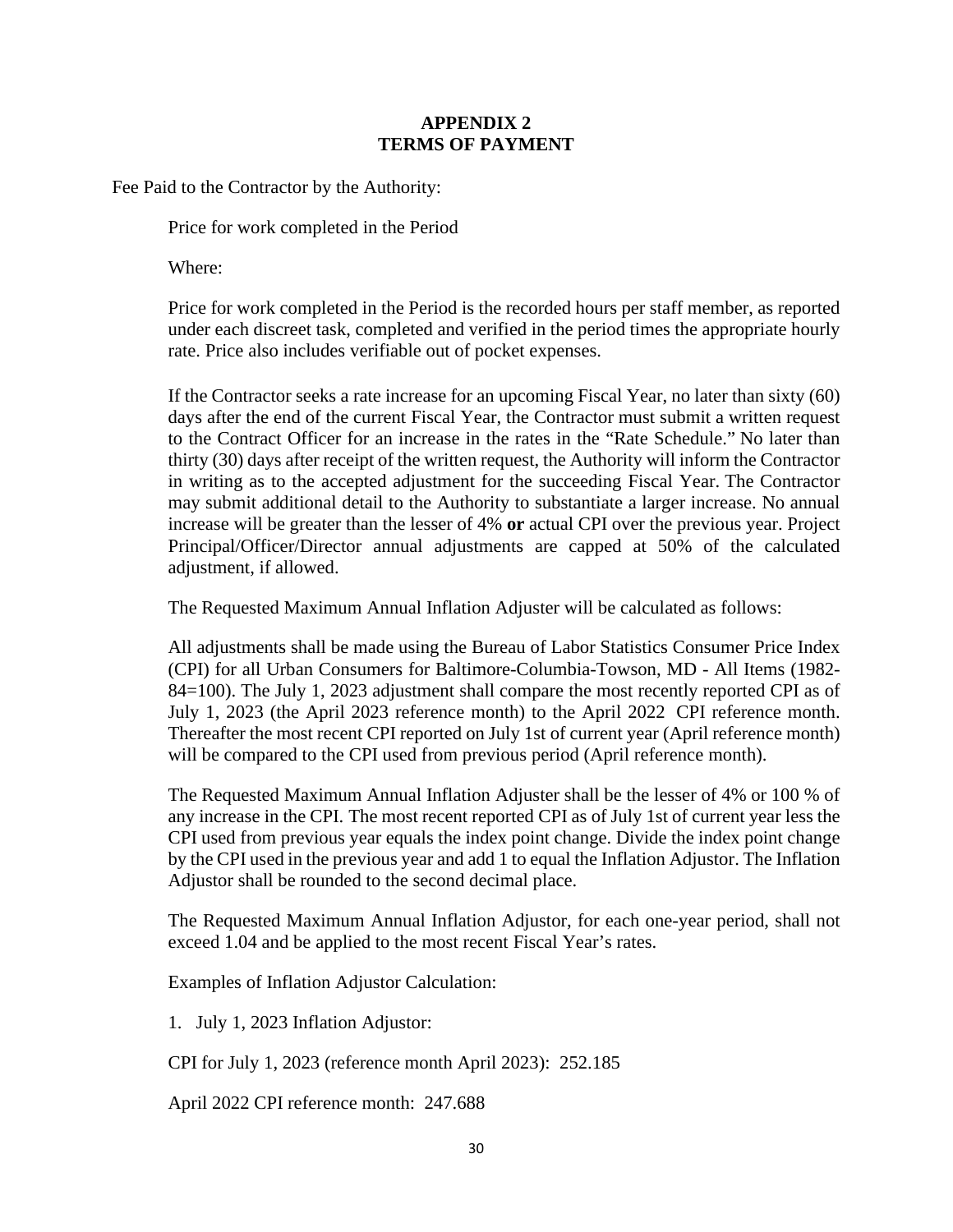Index Point Change: 252.185 – 247.688 = 4.497

Inflation Adjustor:  $4.497/247.688 + 1 = 1.02$  (rounded to second decimal place)

2. July 1, 2024 Inflation Adjustor:

CPI for July 1, 2024 (reference month April 2024): assume 257.352

CPI for July 1, 2023 (reference month April 2023): 252.185 (CPI used from previous year)

Index Point Change: 257.352 – 252.185 = 5.167

Inflation Adjustor:  $5.167/252.185 + 1 = 1.02$  (rounded to second decimal place)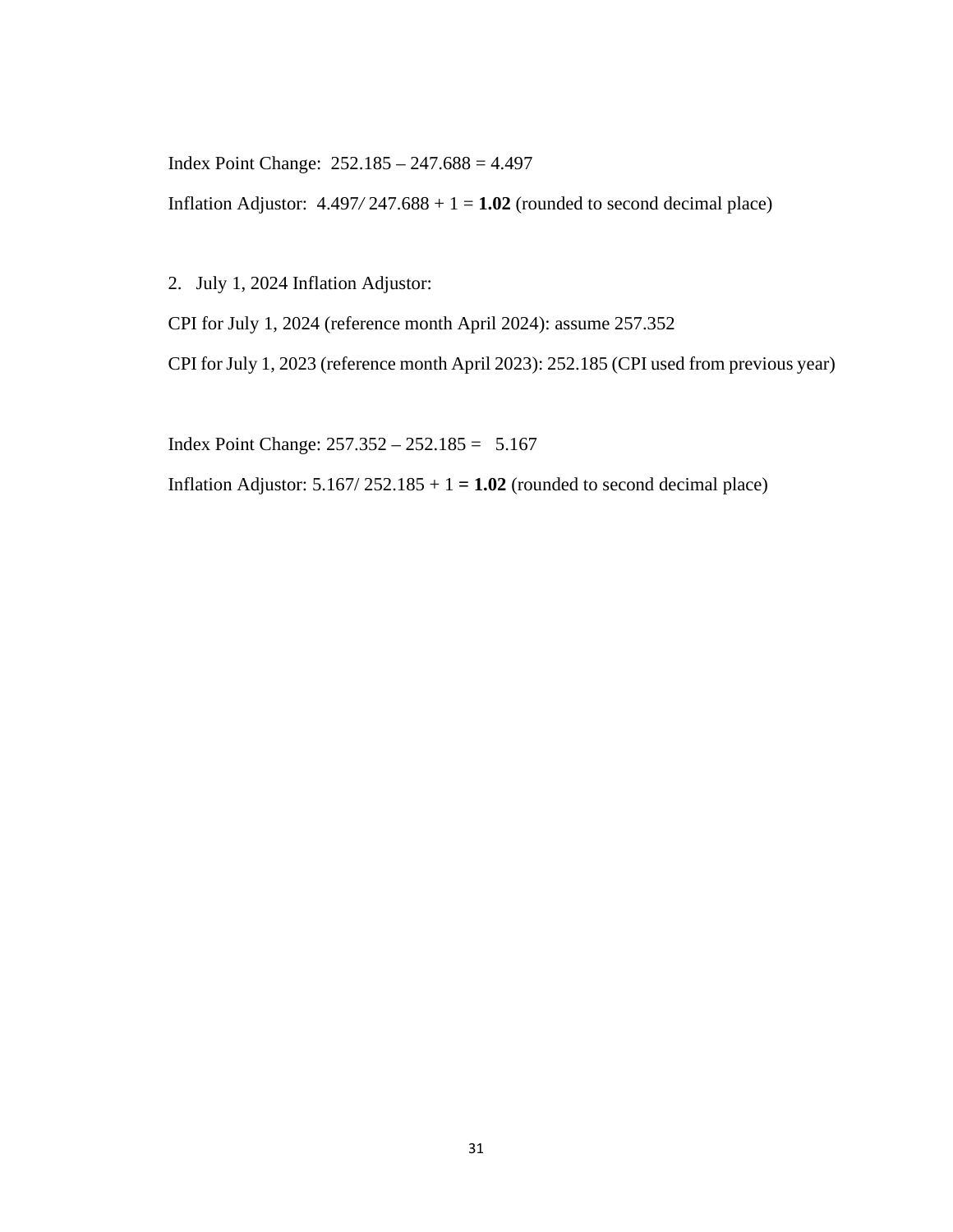# **APPENDIX 3 PAYMENT REQUEST**

Title Block: Date, Name of Project, Name of Contractor employee creating form, Signature of Contractor Representative

Summary of Payments to date

Summary of work completed since last payment, including daily time summaries by job class and personnel for each Task, and receipts for all out of pockets costs\* charged to the project

Requested payment amount

% of work remaining, % of money remaining

Summary of schedule to date

Summary of work to be undertaken in next period

\*meals must conform to the GSA daily reimbursement guidelines for the District of Columbia and cannot include charges for alcohol. [Per Diem Rates Look-Up | GSA](https://www.gsa.gov/travel/plan-book/per-diem-rates/per-diem-rates-lookup/?action=perdiems_report&state=MD&fiscal_year=2022&zip=&city=Rockville) (last accessed 03.28.2022)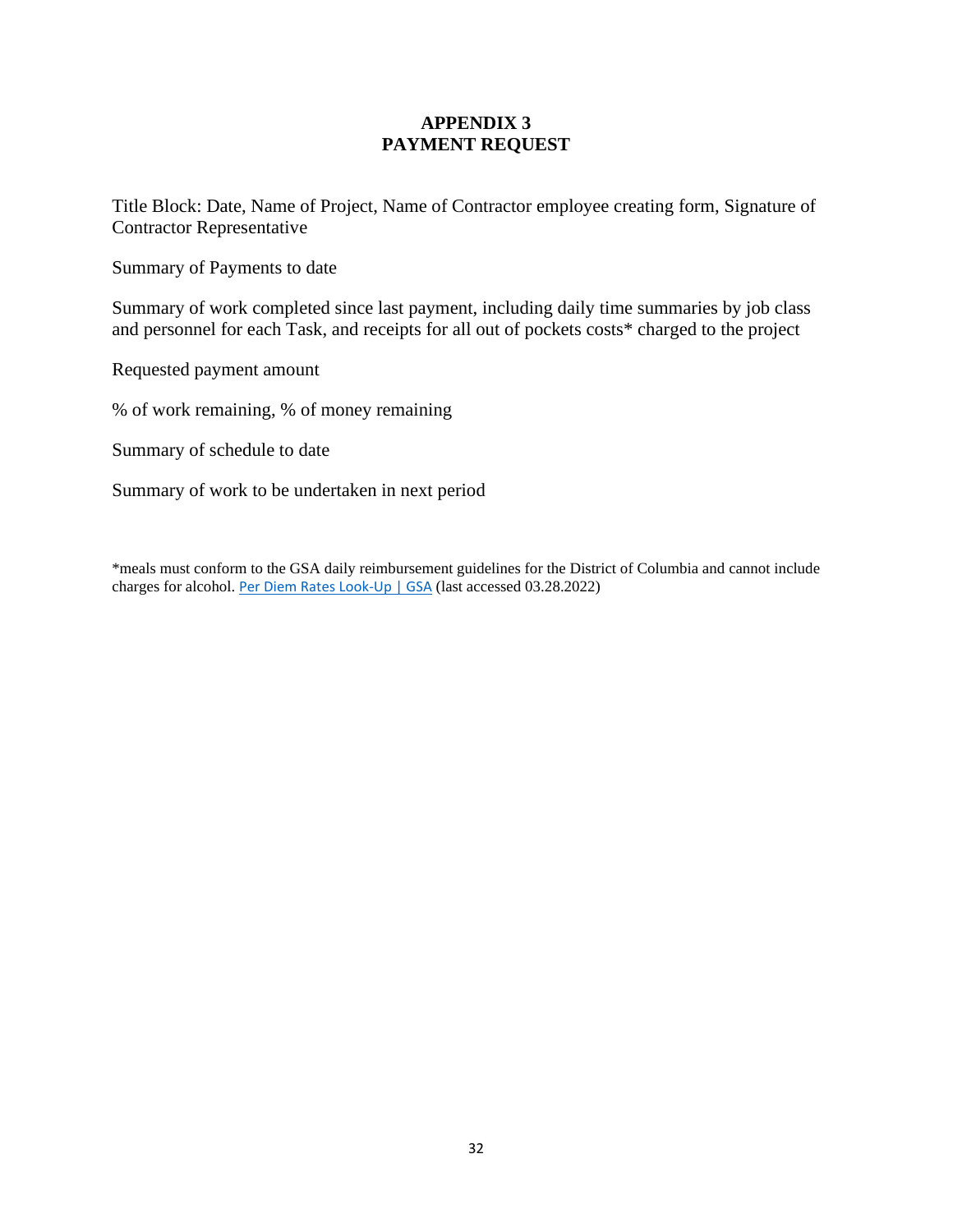## **APPENDIX 4 WORK REQUIREMENTS**

# **4.1 GENERAL**

This Appendix identifies and establishes requirements for the Work, including verification of site conditions, demolition, safety and environmental controls and restoration of disturbed areas.

## **4.2 CONCEPTUAL AND FINAL DESIGN AND PERMITTING SERVICES FOR A RESOURCE RECOVERY PARK (RRP) AND MUNICIPAL WASTE LANDFILL EXPANSION**

Final Contract must include final version of Exhibit 1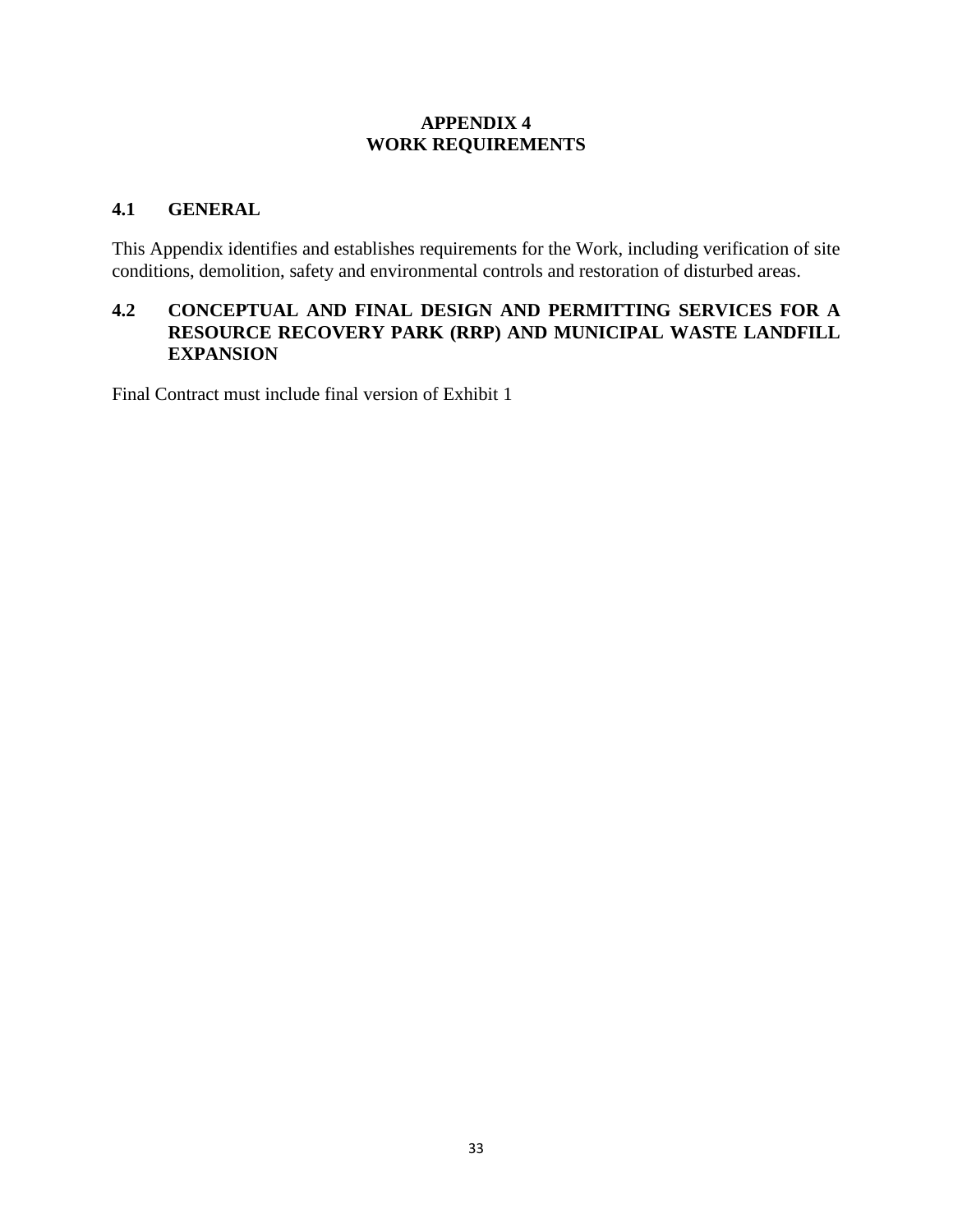# **APPENDIX 4 PROJECT SCHEDULE**

The purpose of this Appendix 4 is to define the Contractor's implementation schedules for the Work.

Final Contract must include Contractor supplied project schedule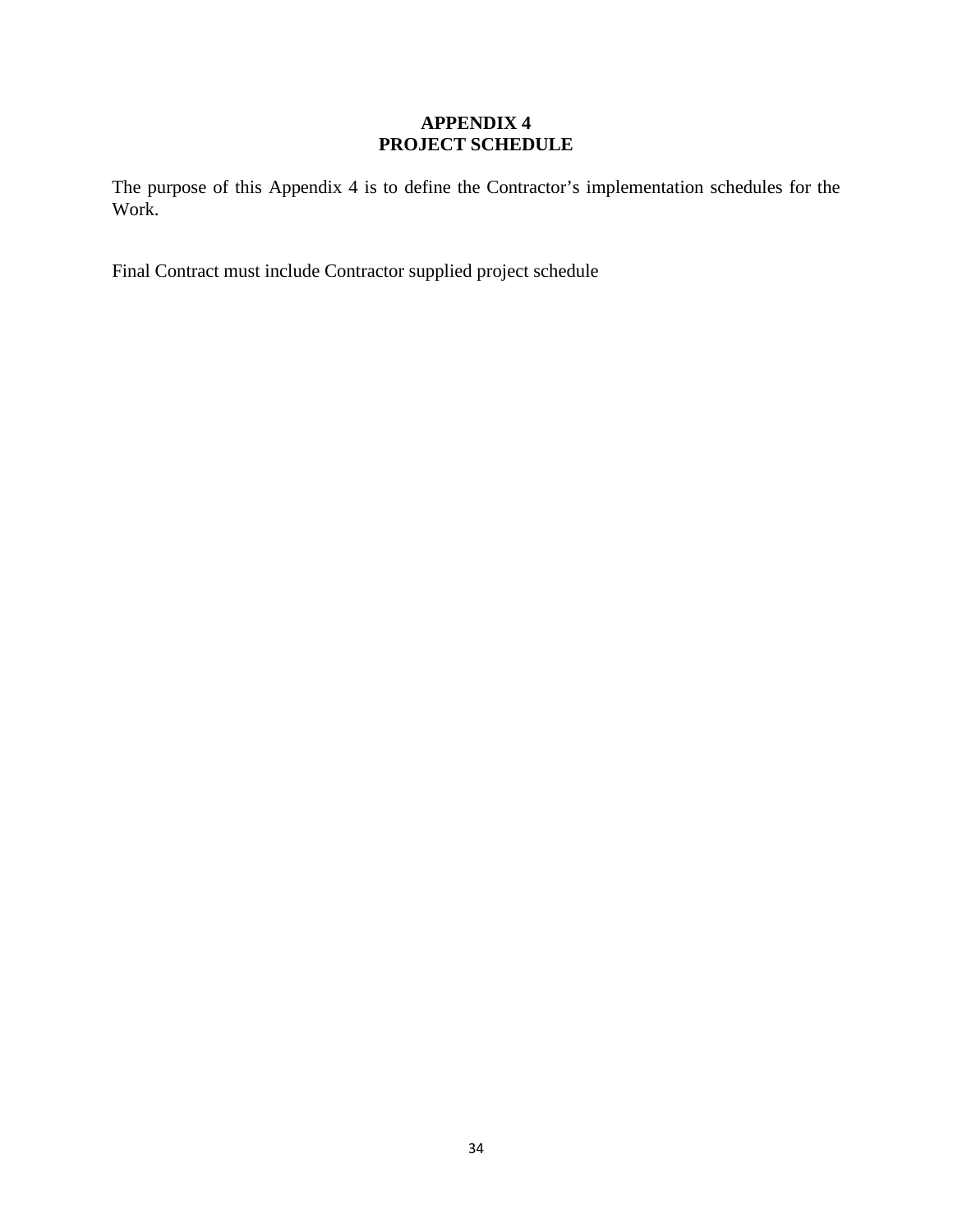# **APPENDIX 5 STAFFING PLAN and SCOPE OF WORK**

# **5.1 WORK STAFFING PLAN**

The purpose of this Appendix is to set forth the Contractor's Work Staffing Plan, which shall include key management and supervisory personnel to be used by the Contractor in performing the Work. The Contractor will staff the Work with sufficient personnel to manage the subcontracted work. The subcontracted work will be managed with respect to safety, environmental compliance, quality, schedule and cost.

Exhibit 5-1

Contractor Project Organization Chart

# **5.2 SCOPE OF WORK**

[Insert final scope from the RFP, as amended and agreed to]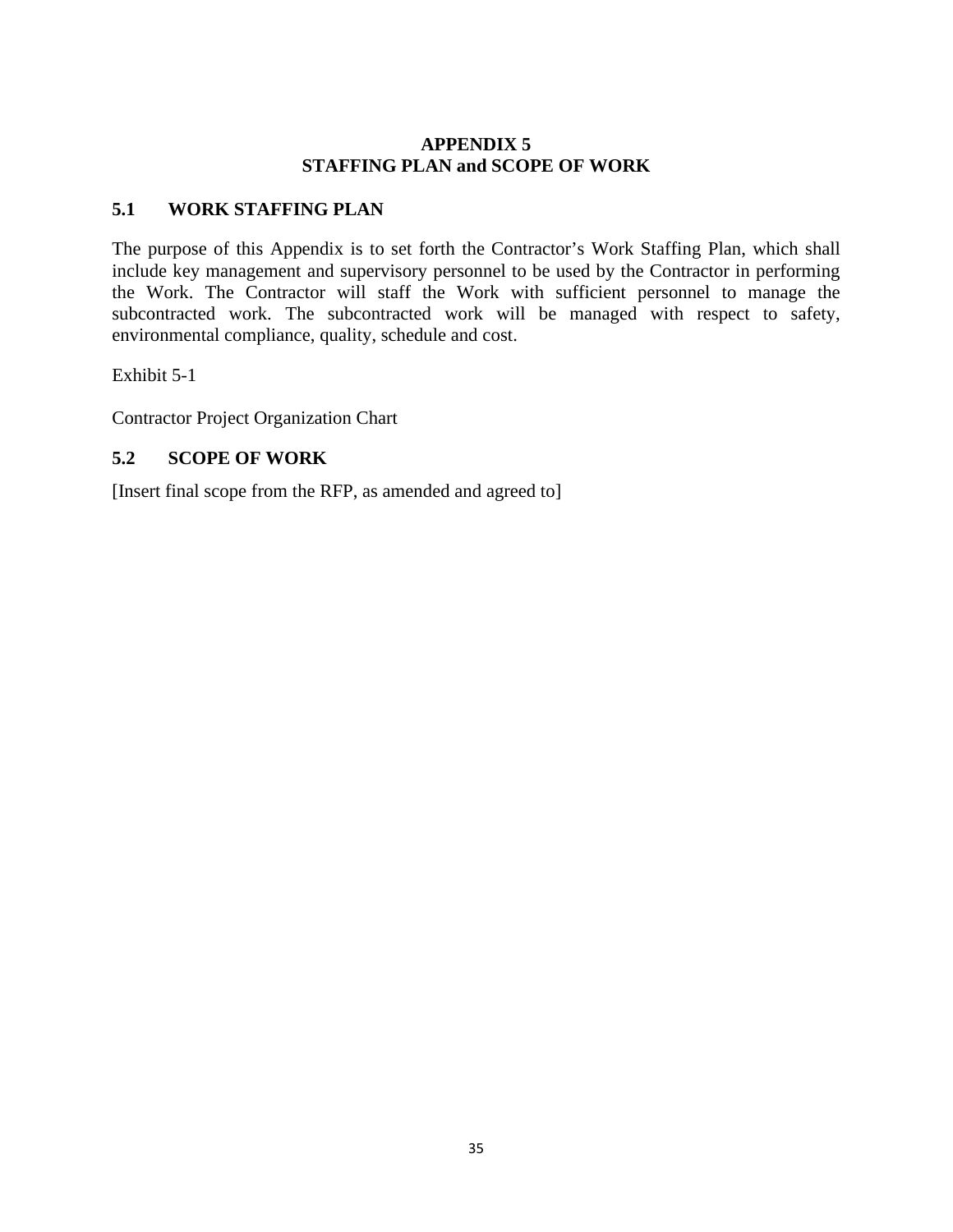## **APPENDIX 6 PAYMENT AND WORK PROGRESS**

Payment to Contractor shall be made as follows:

On or about the 8th day of each month, Contractor shall submit an invoice to Authority, with the information specified in Appendix 3.

Authority shall, within 15 days after receipt of invoice from Contractor, determine whether (A) the Work performed conforms with the requirements of this Contract; (B) the invoice and required backup information have been properly submitted; and (C) the invoiced amount reflects the work performed to-date and shall inform Contractor as to whether Authority disputes any portion of the invoice. Notwithstanding the foregoing, in no event shall Authority's determination or payment of any amount hereunder constitute or be deemed a waiver of any provision of this Contract, and Authority shall have the right to enforce this Contract against Contractor notwithstanding any such determination or payment if Authority subsequently determines for any reason that any determination or payment of an invoice was erroneous. Subject to such determination by Authority, and except for disputed portions of any invoice, Authority shall pay Contractor within 45 days after receipt by Authority of Contractor's invoice.

Authority, based on its reasonable estimate, may withhold such portion of any payment to such extent as may be necessary to protect Authority from loss due to Contractor's failure to comply with items (A) through (G) below and in respect of the following:

- (A) Work not performed in accordance with the requirements of this Contract whether payment for such Work is requested by invoice or previously made by Authority;
- (B) Claims filed against Authority or the County arising from Contractor's failure to perform in accordance with the terms of its subcontracts, other than claims for which Liens have been filed against the County that Contractor has bonded or has secured with any other kind of security permitted by Applicable Law against such Lien which is reasonably acceptable to Authority;
- (C) Failure of Contractor to make payments in respect of material or labor or other obligations incurred as a result of activities covered by this Contract, unless Contractor has, in good faith, reasonably disputed such payments and, if any Lien is filed with respect thereto, Contractor has posted a bond or any other kind of reasonable security permitted by applicable Law against such Lien;
- (D) Evidence that the invoice (together with previously invoiced amounts) exceeds the amount payable with respect to the Work achieved;
- (E) Undisputed damages or any other amounts owed by Contractor to Authority under this Contract for which Authority has not been paid;
- (F) Contactor's failure to provide a Recovery Plan, or Contractor fails to implement any approved Recovery Plan; and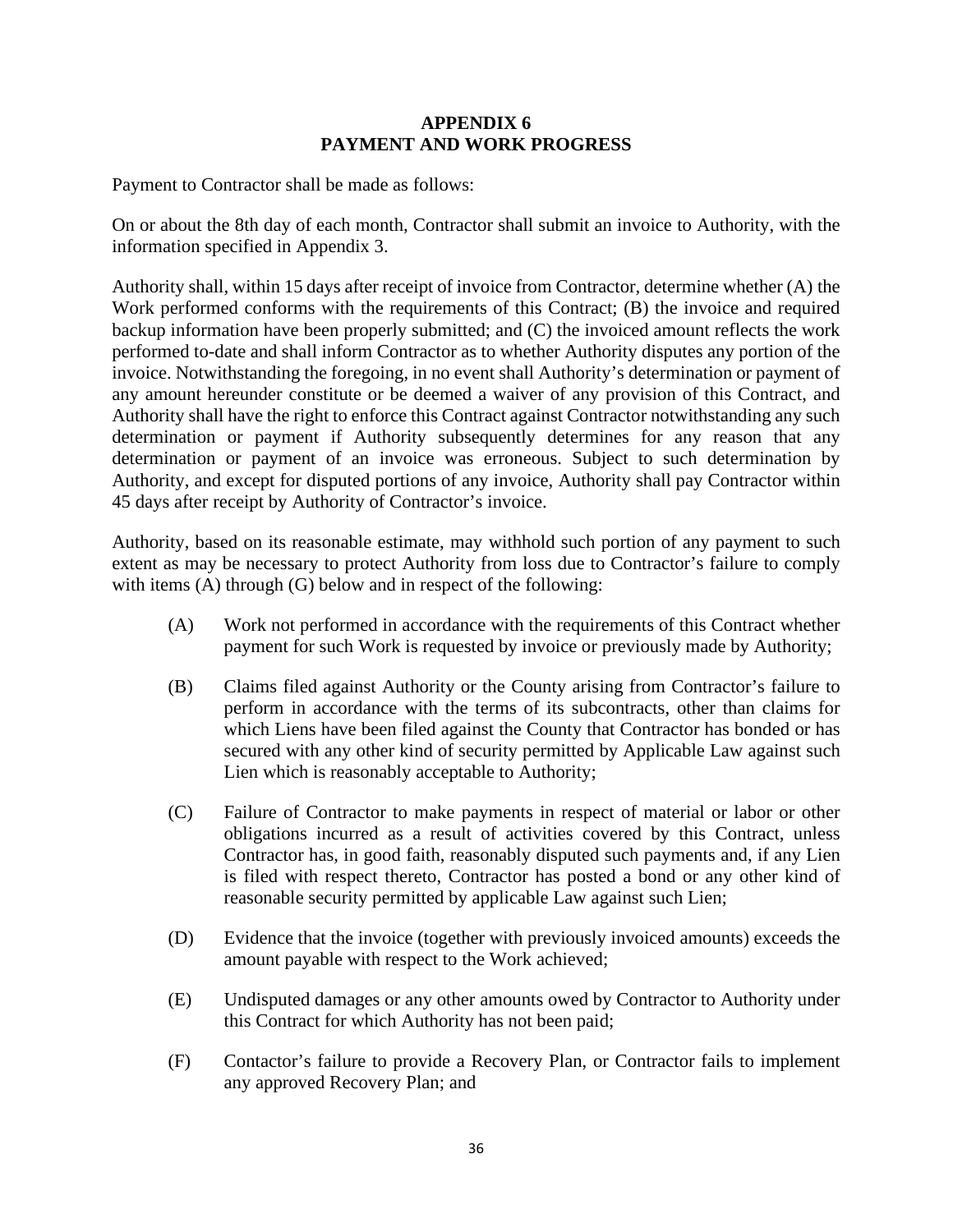(G) Persistent failure to carry out material obligations of the Work in accordance with this Contract

Authority shall advise Contractor in writing within 15 days after receipt of Contractor's invoice of any actual or reasonable evidence leading to a possible delayed payment of any portion of an invoice. Upon receipt of such Notice, Contractor shall promptly take any and all reasonable steps available to remedy any condition identified by Authority leading to such claims.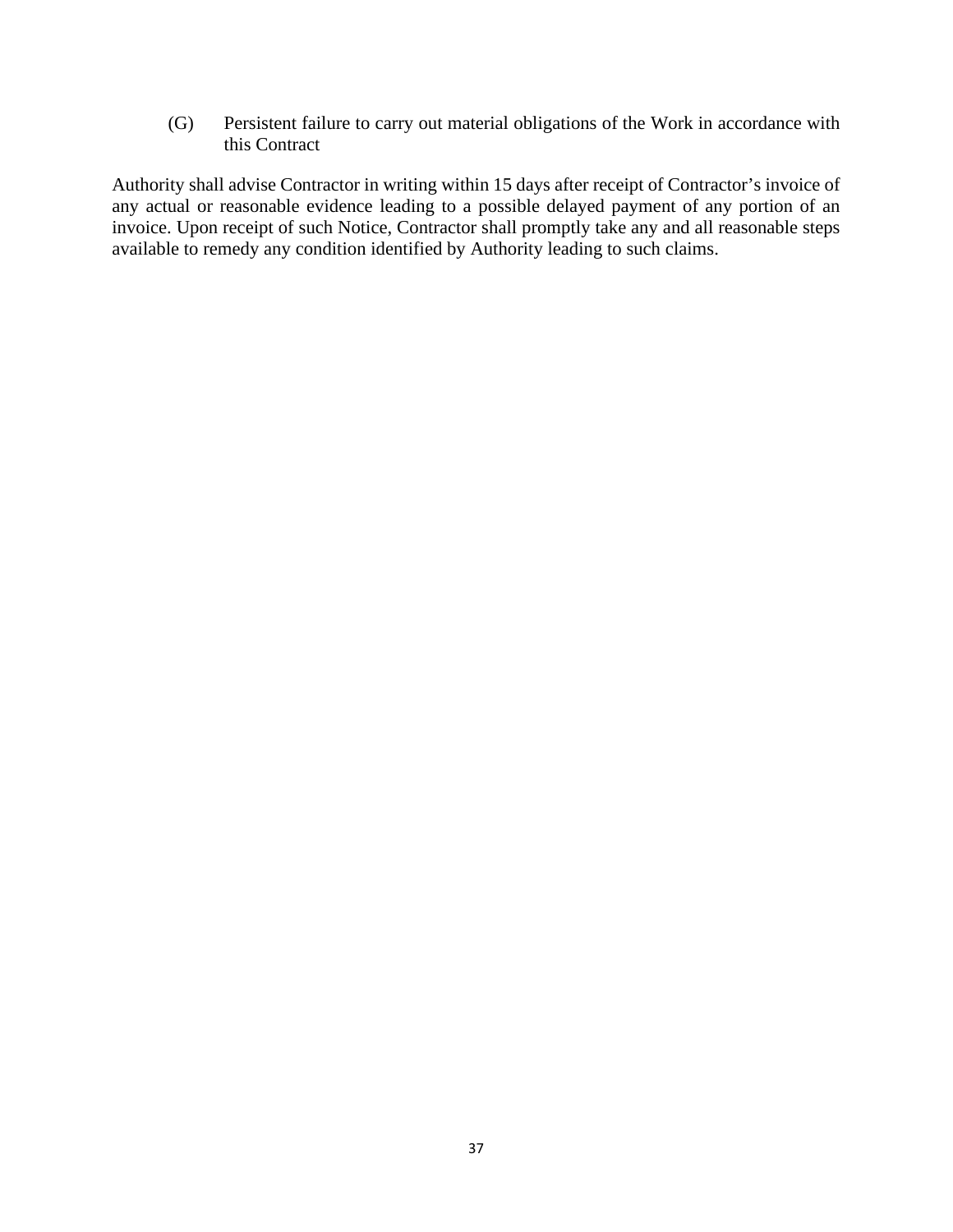## **APPENDIX 7 REQUIRED INSURANCE**

## **General Insurance Requirements**

- A. Contractor shall not commence Work until Contractor has obtained, at Contractor's own expense, all of the insurance as required hereunder and such insurance has been approved by Authority. Approval of insurance required of Contractor will be granted only after submission to Authority of original certificates of insurance signed by authorized representatives of the insurers.
- B. Contractor shall require its Sub-Contractors to maintain insurance, to the same extent required of Contractor.
- C. All insurers underwriting Contractor's insurance must be allowed to do business in Maryland and acceptable to Authority. The insurers must have a financial strength rating of "A-" or better, and a financial size category of "Class VII" or higher in the latest evaluation by A. M. Best Contractor, unless Authority grants specific approval for an exception.
- D. All insurance policies required hereunder shall be endorsed to provide that the policy is not subject to cancellation or non-renewal until 30 days prior written notice has been given to Authority. Contractor is required to notify Authority of such cancellation or non-renewal.
- E. Insurance provided to Authority and its directors, officers and employees by Contractor shall be primary, and any other insurance, coverage or indemnity available to Authority and its directors, officers and employees shall be excess of and non-contributory with insurance provided by Contractor.
- F. If any liability insurance purchased by Contractor has been issued on a "claims made" basis, Contractor must comply with the following additional conditions.

Contractor must either:

- 1. Agree to provide certificates of insurance to Authority evidencing the coverages for a period of 2 years after the Contract terminates or expires, whichever is earlier. Such certificates shall evidence a retroactive date no later than the beginning of the services under this Contract, or
- 2. Purchase an extended (minimum 2 years) reporting period endorsement for each such "claims made" policy in force as of the date the Contract terminates or expires, whichever is earlier and evidence the purchase of this extended reporting period endorsement by means of a certificate of insurance or a copy of the endorsement itself. Such certificate or copy of the endorsement shall evidence a retroactive date no later than the beginning of the services under this Contract.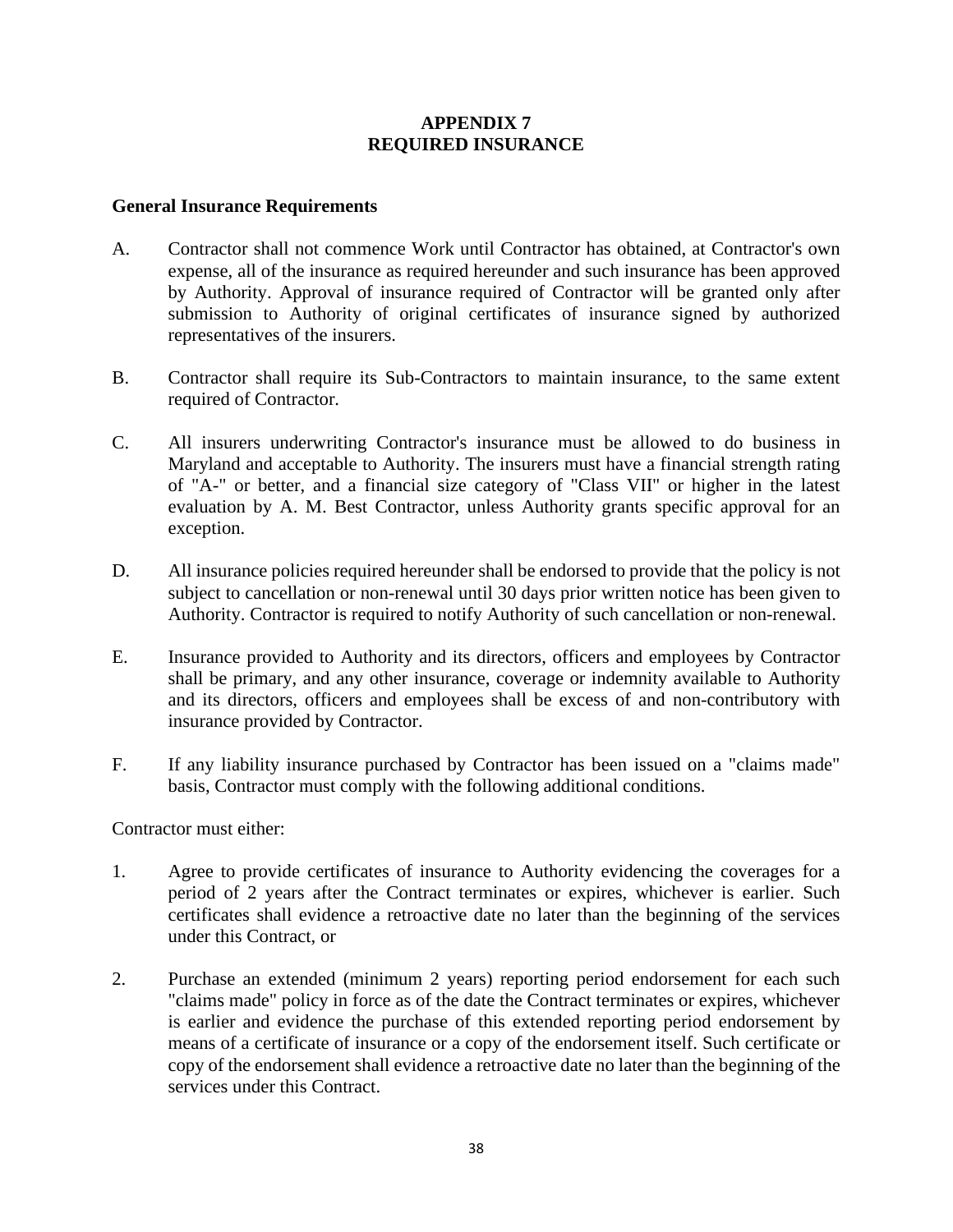# **Contractor's Liability Insurance**

Contractor shall purchase the following liability insurance coverages for not less than the limits specified below or required by law, whichever is greater:

1. Commercial general liability insurance that insures against claims for bodily injury, property damage, and personal and advertising injury arising out of or in connection with services under this Contract, whether such operations be by Contractor, its employees or Sub-Contractors or their employees. The minimum limits of liability for this insurance are as follows:

- \$1,000,000 combined single limit each occurrence
- \$2,000,000 combined single limit-general aggregate
- \$2,000,000 combined single limit products/completed operations aggregate

This insurance shall include coverage for all of the following:

- Any general aggregate limit shall apply per project;
- Liability arising from premises and operations;
- Liability arising from the actions of independent Contractors;
- Liability arising from products and completed operations;
- •
- Liability arising from explosion, collapse and underground (XCU) hazards.

This insurance shall name the Authority and its directors, officers and employees, as well as Carroll County, as additional insureds with respect to liability arising out of or in connection with services under this Contract for both ongoing operations (including Authority's supervision) and completed operations, and the certificate of insurance must so state this.

2. Business auto liability insurance with a minimum combined single limit of \$1,000,000 per accident and including coverage for bodily injury and property damage claims arising out of:

- The maintenance, use or operation of any auto; and
- •

3. Workers compensation insurance with statutory benefits as required by any state or Federal law, including standard "other states" coverage and employers' liability insurance with minimum limits:

- \$100,000 each accident for bodily injury by accident;
- \$100,000 each employee for bodily injury by disease; and
- \$500,000 policy limit for bodily injury by disease.
- 4. Umbrella excess liability or excess liability insurance with minimum limits of: